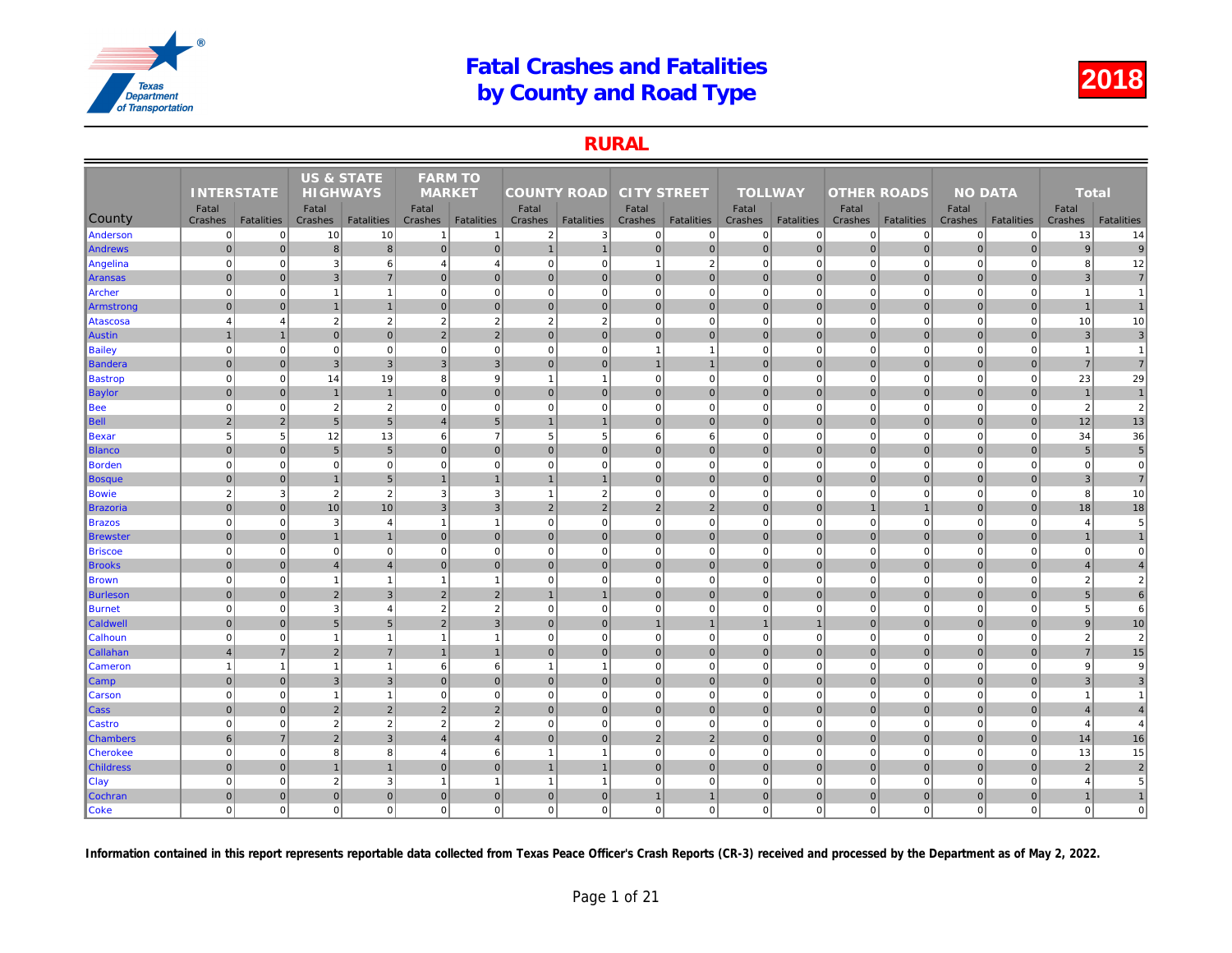### RURAL

|                  |                   |                   | <b>US &amp; STATE</b> |                   | <b>FARM TO</b> |                   |                    |                   |                    |                   |                |                   |                    |                   |     |
|------------------|-------------------|-------------------|-----------------------|-------------------|----------------|-------------------|--------------------|-------------------|--------------------|-------------------|----------------|-------------------|--------------------|-------------------|-----|
|                  | <b>INTERSTATE</b> |                   | <b>HIGHWAYS</b>       |                   | <b>MARKET</b>  |                   | <b>COUNTY ROAD</b> |                   | <b>CITY STREET</b> |                   | <b>TOLLWAY</b> |                   | <b>OTHER ROADS</b> |                   |     |
|                  | Fatal             |                   | Fatal                 |                   | Fatal          |                   | Fatal              |                   | Fatal              |                   | Fatal          |                   | Fatal              |                   |     |
| <b>County</b>    | Crashes           | <b>Fatalities</b> | Crashes               | <b>Fatalities</b> | Crashes        | <b>Fatalities</b> | Crashes            | <b>Fatalities</b> | Crashes            | <b>Fatalities</b> | Crashes        | <b>Fatalities</b> | Crashes            | <b>Fatalities</b> | Cra |
| Coleman          | $\overline{0}$    | $\mathbf{0}$      |                       | $\overline{1}$    | $\overline{0}$ | $\mathbf 0$       |                    | $\overline{1}$    | $\pmb{0}$          | $\overline{0}$    | $\mathbf 0$    | $\overline{0}$    | $\mathbf 0$        | $\mathbf 0$       |     |
| <b>Collin</b>    | $\mathbf 0$       | $\overline{0}$    | 8                     | 11                | 2              | $\overline{4}$    | $\overline{2}$     | $\overline{2}$    | $\mathbf{1}$       | $\mathbf{1}$      | $\mathbf 0$    | $\mathbf 0$       | $\mathbf 0$        | $\Omega$          |     |
| Collingsworth    | $\overline{0}$    | $\mathbf{0}$      |                       | $\overline{1}$    | $\mathbf{1}$   | $\mathbf{1}$      | $\Omega$           | $\mathbf 0$       | 0                  | $\overline{0}$    | $\mathbf{0}$   | $\mathbf{0}$      | $\mathbf 0$        | $\overline{0}$    |     |
| Colorado         | 5                 | 6                 | 3                     | $\mathbf{3}$      | $\overline{1}$ | $\mathbf{1}$      | 0                  | $\mathbf 0$       | 0                  | $\overline{0}$    | $\mathbf 0$    | $\mathbf 0$       | $\mathbf 0$        | $\Omega$          |     |
| <b>Comal</b>     |                   | $\overline{1}$    | $\overline{2}$        | $\overline{3}$    | 2              | $\overline{2}$    | $\overline{2}$     | $\overline{2}$    | 0                  | $\overline{0}$    | $\mathbf{0}$   | $\overline{0}$    | $\mathbf 0$        | $\overline{0}$    |     |
| Comanche         | $\Omega$          | $\overline{0}$    | 3                     | $\overline{4}$    | $\mathbf 0$    | $\mathbf 0$       | $\Omega$           | $\Omega$          | $\mathbf 0$        | $\mathbf{0}$      | $\mathbf 0$    | $\Omega$          | $\mathbf 0$        | $\mathbf 0$       |     |
| <b>Concho</b>    | $\mathbf{0}$      | $\overline{0}$    | 3 <sup>1</sup>        | $5\overline{)}$   | $\overline{0}$ | $\mathbf{0}$      | 0                  | $\mathbf 0$       | 0                  | 0                 | $\mathbf{0}$   | 0                 | $\mathbf 0$        | $\pmb{0}$         |     |
| Cooke            | $\mathbf 0$       | $\mathbf{0}$      | $\overline{1}$        | $\overline{1}$    | 5              | 5                 | 3                  | 3                 | $\pmb{0}$          | $\mathbf{0}$      | $\mathbf 0$    | $\mathbf 0$       | $\mathbf 0$        | $\mathbf 0$       |     |
| $ $ Coryell      | $\mathbf 0$       | $\mathbf{0}$      | $\overline{4}$        | $\overline{4}$    |                | $\overline{1}$    | $\overline{0}$     | $\mathbf 0$       | $\pmb{0}$          | $\overline{0}$    | $\mathbf{0}$   | $\Omega$          | $\mathbf 0$        | $\overline{0}$    |     |
| <b>Cottle</b>    | $\Omega$          | $\overline{0}$    | $\overline{1}$        | $\overline{2}$    | $\mathbf 0$    | $\mathbf 0$       | $\overline{0}$     | $\Omega$          | $\pmb{0}$          | $\overline{0}$    | $\mathbf 0$    | $\mathbf 0$       | $\mathbf 0$        | $\Omega$          |     |
| <b>Crane</b>     |                   | $\mathbf{1}$      | $\overline{2}$        | $\overline{2}$    |                | $\overline{2}$    | $\overline{0}$     | $\mathbf 0$       | 0                  | $\overline{0}$    | $\mathbf{0}$   | $\overline{0}$    | $\mathbf 0$        | $\overline{0}$    |     |
| <b>Crockett</b>  | $\overline{2}$    | $\overline{2}$    | $\overline{1}$        | $\overline{1}$    | $\mathbf 0$    | $\mathbf 0$       | $\overline{0}$     | $\Omega$          | $\pmb{0}$          | $\overline{0}$    | $\mathbf 0$    | $\mathbf 0$       | $\mathbf 0$        | $\Omega$          |     |
| <b>Crosby</b>    | $\overline{0}$    | $\overline{0}$    |                       | $\overline{2}$    | $\mathbf{0}$   | $\mathbf{0}$      | $\overline{0}$     | $\mathbf 0$       | 0                  | $\overline{0}$    | $\mathbf{0}$   | $\overline{0}$    | $\mathbf 0$        | $\mathbf 0$       |     |
| <b>Culberson</b> | $\overline{1}$    | $\mathbf{1}$      | 3                     | $\overline{4}$    | $\overline{2}$ | $\overline{2}$    | $\overline{1}$     | -1                | $\pmb{0}$          | $\mathbf{0}$      | $\mathbf 0$    | $\mathbf 0$       | $\mathbf 0$        | $\mathbf 0$       |     |
| <b>Dallam</b>    | $\Omega$          | $\overline{0}$    |                       | $\overline{1}$    | $\Omega$       | $\mathbf{0}$      | $\overline{0}$     | $\mathbf 0$       | 0                  | $\overline{0}$    | $\mathbf{0}$   | $\overline{0}$    | $\mathbf 0$        | $\Omega$          |     |
| <b>Dallas</b>    | $\mathbf 0$       | $\mathbf{0}$      | $\overline{1}$        | $\overline{1}$    | $\mathbf 0$    | $\mathbf 0$       | $\mathbf{0}$       | $\mathbf 0$       | $\mathbf{1}$       | $\mathbf{1}$      | $\mathbf 0$    | $\mathbf 0$       | $\mathbf 0$        | $\mathbf 0$       |     |
| Dawson           | $\mathbf 0$       | $\Omega$          | $\mathbf{0}$          | $\overline{0}$    | $\mathbf{1}$   | $\overline{1}$    | $\overline{0}$     | $\Omega$          | 0                  | $\overline{0}$    | $\mathbf{0}$   | $\overline{0}$    | $\mathbf 0$        | $\overline{0}$    |     |
| Deaf Smith       | $\overline{0}$    | $\overline{0}$    | $\overline{2}$        | $\overline{2}$    | $\overline{2}$ | $\overline{2}$    | 0                  | $\Omega$          | $\mathbf 0$        | $\overline{0}$    | $\mathbf 0$    | $\Omega$          | $\mathbf 0$        | $\mathbf 0$       |     |
| Delta            | $\overline{0}$    | $\overline{0}$    |                       |                   | $\Omega$       | $\mathbf 0$       | $\overline{0}$     | $\mathbf 0$       | 0                  | $\overline{0}$    | $\mathbf 0$    | $\overline{0}$    | $\mathbf 0$        | $\overline{0}$    |     |
| <b>Denton</b>    |                   | $\overline{1}$    | $\overline{2}$        | $\overline{2}$    | 6              | $\overline{7}$    | $\overline{4}$     | 5                 | $\sqrt{2}$         | $\overline{2}$    | $\Omega$       | $\Omega$          | $\mathbf 0$        | $\Omega$          |     |
| Dewitt           | $\mathbf{0}$      | $\overline{0}$    | $\overline{1}$        | $\overline{1}$    | $\Omega$       | $\mathbf{0}$      | 0                  | $\mathbf{0}$      | 2 <sup>1</sup>     | $\overline{2}$    | $\Omega$       | $\overline{0}$    | $\mathbf{0}$       | $\mathbf{0}$      |     |
| <b>Dickens</b>   | $\mathbf 0$       | $\mathbf{0}$      | $\mathbf 0$           | $\mathbf 0$       | $\mathbf{1}$   | $\mathbf{1}$      | 0                  | $\Omega$          | $\pmb{0}$          | $\mathbf{0}$      | $\mathbf 0$    | $\mathbf 0$       | $\mathbf 0$        | $\mathbf 0$       |     |
| Dimmit           | $\Omega$          | $\overline{0}$    | $\overline{2}$        | 6                 | $\overline{2}$ | $\overline{4}$    | $\overline{0}$     | $\mathbf 0$       | 0                  | $\overline{0}$    | $\mathbf{0}$   | $\overline{0}$    | $\mathbf 0$        | $\mathbf{0}$      |     |
| Donley           | $\mathbf 0$       | $\mathbf{0}$      | 3                     | $\mathbf{3}$      | $\mathbf 0$    | $\mathbf 0$       | $\mathbf{1}$       | $\overline{1}$    | $\pmb{0}$          | $\mathbf{0}$      | $\mathbf 0$    | $\mathbf 0$       | $\mathbf 0$        | $\mathbf 0$       |     |
| Duval            | $\Omega$          | $\overline{0}$    | $\mathbf{3}$          | $\overline{3}$    | $\mathbf{0}$   | $\mathbf{0}$      | 0                  | $\overline{0}$    | 0                  | $\overline{0}$    | $\mathbf{0}$   | $\overline{0}$    | $\mathbf 0$        | $\Omega$          |     |
| Eastland         | $\overline{4}$    | $5\overline{5}$   | $\overline{2}$        | $\mathbf{3}$      | 2              | $\overline{2}$    | $\mathbf{1}$       | $\overline{1}$    | $\mathbf 0$        | $\overline{0}$    | $\mathbf 0$    | $\mathbf 0$       | $\mathbf 0$        | $\Omega$          |     |
| Ector            | 9                 | $10$              | 17                    | 17                | $\sqrt{2}$     | $\sqrt{2}$        | $\overline{7}$     | $10$              | 0                  | $\overline{0}$    | $\mathbf 0$    | $\overline{0}$    | $\pmb{0}$          | $\mathbf 0$       |     |
| Edwards          | $\Omega$          | $\overline{0}$    | $\overline{2}$        | $\overline{2}$    | $\mathbf 0$    | $\mathbf 0$       | 0                  | $\mathbf 0$       | $\pmb{0}$          | $\mathbf{0}$      | $\mathbf 0$    | $\mathbf 0$       | $\mathbf 0$        | $\mathbf 0$       |     |
| <b>Ellis</b>     |                   | $\overline{1}$    | $\overline{1}$        | $\overline{1}$    | 6              | 6                 |                    |                   | $\overline{1}$     | $\overline{1}$    | $\mathbf{0}$   | $\overline{0}$    | $\mathbf{0}$       | $\mathbf{0}$      |     |
| <b>El Paso</b>   | $\overline{7}$    | $\overline{7}$    | 6                     | 6                 | 6              | 6                 | $\overline{2}$     | $\overline{2}$    | $\mathbf{1}$       | $\mathbf{1}$      | $\mathbf 0$    | $\mathbf 0$       | $\mathbf 0$        | $\mathbf 0$       |     |
| Erath            | $\overline{2}$    | 3 <sup>1</sup>    | 11                    | 15                | $\overline{2}$ | $\overline{2}$    | $\Omega$           | $\Omega$          | 0                  | $\overline{0}$    | $\mathbf{0}$   | $\overline{0}$    | $\mathbf 0$        | $\overline{0}$    |     |
| Falls            | $\overline{0}$    | $\mathbf{0}$      | $\overline{4}$        | $\overline{4}$    | $\mathbf 0$    | $\mathbf 0$       | 0                  | $\Omega$          | 0                  | $\mathbf{0}$      | $\mathbf 0$    | $\mathbf 0$       | $\mathbf 0$        | $\Omega$          |     |
| Fannin           | $\overline{0}$    | $\overline{0}$    | $\overline{4}$        | $\overline{4}$    | $\overline{4}$ | $\overline{4}$    | $\overline{0}$     | $\mathbf 0$       | 0                  | $\overline{0}$    | $\mathbf{0}$   | $\overline{0}$    | $\mathbf 0$        | $\overline{0}$    |     |
| Fayette          | $\overline{2}$    | $\overline{2}$    | 3                     | $\mathbf{3}$      | 2              | $\overline{2}$    | $\overline{0}$     | $\Omega$          | $\mathbf 0$        | $\Omega$          | $\Omega$       | $\Omega$          | $\Omega$           | $\Omega$          |     |
| Fisher           | $\mathbf 0$       | $\overline{0}$    | 0                     | $\overline{0}$    | $\mathbf{1}$   | $\overline{2}$    | 0                  | $\mathbf 0$       | 0                  | $\overline{0}$    | $\mathbf{0}$   | $\overline{0}$    | $\mathbf 0$        | $\pmb{0}$         |     |
| <b>Floyd</b>     | $\mathbf 0$       | $\mathbf{0}$      | $\mathbf 0$           | $\mathbf 0$       | $\mathbf 0$    | $\mathbf 0$       | $\mathbf{0}$       | $\Omega$          | $\mathbf 0$        | $\mathbf{0}$      | $\mathbf 0$    | $\mathbf 0$       | $\mathbf 0$        | $\mathbf 0$       |     |
| Foard            | $\overline{0}$    | $\overline{0}$    | $\mathbf 0$           | $\overline{0}$    | $\mathbf{0}$   | $\mathbf 0$       | $\overline{0}$     | $\mathbf 0$       | $\pmb{0}$          | $\overline{0}$    | $\mathbf 0$    | $\mathbf{0}$      | $\mathbf 0$        | $\overline{0}$    |     |
| <b>Fort Bend</b> | $\mathbf 0$       | $\mathbf{0}$      | 8                     | 10                | $\Delta$       | 6                 | 5                  | 5                 | $\overline{4}$     | $\overline{4}$    | $\mathbf 0$    | $\mathbf 0$       | $\mathbf 0$        | $\mathbf 0$       |     |
| Franklin         | $\Omega$          | $\overline{0}$    | $\mathbf{0}$          | $\overline{0}$    |                |                   | $\overline{0}$     | $\mathbf{0}$      | 0                  | $\overline{0}$    | $\mathbf{0}$   | $\overline{0}$    | $\mathbf 0$        | $\Omega$          |     |
| Freestone        | 3                 | 3                 | 6                     | $6\phantom{.}6$   | $\overline{1}$ | $\overline{1}$    | $\mathbf{0}$       | $\circ$           | $\mathbf 0$        | $\mathbf{0}$      | $\mathbf 0$    | $\overline{0}$    | $\mathbf 0$        | 0                 |     |
| Frio             | $5\overline{)}$   | $6 \mid$          | 4                     | $5\overline{)}$   | $\mathbf{1}$   | $\mathbf{1}$      | $\overline{0}$     | $\mathbf{0}$      | 0                  | 0                 | $\mathbf{0}$   | 0                 | $\mathbf{0}$       | $\Omega$          |     |
|                  |                   |                   |                       |                   |                |                   |                    |                   |                    |                   |                |                   |                    |                   |     |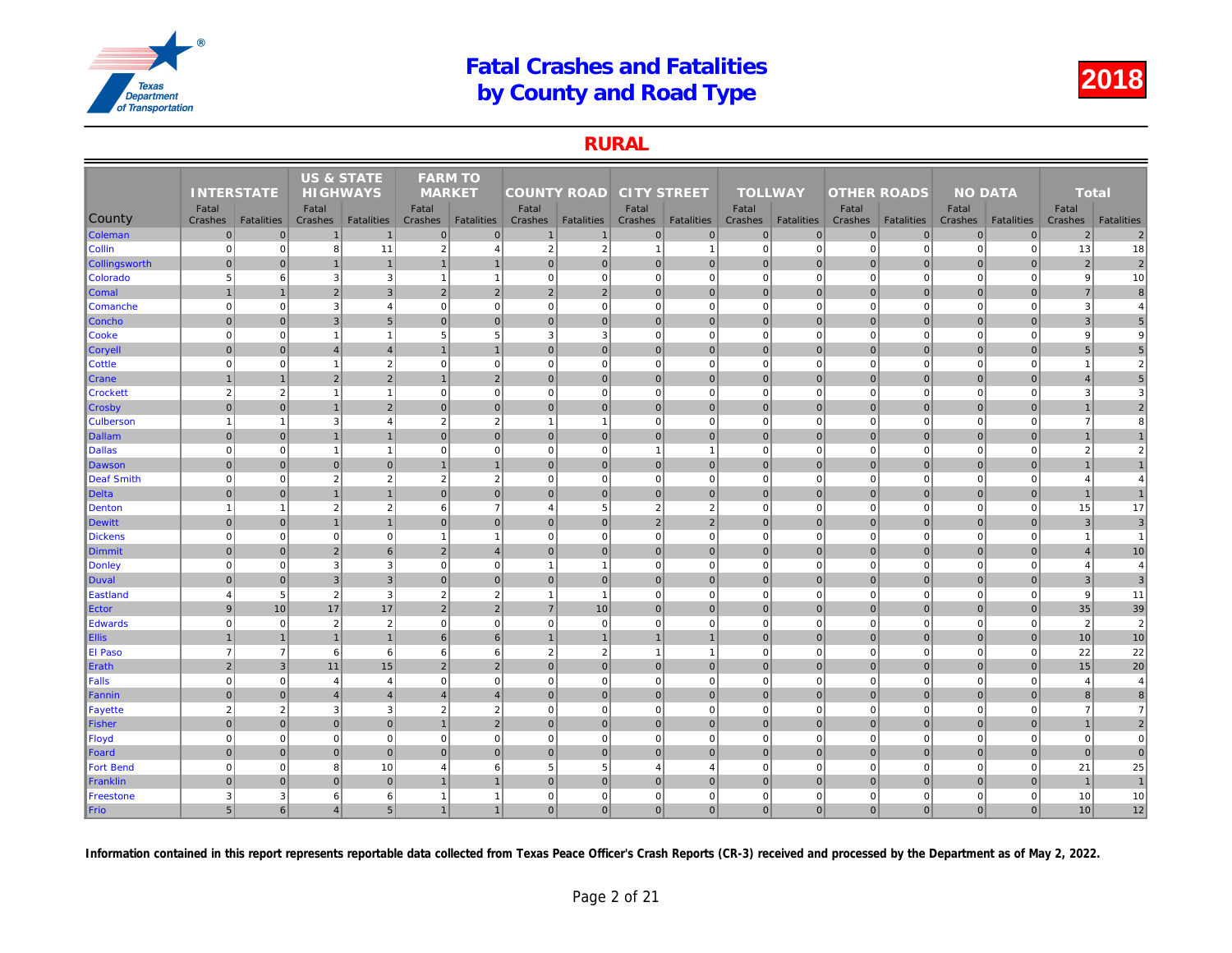### RURAL

|                  |                       |                   | <b>US &amp; STATE</b> |                   | <b>FARM TO</b>           |                   |                    |                   |                    |                   |                |                   |                    |                   |     |
|------------------|-----------------------|-------------------|-----------------------|-------------------|--------------------------|-------------------|--------------------|-------------------|--------------------|-------------------|----------------|-------------------|--------------------|-------------------|-----|
|                  | <b>INTERSTATE</b>     |                   | <b>HIGHWAYS</b>       |                   | <b>MARKET</b>            |                   | <b>COUNTY ROAD</b> |                   | <b>CITY STREET</b> |                   | <b>TOLLWAY</b> |                   | <b>OTHER ROADS</b> |                   |     |
|                  | Fatal                 |                   | Fatal                 |                   | Fatal                    |                   | Fatal              |                   | Fatal              |                   | Fatal          |                   | Fatal              |                   |     |
| County           | Crashes               | <b>Fatalities</b> | Crashes               | <b>Fatalities</b> | Crashes                  | <b>Fatalities</b> | Crashes            | <b>Fatalities</b> | Crashes            | <b>Fatalities</b> | Crashes        | <b>Fatalities</b> | Crashes            | <b>Fatalities</b> | Cra |
| Gaines           | $\overline{0}$        | $\Omega$          | 3                     | 3                 | 3                        | 3                 | $\mathbf{1}$       |                   | $\overline{0}$     | $\overline{0}$    | $\mathbf 0$    | $\Omega$          | 0                  | $\overline{0}$    |     |
| Galveston        | $\overline{1}$        | $\mathbf{1}$      | $\overline{4}$        | $\overline{4}$    | $\mathbf 0$              | $\overline{0}$    | 0                  | $\mathbf 0$       | $\overline{0}$     | $\overline{0}$    | $\mathbf 0$    | $\overline{0}$    | $\mathbf 0$        | $\overline{0}$    |     |
| Garza            | $\mathbf 0$           | $\mathbf 0$       | 3                     | 4                 | $\mathbf 0$              | $\mathbf 0$       | 0                  | $\mathbf 0$       | $\mathbf{0}$       | $\mathbf 0$       | $\mathbf 0$    | $\Omega$          | $\mathbf 0$        | $\mathbf 0$       |     |
| Gillespie        | $\mathbf 0$           | $\overline{0}$    | 6                     | $\overline{7}$    | $\mathbf{0}$             | $\mathbf{0}$      | $\overline{0}$     | $\overline{0}$    | $\overline{1}$     | $\mathbf{1}$      | $\mathbf 0$    | $\mathbf{0}$      | $\mathbf 0$        | $\overline{0}$    |     |
| <b>Glasscock</b> | $\mathbf 0$           | $\Omega$          | $\overline{2}$        | $\sqrt{2}$        |                          | $\overline{1}$    | $\mathbf{1}$       |                   | $\mathbf{0}$       | $\mathbf 0$       | $\mathbf 0$    | $\Omega$          | $\mathbf 0$        | $\mathbf 0$       |     |
| Goliad           | $\mathbf 0$           | $\overline{0}$    | $\overline{1}$        | $\mathbf{1}$      | $\mathbf{1}$             | $\mathbf{1}$      | 0                  | $\overline{0}$    | $\mathbf{1}$       | $\mathbf{1}$      | $\mathbf 0$    | $\Omega$          | $\mathbf 0$        | $\overline{0}$    |     |
| Gonzales         | $\overline{2}$        | $\overline{4}$    | $\overline{1}$        | $\mathbf{1}$      | $\mathbf 0$              | $\mathbf 0$       | 0                  | $\mathbf 0$       | $\mathbf{0}$       | $\mathbf{0}$      | $\mathbf 0$    | $\mathbf 0$       | $\mathbf 0$        | $\mathbf 0$       |     |
| ∥Gray            |                       | $\overline{1}$    | $\overline{2}$        | $\overline{2}$    | $\overline{0}$           | $\mathbf{0}$      | $\overline{0}$     | $\overline{0}$    | $\overline{0}$     | $\overline{0}$    | $\mathbf{0}$   | $\mathbf{0}$      | $\mathbf 0$        | $\overline{0}$    |     |
| Grayson          | $\mathbf 0$           | $\mathbf 0$       | $\overline{7}$        | 9                 | 3                        | 3                 | $\mathbf{1}$       | -1                | $\mathbf{0}$       | $\mathbf{0}$      | $\mathbf 0$    | $\mathbf 0$       | $\mathbf 0$        | $\mathbf 0$       |     |
| ∥Gregg           | $\overline{4}$        | $\overline{4}$    | $\overline{2}$        | $\overline{2}$    | $\mathbf{1}$             | $\overline{1}$    | $\mathbf{1}$       | $\overline{1}$    | 0                  | $\overline{0}$    | $\mathbf{0}$   | $\overline{0}$    | $\mathbf{0}$       | $\overline{0}$    |     |
| <b>Grimes</b>    | $\mathbf 0$           | $\mathbf 0$       | 6                     | 11                | 3                        | $\sqrt{3}$        | $\mathbf{0}$       | $\mathbf 0$       | $\mathbf{0}$       | $\mathbf 0$       | $\mathbf 0$    | $\mathbf 0$       | $\mathbf 0$        | $\mathbf 0$       |     |
| Guadalupe        | $\,$ 5 $\,$           | $\overline{7}$    | 5                     | $6 \overline{6}$  | 5                        | $5\phantom{.0}$   | $\overline{0}$     | $\overline{0}$    | $\overline{0}$     | $\overline{0}$    | $\mathbf{0}$   | $\Omega$          | $\mathbf 0$        | $\overline{0}$    |     |
| Hale             | 5                     | 6                 | $\mathbf 0$           | $\mathbf{0}$      | 0                        | $\mathbf 0$       | $\mathbf{0}$       | $\mathbf 0$       | $\mathbf{0}$       | $\mathbf{0}$      | $\mathbf 0$    | $\mathbf 0$       | $\mathbf 0$        | $\mathbf 0$       |     |
| $\ $ Hall        | $\mathbf{0}$          | $\Omega$          | $\overline{1}$        | $\mathbf{1}$      |                          | $\mathbf{1}$      | $\overline{0}$     | $\overline{0}$    | $\overline{0}$     | $\overline{0}$    | $\mathbf{0}$   | $\Omega$          | $\mathbf{0}$       | $\Omega$          |     |
| Hamilton         | $\mathbf 0$           | $\Omega$          | $\overline{2}$        | 3                 | $\overline{\phantom{a}}$ | $\overline{1}$    | $\overline{0}$     | $\mathbf 0$       | $\mathbf{0}$       | $\overline{0}$    | $\mathbf 0$    | $\mathbf 0$       | $\mathbf 0$        | $\Omega$          |     |
| Hansford         | $\mathbf 0$           | $\mathbf 0$       | $\overline{2}$        | $\overline{2}$    | $\mathbf{0}$             | $\overline{0}$    | 0                  | $\overline{0}$    | $\overline{0}$     | $\overline{0}$    | $\mathbf 0$    | $\overline{0}$    | $\pmb{0}$          | $\mathbf 0$       |     |
| Hardeman         | $\mathbf 0$           | $\mathbf 0$       | $\mathbf 0$           | $\mathbf{0}$      | $\mathbf 0$              | $\mathbf 0$       | $\mathbf{1}$       | $\overline{1}$    | $\mathbf{0}$       | $\mathbf{0}$      | $\mathbf 0$    | $\mathbf 0$       | $\mathbf 0$        | $\mathbf{0}$      |     |
| Hardin           | $\mathbf 0$           | $\pmb{0}$         | $\overline{7}$        | 8 <sup>1</sup>    | $\overline{3}$           | $\overline{5}$    | $\overline{1}$     | $\overline{1}$    | $\overline{0}$     | $\overline{0}$    | $\mathbf 0$    | $\Omega$          | $\mathbf 0$        | $\overline{0}$    |     |
| Harris           | 23                    | 23                | 30                    | 34                | 28                       | 30                | 68                 | 76                | 3                  | 3                 | $\mathbf 0$    | $\mathbf 0$       | $\mathbf 0$        | $\mathbf 0$       |     |
| Harrison         | $\overline{7}$        | 8                 | $\mathbf{3}$          | 3                 | 9                        | 9                 | $2 \nvert$         | $\overline{2}$    | $\overline{0}$     | $\overline{0}$    | $\mathbf{0}$   | $\Omega$          | $\mathbf{0}$       | $\overline{0}$    |     |
| <b>Hartley</b>   | $\mathbf 0$           | $\mathbf 0$       | 3                     | $\overline{4}$    | $\overline{1}$           | $\overline{1}$    | 0                  | $\mathbf 0$       | $\mathbf{0}$       | $\overline{0}$    | $\mathbf 0$    | $\mathbf 0$       | $\mathbf 0$        | $\mathbf 0$       |     |
| Haskell          | $\mathbf{0}$          | $\overline{0}$    | $\mathbf 0$           | $\overline{0}$    |                          | $\overline{1}$    | $\overline{0}$     | $\overline{0}$    | $\overline{0}$     | $\overline{0}$    | $\mathbf 0$    | $\Omega$          | $\mathbf 0$        | $\overline{0}$    |     |
| <b>Hays</b>      | $\overline{1}$        | 1                 | 3                     | $\mathbf{3}$      | 9                        | 12                | $\overline{2}$     | $\overline{2}$    | $\overline{2}$     | $\overline{2}$    | $\mathbf 0$    | $\mathbf 0$       | $\overline{0}$     | $\mathbf 0$       |     |
| <b>Hemphill</b>  | $\overline{0}$        | $\mathbf{0}$      | $\overline{0}$        | $\overline{0}$    | $\mathbf{0}$             | $\mathbf{0}$      | 0                  | $\mathbf 0$       | $\overline{0}$     | $\overline{0}$    | $\mathbf{0}$   | $\overline{0}$    | $\mathbf 0$        | $\overline{0}$    |     |
| Henderson        | $\mathbf 0$           | $\pmb{0}$         | 6                     | $\overline{7}$    | $\overline{7}$           | $\overline{7}$    | $5\overline{)}$    | 6                 | $\mathbf{0}$       | $\mathbf 0$       | $\mathbf 0$    | $\mathbf 0$       | $\mathbf 0$        | $\mathbf 0$       |     |
| Hidalgo          | $\mathbf 0$           | $\overline{0}$    | $\overline{4}$        | $\overline{4}$    | 12                       | 15                | 5 <sup>5</sup>     | 5                 | $\overline{1}$     | $\mathbf{1}$      | $\mathbf 0$    | $\mathbf{0}$      | $\mathbf 0$        | $\overline{0}$    |     |
| Hill             | $\mathbf 0$           | $\Omega$          | $\overline{4}$        | 6                 | $\overline{2}$           | $\overline{2}$    | $\mathbf{1}$       |                   | $\mathbf{0}$       | $\Omega$          | $\mathbf 0$    | $\Omega$          | $\Omega$           | $\Omega$          |     |
| <b>Hockley</b>   | $\mathbf 0$           | $\Omega$          | $\mathbf{0}$          | $\overline{0}$    | $\mathbf{0}$             | $\mathbf{0}$      | $\overline{0}$     | $\mathbf 0$       | $\overline{0}$     | $\overline{0}$    | $\mathbf{0}$   | $\Omega$          | $\mathbf 0$        | $\overline{0}$    |     |
| Hood             | $\mathbf 0$           | $\mathbf 0$       | $\overline{2}$        | $\overline{2}$    | $\overline{1}$           | $\mathbf{1}$      | $\mathbf{1}$       | $\overline{1}$    | $\mathbf{0}$       | $\mathbf{0}$      | $\mathbf 0$    | $\mathbf 0$       | $\mathbf 0$        | $\mathbf 0$       |     |
| <b>Hopkins</b>   | $\mathbf{1}$          | $\overline{1}$    | $\overline{c}$        | $\overline{4}$    | $\overline{2}$           | $\overline{2}$    | $\mathbf{1}$       | $\overline{1}$    | $\overline{0}$     | $\overline{0}$    | $\mathbf 0$    | $\mathbf{0}$      | $\pmb{0}$          | $\mathbf 0$       |     |
| Houston          | $\Omega$              | $\mathbf 0$       | $\overline{4}$        | $5\overline{5}$   | $\overline{\phantom{a}}$ | $\mathbf{1}$      | $\Omega$           | $\Omega$          | $\overline{0}$     | $\Omega$          | $\mathbf 0$    | $\mathbf 0$       | $\Omega$           | $\Omega$          |     |
| Howard           | $\overline{2}$        | $\overline{2}$    | $\overline{2}$        | $\overline{2}$    | $\mathbf{0}$             | $\mathbf{0}$      | $\overline{1}$     | $\overline{1}$    | $\overline{0}$     | $\overline{0}$    | $\mathbf{0}$   | $\overline{0}$    | $\mathbf 0$        | $\overline{0}$    |     |
| Hudspeth         | 6                     | $\overline{7}$    | $\Omega$              | $\mathbf{0}$      | $\mathbf 0$              | $\mathbf 0$       | 0                  | $\mathbf 0$       | $\mathbf{0}$       | $\overline{0}$    | $\mathbf 0$    | $\mathbf 0$       | $\mathbf 0$        | $\Omega$          |     |
| Hunt             | $\sqrt{2}$            | $\overline{2}$    | 6                     | $6 \overline{6}$  | 3                        | $\mathbf{3}$      | $\overline{0}$     | $\mathbf 0$       | $\overline{0}$     | $\overline{0}$    | $\mathbf 0$    | $\mathbf 0$       | $\mathbf 0$        | $\mathbf 0$       |     |
| Hutchinson       | $\mathbf 0$           | $\mathbf 0$       | 3                     | 3                 | -1                       | $\mathbf{1}$      | 0                  | $\mathbf 0$       | $\overline{0}$     | $\overline{0}$    | $\mathbf 0$    | $\mathbf 0$       | $\mathbf 0$        | $\Omega$          |     |
| <b>Irion</b>     | $\mathbf{0}$          | $\overline{0}$    | $\overline{0}$        | $\overline{0}$    | $\Omega$                 | $\mathbf{0}$      | $\overline{0}$     | $\overline{0}$    | $\overline{0}$     | $\overline{0}$    | $\mathbf 0$    | $\overline{0}$    | $\mathbf 0$        | $\overline{0}$    |     |
| Jack             | $\mathbf 0$           | $\Omega$          | 3                     | $\overline{4}$    | $\mathbf 0$              | $\mathbf 0$       | 0                  | $\overline{0}$    | $\mathbf{0}$       | $\overline{0}$    | $\mathbf 0$    | $\mathbf 0$       | $\mathbf 0$        | $\Omega$          |     |
| <b>Jackson</b>   | $\pmb{0}$             | $\mathbf 0$       | $5\overline{)}$       | $5\overline{)}$   | $\mathsf 3$              | $\overline{4}$    | $\overline{0}$     | $\mathbf 0$       | $\overline{0}$     | $\overline{0}$    | $\mathbf 0$    | $\overline{0}$    | $\pmb{0}$          | $\overline{0}$    |     |
| <b>Jasper</b>    | $\mathbf 0$           | $\mathbf 0$       | 5                     | 5                 | $\overline{2}$           | $\overline{2}$    | $\mathbf{1}$       | -1                | $\overline{0}$     | $\overline{0}$    | $\mathbf 0$    | $\mathbf 0$       | $\mathbf 0$        | $\overline{0}$    |     |
| Jeff Davis       | $\mathbf 0$           | $\mathbf{0}$      | $\mathbf{0}$          | $\overline{0}$    | $\mathbf{0}$             | $\mathbf{0}$      | $\overline{0}$     | $\overline{0}$    | $\overline{0}$     | $\overline{0}$    | $\mathbf 0$    | $\overline{0}$    | $\mathbf 0$        | $\mathbf{0}$      |     |
| Jefferson        | $\boldsymbol{\Delta}$ | 5 <sup>2</sup>    | $\overline{7}$        | $\overline{7}$    | -1                       | $\overline{1}$    | $\mathbf{1}$       |                   | $\overline{0}$     | $\overline{0}$    | $\mathbf 0$    | $\mathbf 0$       | $\mathbf 0$        | $\mathbf{0}$      |     |
|                  |                       |                   |                       |                   |                          |                   |                    |                   |                    |                   |                |                   |                    |                   |     |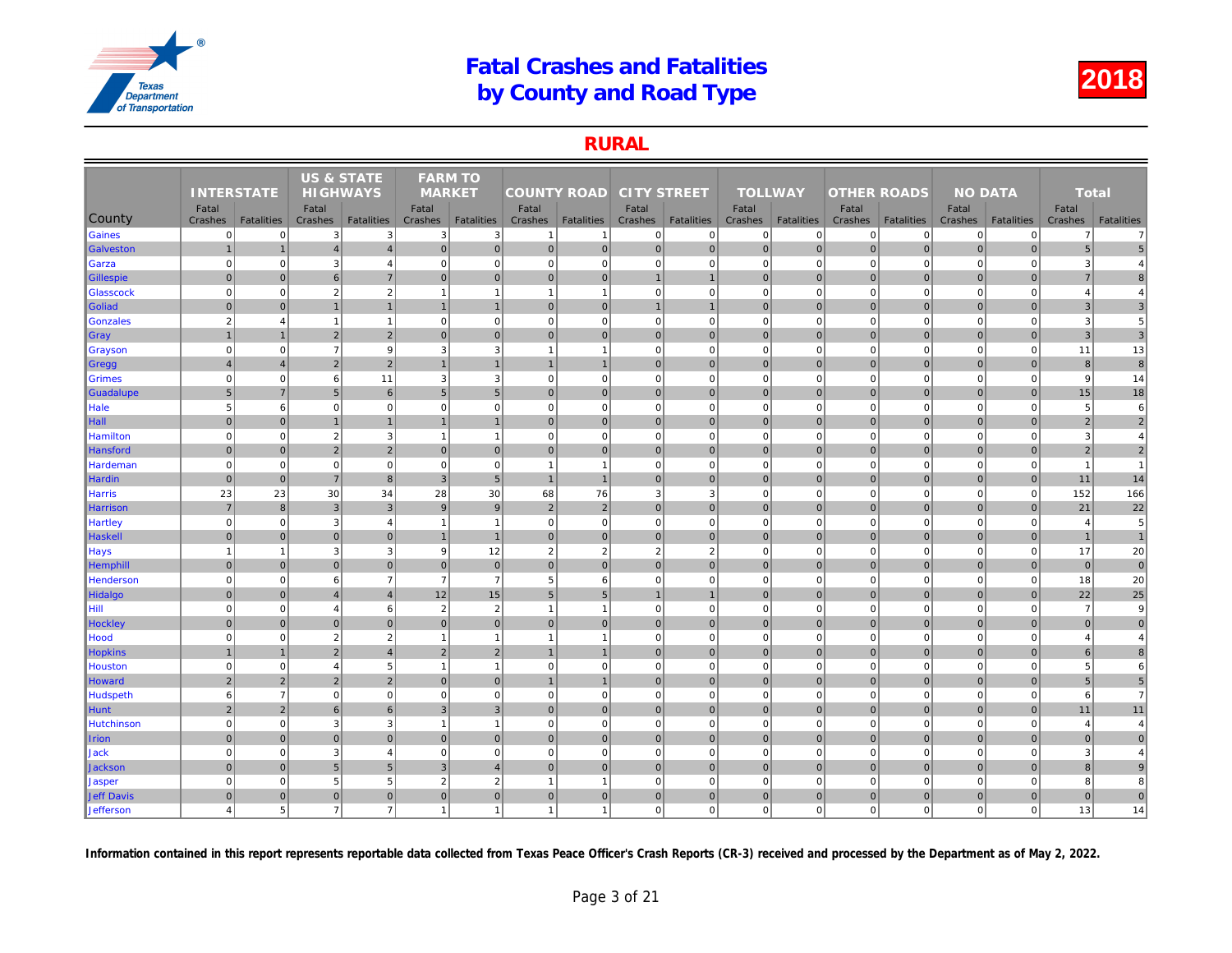### RURAL

|                  |                   |                   | <b>US &amp; STATE</b> |                   | <b>FARM TO</b>   |                   |                    |                   |                    |                   |                  |                   |                    |                   |     |
|------------------|-------------------|-------------------|-----------------------|-------------------|------------------|-------------------|--------------------|-------------------|--------------------|-------------------|------------------|-------------------|--------------------|-------------------|-----|
|                  | <b>INTERSTATE</b> |                   | <b>HIGHWAYS</b>       |                   | <b>MARKET</b>    |                   | <b>COUNTY ROAD</b> |                   | <b>CITY STREET</b> |                   | <b>TOLLWAY</b>   |                   | <b>OTHER ROADS</b> |                   |     |
| County           | Fatal<br>Crashes  | <b>Fatalities</b> | Fatal<br>Crashes      | <b>Fatalities</b> | Fatal<br>Crashes | <b>Fatalities</b> | Fatal<br>Crashes   | <b>Fatalities</b> | Fatal<br>Crashes   | <b>Fatalities</b> | Fatal<br>Crashes | <b>Fatalities</b> | Fatal<br>Crashes   | <b>Fatalities</b> | Cra |
| Jim Hogg         | $\overline{0}$    | $\mathbf 0$       |                       | $\overline{2}$    | $\Omega$         | $\mathbf 0$       | $\overline{0}$     | $\overline{0}$    | $\pmb{0}$          | $\overline{0}$    | $\mathbf 0$      | $\overline{0}$    | $\mathbf 0$        | $\mathbf 0$       |     |
| <b>Jim Wells</b> | $\overline{0}$    | $\overline{0}$    | $\overline{4}$        | $\sqrt{5}$        | $\mathbf{1}$     | $\mathbf{1}$      | $\overline{2}$     | $\overline{2}$    | $\pmb{0}$          | $\overline{0}$    | $\mathbf 0$      | $\mathbf 0$       | $\mathbf 0$        | $\Omega$          |     |
| Johnson          |                   | $\overline{1}$    | 6                     | 6                 | 6                | 8                 | $\overline{2}$     | $\overline{2}$    | $\mathbf{0}$       | $\overline{0}$    | $\mathbf{0}$     | $\mathbf{0}$      | $\mathbf{0}$       | $\overline{0}$    |     |
| Jones            | $\overline{0}$    | $\mathbf{0}$      | $\overline{2}$        | $\overline{2}$    | $\mathbf{1}$     | $\mathbf{1}$      | $\overline{1}$     | $\overline{1}$    | $\overline{0}$     | $\overline{0}$    | $\mathbf 0$      | $\mathbf 0$       | $\mathbf 0$        | $\mathbf 0$       |     |
| Karnes           | $\Omega$          | $\overline{0}$    | $\overline{4}$        | $\overline{4}$    | $\mathbf{0}$     | $\mathbf{0}$      | $\overline{0}$     | $\mathbf 0$       | 0                  | $\overline{0}$    | $\mathbf{0}$     | $\overline{0}$    | $\mathbf 0$        | $\overline{0}$    |     |
| Kaufman          | $\overline{2}$    | $\overline{2}$    | 8                     | 8                 | 5                | 5                 | $\mathbf{0}$       | $\Omega$          | $\pmb{0}$          | $\overline{0}$    | $\mathbf 0$      | $\mathbf 0$       | $\mathbf 0$        | $\mathbf 0$       |     |
| Kendall          | $\overline{1}$    | $\mathbf{1}$      | 0                     | $\overline{0}$    | $\overline{0}$   | $\mathbf{0}$      | 0                  | $\mathbf 0$       | 0                  | 0                 | $\mathbf{0}$     | 0                 | $\overline{0}$     | $\pmb{0}$         |     |
| Kenedy           | $\overline{1}$    | $\mathbf{1}$      | $\overline{1}$        | $\overline{2}$    | $\mathbf 0$      | $\mathbf 0$       | $\mathbf{0}$       | $\Omega$          | $\mathbf 0$        | $\mathbf{0}$      | $\mathbf 0$      | $\mathbf 0$       | $\mathbf 0$        | $\mathbf 0$       |     |
| Kent             | $\mathbf 0$       | $\mathbf{0}$      | $\mathbf 0$           | $\overline{0}$    | $\mathbf{0}$     | $\mathbf 0$       | $\overline{0}$     | $\mathbf 0$       | $\pmb{0}$          | $\overline{0}$    | $\mathbf 0$      | $\mathbf{0}$      | $\mathbf 0$        | $\mathbf 0$       |     |
| Kerr             | -1                | $\mathbf{1}$      | 5                     | 6                 | $\mathbf 0$      | $\mathbf 0$       | $\overline{0}$     | $\Omega$          | $\pmb{0}$          | $\overline{0}$    | $\mathbf 0$      | $\mathbf 0$       | $\mathbf 0$        | $\mathbf 0$       |     |
| Kimble           | 6                 | $\overline{7}$    | 2                     | $\overline{2}$    | $\Omega$         | $\mathbf{0}$      | $\overline{0}$     | $\mathbf{0}$      | 0                  | $\overline{0}$    | $\mathbf{0}$     | $\Omega$          | $\mathbf{0}$       | $\Omega$          |     |
| King             | $\mathbf 0$       | $\mathbf{0}$      | $\overline{1}$        | $\overline{1}$    | $\mathbf 0$      | $\mathbf 0$       | $\mathbf{0}$       | $\mathbf 0$       | $\pmb{0}$          | $\mathbf{0}$      | $\mathbf 0$      | $\mathbf 0$       | $\mathbf 0$        | $\mathbf 0$       |     |
| Kinney           | $\overline{0}$    | $\overline{0}$    | $\mathbf{1}$          | $\overline{2}$    | $\overline{0}$   | $\mathbf 0$       | $\overline{0}$     | $\mathbf 0$       | 0                  | $\overline{0}$    | $\mathbf{0}$     | $\overline{0}$    | $\pmb{0}$          | $\mathbf 0$       |     |
| <b>Kleberg</b>   | $\Omega$          | $\overline{0}$    | $\Omega$              | $\overline{0}$    | $\mathbf{1}$     | $\overline{1}$    | 0                  | $\Omega$          | $\mathbf 0$        | $\overline{0}$    | $\mathbf 0$      | $\mathbf 0$       | $\overline{0}$     | $\mathbf 0$       |     |
| Knox             | $\overline{0}$    | $\overline{0}$    | $\mathbf 0$           | $\overline{0}$    | $\mathbf{0}$     | $\mathbf{0}$      | $\overline{0}$     | $\mathbf 0$       | 0                  | $\overline{0}$    | $\mathbf{0}$     | $\overline{0}$    | $\mathbf 0$        | $\mathbf{0}$      |     |
| Lamar            | $\Omega$          | $\overline{0}$    | $\overline{7}$        | $\overline{7}$    | 3                | 3                 | $\overline{0}$     | $\Omega$          | $\pmb{0}$          | $\overline{0}$    | $\mathbf 0$      | $\mathbf 0$       | $\mathbf 0$        | $\Omega$          |     |
| Lamb             | $\overline{0}$    | $\mathbf{0}$      | 3                     | 5                 | 2                | $\overline{2}$    | $\overline{0}$     | $\mathbf{0}$      | $\mathbf{0}$       | $\overline{0}$    | $\mathbf{0}$     | $\overline{0}$    | $\mathbf{0}$       | $\overline{0}$    |     |
| Lampasas         | $\overline{0}$    | $\mathbf{0}$      | 3                     | $5\phantom{.0}$   | $\mathbf{1}$     | $\mathbf{1}$      | $\overline{1}$     | $\overline{1}$    | $\mathbf 0$        | $\overline{0}$    | $\mathbf 0$      | $\mathbf 0$       | $\mathbf 0$        | $\mathbf 0$       |     |
| La Salle         | $\overline{4}$    | $\overline{4}$    | $\overline{2}$        | $\overline{2}$    |                  | $\mathbf{1}$      | $\overline{0}$     | $\mathbf 0$       | 0                  | $\overline{0}$    | $\mathbf{0}$     | $\overline{0}$    | $\mathbf 0$        | $\overline{0}$    |     |
| Lavaca           | $\mathbf 0$       | $\mathbf{0}$      | $\overline{2}$        | $\overline{4}$    | $\mathbf{1}$     | $\mathbf{1}$      | $\mathbf{0}$       | $\Omega$          | $\pmb{0}$          | $\overline{0}$    | $\mathbf 0$      | $\mathbf 0$       | $\mathbf 0$        | $\mathbf 0$       |     |
| ∣Lee⊹            | $\mathbf 0$       | $\overline{0}$    | $5\phantom{1}$        | $5\overline{)}$   | $\mathbf{0}$     | $\mathbf{0}$      | 0                  | $\mathbf 0$       | 0                  | $\overline{0}$    | $\mathbf{0}$     | 0                 | $\mathbf 0$        | $\pmb{0}$         |     |
| Leon             | $\overline{7}$    | $\overline{7}$    | $\overline{4}$        | $\overline{4}$    | $\overline{4}$   | $\overline{5}$    | $\overline{0}$     | $\Omega$          | $\pmb{0}$          | $\mathbf{0}$      | $\mathbf 0$      | $\mathbf 0$       | $\mathbf 0$        | $\Omega$          |     |
| Liberty          | $\overline{0}$    | $\overline{0}$    | 8                     | 8                 | 6                | 6                 | $\overline{0}$     | $\mathbf 0$       | $\pmb{0}$          | $\overline{0}$    | $\mathbf 0$      | $\overline{0}$    | $\mathbf 0$        | $\mathbf 0$       |     |
| Limestone        | $\Omega$          | $\mathbf{0}$      | $\overline{2}$        | $\mathbf{3}$      | $\mathbf 0$      | $\mathbf 0$       | $\mathbf{1}$       | -1                | $\pmb{0}$          | $\overline{0}$    | $\mathbf 0$      | $\mathbf 0$       | $\mathbf 0$        | $\mathbf 0$       |     |
| Lipscomb         | $\Omega$          | $\overline{0}$    | $\mathbf{0}$          | $\overline{0}$    | $\Omega$         | $\mathbf{0}$      | 0                  | $\mathbf{0}$      | 0                  | $\overline{0}$    | $\mathbf{0}$     | $\Omega$          | $\mathbf 0$        | $\Omega$          |     |
| <b>Live Oak</b>  | $\overline{1}$    | $\mathbf{1}$      | $\mathbf 0$           | $\mathbf 0$       | $\mathbf{1}$     | $\mathbf{1}$      | $\overline{0}$     | $\Omega$          | $\pmb{0}$          | $\overline{0}$    | $\mathbf 0$      | $\mathbf 0$       | $\mathbf 0$        | $\mathbf 0$       |     |
| Llano            | $\mathbf 0$       | $\overline{0}$    | $\overline{2}$        | $\overline{3}$    | $\overline{0}$   | $\mathbf 0$       | $\overline{0}$     | $\mathbf 0$       | 0                  | $\overline{0}$    | $\mathbf{0}$     | $\overline{0}$    | $\mathbf 0$        | $\pmb{0}$         |     |
| Loving           | $\mathbf 0$       | $\overline{0}$    | $\overline{1}$        | $\overline{1}$    | $\mathbf{1}$     | $\overline{2}$    | $\overline{2}$     | $\overline{2}$    | $\overline{0}$     | $\overline{0}$    | $\mathbf 0$      | $\mathbf 0$       | $\mathbf 0$        | $\mathbf 0$       |     |
| Lubbock          |                   | $\overline{1}$    | $\overline{1}$        | $\overline{1}$    | $5\phantom{.0}$  | 5                 | $\overline{1}$     |                   | 0                  | $\overline{0}$    | $\mathbf{0}$     | $\overline{0}$    | $\mathbf 0$        | $\mathbf{0}$      |     |
| Lynn             | $\Omega$          | $\overline{0}$    | $\overline{2}$        | $\overline{2}$    | $\mathbf{1}$     | $\overline{1}$    | $\overline{0}$     | $\Omega$          | $\pmb{0}$          | $\overline{0}$    | $\mathbf 0$      | $\mathbf 0$       | $\mathbf 0$        | $\mathbf 0$       |     |
| <b>Madison</b>   | $\overline{2}$    | $\overline{2}$    | $\mathbf{0}$          | $\overline{0}$    | $\mathbf{0}$     | $\mathbf{0}$      | $\overline{0}$     | $\mathbf 0$       | 0                  | $\overline{0}$    | $\mathbf{0}$     | $\overline{0}$    | $\mathbf{0}$       | $\overline{0}$    |     |
| <b>Marion</b>    | $\overline{0}$    | $\mathbf{0}$      | $\overline{2}$        | $\overline{2}$    | $\mathbf 0$      | $\mathbf 0$       | 0                  | $\Omega$          | $\mathbf 0$        | $\overline{0}$    | $\mathbf 0$      | $\mathbf 0$       | $\mathbf 0$        | $\mathbf 0$       |     |
| <b>Martin</b>    | $\Omega$          | $\overline{0}$    | 6                     | $\boldsymbol{8}$  | $\mathbf{0}$     | $\mathbf{0}$      | $\overline{0}$     | $\mathbf 0$       | 0                  | $\overline{0}$    | $\mathbf{0}$     | $\overline{0}$    | $\mathbf 0$        | $\mathbf 0$       |     |
| <b>Mason</b>     | $\mathbf 0$       | $\mathbf{0}$      | $\overline{1}$        | $\overline{2}$    | $\mathbf 0$      | $\mathbf 0$       | $\mathbf{0}$       | $\Omega$          | $\pmb{0}$          | $\overline{0}$    | $\mathbf 0$      | $\mathbf 0$       | $\mathbf 0$        | $\mathbf 0$       |     |
| Matagorda        | $\mathbf 0$       | $\overline{0}$    | $\overline{1}$        | $\overline{1}$    | $\overline{4}$   | $\overline{4}$    | $\overline{1}$     | $\overline{1}$    | 0                  | $\overline{0}$    | $\mathbf{0}$     | 0                 | $\mathbf 0$        | $\pmb{0}$         |     |
| <b>Maverick</b>  | $\Omega$          | $\overline{0}$    | 3                     | $\mathbf{3}$      | $\mathbf{1}$     | $\overline{1}$    | $\mathbf{1}$       | $\overline{1}$    | $\pmb{0}$          | $\overline{0}$    | $\mathbf 0$      | $\mathbf 0$       | $\mathbf 0$        | $\Omega$          |     |
| <b>McCulloch</b> | $\mathbf 0$       | $\overline{0}$    | $\overline{2}$        | $\overline{2}$    | $\mathbf 0$      | $\mathbf 0$       | $\overline{0}$     | $\mathbf 0$       | $\pmb{0}$          | $\overline{0}$    | $\mathbf 0$      | $\mathbf{0}$      | $\mathbf 0$        | $\mathbf 0$       |     |
| <b>McLennan</b>  | 6                 | 9                 | $\overline{7}$        | $\overline{7}$    | $\overline{4}$   | $\overline{4}$    | $\overline{1}$     | -1                | $\pmb{0}$          | $\overline{0}$    | $\mathbf 0$      | $\mathbf 0$       | $\mathbf 0$        | $\Omega$          |     |
| <b>McMullen</b>  | $\Omega$          | $\overline{0}$    |                       |                   | $\Omega$         | $\Omega$          | $\overline{0}$     | $\mathbf{0}$      | $\pmb{0}$          | $\overline{0}$    | $\mathbf{0}$     | $\overline{0}$    | $\mathbf 0$        | $\Omega$          |     |
| <b>Medina</b>    | 3                 | $\overline{4}$    | $\overline{4}$        | 5                 | 5                | 6                 | $\mathbf{1}$       | $\overline{1}$    | $\mathbf 0$        | $\mathbf{0}$      | $\mathbf 0$      | $\mathbf 0$       | $\mathbf 0$        | $\mathbf 0$       |     |
| Menard           | $\mathbf 0$       | $\overline{0}$    | 1                     | $\mathbf{1}$      | $\overline{0}$   | 0                 | 0                  | $\overline{0}$    | 0                  | 0                 | $\mathbf{0}$     | 0                 | $\mathbf{0}$       | $\mathbf{0}$      |     |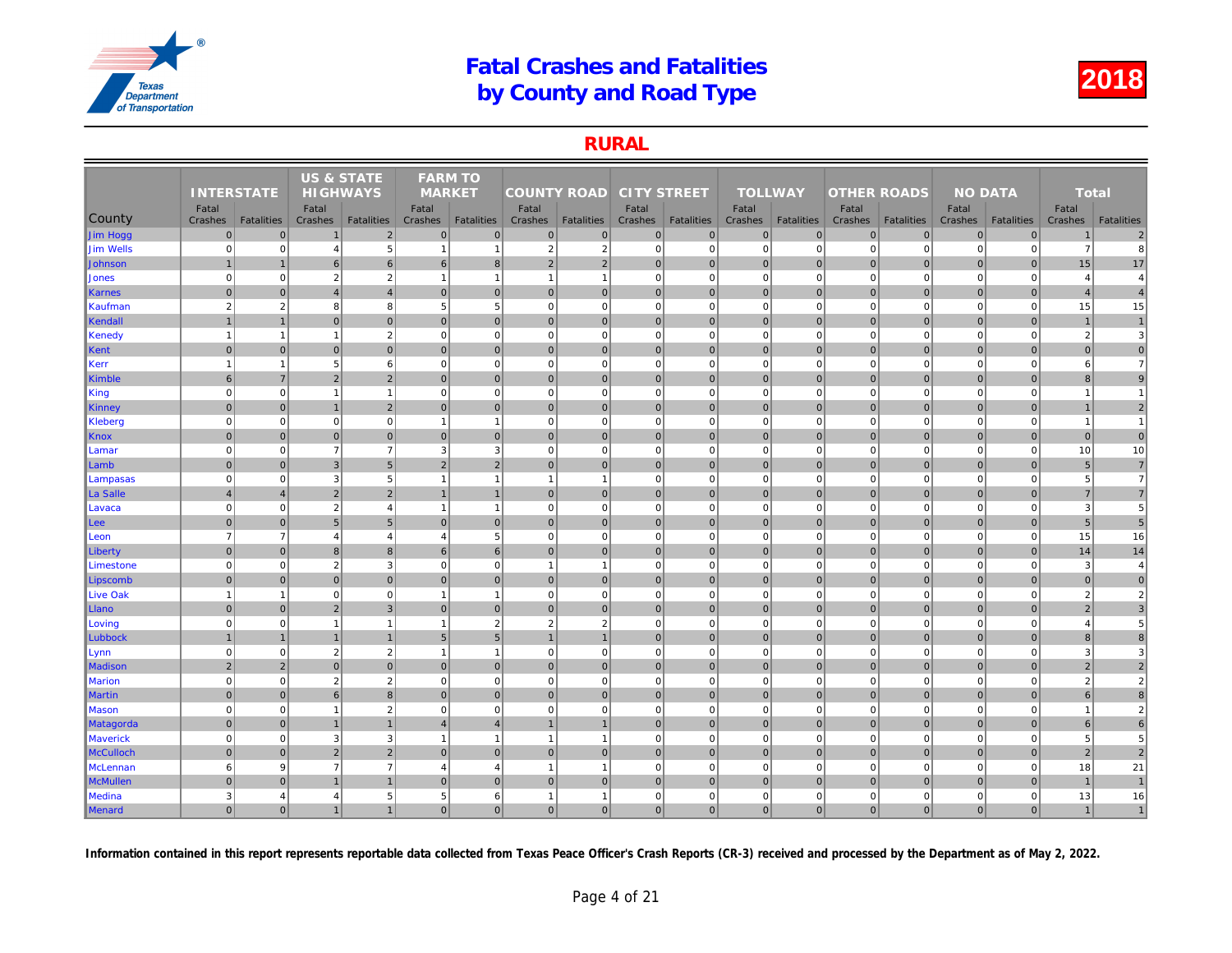### RURAL

|                   |                   |                   | <b>US &amp; STATE</b> |                   | <b>FARM TO</b>           |                   |                    |                   |                    |                   |                |                   |                    |                   |     |
|-------------------|-------------------|-------------------|-----------------------|-------------------|--------------------------|-------------------|--------------------|-------------------|--------------------|-------------------|----------------|-------------------|--------------------|-------------------|-----|
|                   | <b>INTERSTATE</b> |                   | <b>HIGHWAYS</b>       |                   | <b>MARKET</b>            |                   | <b>COUNTY ROAD</b> |                   | <b>CITY STREET</b> |                   | <b>TOLLWAY</b> |                   | <b>OTHER ROADS</b> |                   |     |
|                   | Fatal             |                   | Fatal                 |                   | Fatal                    |                   | Fatal              |                   | Fatal              |                   | Fatal          |                   | Fatal              |                   |     |
| County            | Crashes           | <b>Fatalities</b> | Crashes               | <b>Fatalities</b> | Crashes                  | <b>Fatalities</b> | Crashes            | <b>Fatalities</b> | Crashes            | <b>Fatalities</b> | Crashes        | <b>Fatalities</b> | Crashes            | <b>Fatalities</b> | Cra |
| Midland           | $\mathbf{3}$      | $\overline{4}$    | 19                    | 22                | $\overline{4}$           | $\overline{4}$    | $\overline{4}$     | $\overline{4}$    | $\mathbf{0}$       | $\overline{0}$    | 0              | $\Omega$          | 0                  | $\mathbf{0}$      |     |
| <b>Milam</b>      | $\overline{0}$    | $\Omega$          | $\boldsymbol{8}$      | 10                | $\overline{4}$           | $\overline{4}$    | 0                  | $\mathbf 0$       | 0                  | $\overline{0}$    | $\mathbf 0$    | $\overline{0}$    | 0                  | 0                 |     |
| <b>Mills</b>      | $\Omega$          | $\mathbf 0$       | $\overline{2}$        | $\overline{2}$    | $\overline{1}$           | $\overline{1}$    | $\mathbf{0}$       | $\mathbf 0$       | $\mathbf{0}$       | $\mathbf 0$       | $\mathbf 0$    | $\mathbf 0$       | $\mathbf 0$        | $\mathbf 0$       |     |
| <b>Mitchell</b>   | $5\phantom{.0}$   | 5                 | $\overline{0}$        | $\overline{0}$    | $\mathbf{0}$             | $\mathbf 0$       | $\overline{0}$     | $\overline{0}$    | $\overline{0}$     | $\overline{0}$    | $\mathbf 0$    | $\Omega$          | $\mathbf 0$        | $\overline{0}$    |     |
| Montague          | $\mathbf 0$       | $\Omega$          | $\overline{4}$        | $\overline{4}$    | $\overline{2}$           | $\overline{2}$    | $\overline{0}$     | $\mathbf 0$       | $\mathbf{0}$       | $\mathbf{0}$      | $\mathbf 0$    | $\mathbf 0$       | $\mathbf 0$        | $\mathbf 0$       |     |
| <b>Montgomery</b> | $\mathbf{3}$      | 3                 | $\overline{7}$        | $\overline{7}$    | 8                        | 8                 | 12                 | 12                | $\overline{2}$     | $\overline{2}$    | $\mathbf 0$    | $\Omega$          | $\mathbf 0$        | $\overline{0}$    |     |
| Moore             | $\mathbf 0$       | $\mathbf 0$       | $\overline{4}$        | $\overline{4}$    | $\overline{2}$           | 3                 | $\overline{0}$     | $\overline{0}$    | $\mathbf{0}$       | $\overline{0}$    | $\mathbf 0$    | $\mathbf 0$       | $\mathbf 0$        | $\overline{0}$    |     |
| <b>Morris</b>     | $\mathbf 0$       | $\mathbf 0$       | $\overline{1}$        | $\mathbf{1}$      | $\mathbf{0}$             | $\mathbf{0}$      | $\overline{0}$     | $\overline{0}$    | $\overline{0}$     | $\overline{0}$    | $\mathbf 0$    | $\mathbf{0}$      | $\mathbf 0$        | $\mathbf{0}$      |     |
| <b>Motley</b>     | $\mathbf 0$       | $\Omega$          | $\Omega$              | $\overline{0}$    | $\mathbf 0$              | $\mathbf 0$       | 0                  | $\Omega$          | $\overline{0}$     | $\overline{0}$    | $\mathbf 0$    | $\mathbf 0$       | $\mathbf 0$        | $\Omega$          |     |
| Nacogdoches       | $\mathbf 0$       | $\Omega$          | $\overline{7}$        | 8 <sup>1</sup>    |                          | $\mathbf{1}$      | 0                  | $\overline{0}$    | $\overline{0}$     | $\overline{0}$    | $\mathbf{0}$   | $\overline{0}$    | $\mathbf 0$        | $\overline{0}$    |     |
| Navarro           | $\mathbf{1}$      | $\mathbf{1}$      | $\overline{1}$        | $\mathbf{1}$      | $\mathbf 0$              | $\mathbf 0$       | $\overline{0}$     | $\Omega$          | $\mathbf{0}$       | $\overline{0}$    | $\mathbf 0$    | $\mathbf 0$       | $\mathbf 0$        | $\Omega$          |     |
| Newton            | $\mathbf 0$       | $\overline{0}$    | $\overline{1}$        | $\mathbf{1}$      |                          | $\mathbf{1}$      | $\overline{0}$     | $\overline{0}$    | $\overline{0}$     | $\overline{0}$    | $\mathbf 0$    | $\mathbf{0}$      | $\mathbf 0$        | $\mathbf 0$       |     |
| Nolan             | 3                 | 3                 | $\overline{2}$        | $\overline{2}$    | $\mathbf 0$              | $\mathbf 0$       | $\overline{2}$     | $\overline{2}$    | $\overline{0}$     | $\mathbf{0}$      | $\mathbf 0$    | $\mathbf 0$       | $\mathbf 0$        | $\overline{0}$    |     |
| Nueces            | $\Omega$          | $\Omega$          | 3                     | $\mathbf{3}$      | 3                        | $5\phantom{.0}$   | $\overline{0}$     | $\overline{0}$    | 3                  | 3                 | $\mathbf 0$    | $\overline{0}$    | $\mathbf 0$        | $\overline{0}$    |     |
| <b>Ochiltree</b>  | $\mathbf 0$       | $\Omega$          | $\Omega$              | $\mathbf{0}$      | $\mathbf 0$              | $\mathbf 0$       | $\mathbf{1}$       |                   | $\overline{0}$     | $\overline{0}$    | $\mathbf 0$    | $\Omega$          | $\mathbf 0$        | $\Omega$          |     |
| Oldham            | $\mathbf{1}$      | $\overline{1}$    | $\overline{0}$        | $\overline{0}$    | $\mathbf 0$              | $\mathbf 0$       | 0                  | $\mathbf 0$       | $\overline{0}$     | $\overline{0}$    | $\mathbf 0$    | $\overline{0}$    | $\pmb{0}$          | $\overline{0}$    |     |
| Orange            | $\overline{1}$    | $\mathbf{1}$      | 3                     | 3                 | 3                        | 3                 | 0                  | $\Omega$          | $\overline{0}$     | $\overline{0}$    | $\mathbf 0$    | $\mathbf 0$       | $\mathbf 0$        | $\overline{0}$    |     |
| Palo Pinto        | $\overline{1}$    | $\overline{1}$    | $\overline{4}$        | $5\overline{)}$   | $\mathbf{0}$             | $\mathbf{0}$      | $\overline{1}$     |                   | $\overline{0}$     | $\overline{0}$    | $\mathbf 0$    | $\overline{0}$    | $\mathbf 0$        | $\overline{0}$    |     |
| Panola            | $\mathbf 0$       | $\Omega$          | 6                     | $\overline{7}$    | 5                        | 5                 | $\mathbf{1}$       |                   | $\overline{0}$     | $\overline{0}$    | $\mathbf 0$    | $\mathbf 0$       | $\mathbf 0$        | $\mathbf 0$       |     |
| Parker            | $\overline{4}$    | $\overline{7}$    | $\overline{7}$        | $\overline{7}$    | 6                        | $\overline{7}$    | 4                  | $\overline{4}$    | $\overline{0}$     | $\overline{0}$    | $\mathbf 0$    | $\mathbf{0}$      | $\mathbf 0$        | $\overline{0}$    |     |
| Parmer            | $\mathbf 0$       | $\mathbf 0$       | $\overline{2}$        | $\overline{2}$    | $\overline{2}$           | $\overline{2}$    | 0                  | $\mathbf 0$       | $\overline{0}$     | $\mathbf{0}$      | $\mathbf 0$    | $\Omega$          | $\mathbf 0$        | $\mathbf 0$       |     |
| Pecos             | $\overline{3}$    | 3                 | $\overline{4}$        | $\overline{4}$    | 3                        | $\mathbf{3}$      | $\overline{0}$     | $\overline{0}$    | $\overline{0}$     | $\mathbf 0$       | $\mathbf 0$    | $\mathbf{0}$      | $\mathbf 0$        | $\overline{0}$    |     |
| Polk              | $\overline{0}$    | $\Omega$          | 10                    | 12                | $\overline{2}$           | 3                 | $\Omega$           | $\Omega$          | $\overline{0}$     | $\mathbf 0$       | $\mathbf 0$    | $\Omega$          | $\overline{0}$     | $\Omega$          |     |
| Potter            | $\overline{1}$    | $\overline{1}$    | $\overline{1}$        | $\mathbf{1}$      | 2                        | $\overline{4}$    | $\mathbf{1}$       | $\overline{1}$    | $\overline{0}$     | $\overline{0}$    | $\mathbf 0$    | $\overline{0}$    | $\mathbf 0$        | $\overline{0}$    |     |
| Presidio          | $\overline{0}$    | $\mathbf 0$       | $\Omega$              | $\overline{0}$    | $\mathbf 0$              | $\mathbf 0$       | 0                  | $\Omega$          | $\mathbf{0}$       | $\mathbf 0$       | $\mathbf 0$    | $\Omega$          | $\mathbf 0$        | $\mathbf 0$       |     |
| Rains             | $\mathbf 0$       | $\overline{0}$    | $\overline{2}$        | $\overline{4}$    | $\mathbf{0}$             | $\mathbf{0}$      | $\overline{0}$     | $\overline{0}$    | $\overline{0}$     | $\overline{0}$    | $\mathbf 0$    | $\Omega$          | $\mathbf 0$        | $\overline{0}$    |     |
| Randall           | $\mathbf 0$       | $\Omega$          | 3                     | 3                 | $\overline{\phantom{a}}$ | $\overline{1}$    | $\overline{0}$     | $\Omega$          | $\mathbf{0}$       | $\mathbf{0}$      | $\mathbf 0$    | $\mathbf 0$       | $\mathbf 0$        | $\mathbf 0$       |     |
| Reagan            | $\mathbf 0$       | $\overline{0}$    | $\overline{2}$        | $\overline{3}$    |                          | $\overline{1}$    | 0                  | $\mathbf 0$       | $\overline{0}$     | $\overline{0}$    | $\mathbf 0$    | $\Omega$          | $\mathbf 0$        | $\overline{0}$    |     |
| Real              | $\mathbf 0$       | $\mathbf 0$       | $\mathbf 0$           | $\mathbf{0}$      | $\mathbf 0$              | $\mathbf 0$       | 0                  | $\mathbf 0$       | $\mathbf{0}$       | $\mathbf 0$       | $\mathbf 0$    | $\mathbf 0$       | $\mathbf 0$        | $\mathbf 0$       |     |
| Red River         | $\pmb{0}$         | $\overline{0}$    | $\overline{2}$        | $\overline{2}$    | $\overline{1}$           | $\mathbf{1}$      | $\overline{0}$     | $\mathbf 0$       | $\pmb{0}$          | $\overline{0}$    | $\mathbf 0$    | $\mathbf{0}$      | $\pmb{0}$          | $\mathbf 0$       |     |
| <b>Reeves</b>     | $\overline{7}$    | 10                | 14                    | 15                | -1                       | $\overline{1}$    | $\overline{0}$     | $\Omega$          | $\mathbf{1}$       | $\mathbf{1}$      | $\mathbf 0$    | $\mathbf 0$       | $\mathbf 0$        | $\mathbf 0$       |     |
| Refugio           | $\mathbf 0$       | $\Omega$          | $\overline{2}$        | $\mathbf{3}$      | $\mathbf{0}$             | $\mathbf{0}$      | 0                  | $\overline{0}$    | 0                  | $\overline{0}$    | $\mathbf{0}$   | $\overline{0}$    | $\mathbf 0$        | $\overline{0}$    |     |
| <b>Roberts</b>    | $\mathbf 0$       | $\mathbf 0$       | $\overline{1}$        | $\mathbf{1}$      | $\mathbf 0$              | $\mathbf 0$       | $\overline{0}$     | $\Omega$          | $\mathbf{0}$       | $\overline{0}$    | $\mathbf 0$    | $\mathbf 0$       | $\mathbf 0$        | $\mathbf 0$       |     |
| Robertson         | $\mathbf 0$       | $\overline{0}$    | $\overline{7}$        | $\sqrt{7}$        |                          | $\mathbf{1}$      | $\overline{0}$     | $\mathbf 0$       | $\overline{0}$     | $\overline{0}$    | $\mathbf 0$    | $\mathbf{0}$      | $\pmb{0}$          | $\mathbf 0$       |     |
| Rockwall          | $\mathbf 0$       | $\mathbf 0$       | $\overline{2}$        | $\overline{2}$    | -1                       | $\overline{1}$    | $\overline{0}$     | $\Omega$          | $\overline{0}$     | $\mathbf{0}$      | $\mathbf 0$    | $\mathbf 0$       | $\mathbf 0$        | $\mathbf{0}$      |     |
| Runnels           | $\mathbf{0}$      | $\mathbf{0}$      | $\overline{1}$        | $\overline{3}$    | $\mathbf{0}$             | $\mathbf{0}$      | $\mathbf{1}$       | $\overline{1}$    | $\overline{0}$     | $\overline{0}$    | $\mathbf 0$    | $\overline{0}$    | $\mathbf 0$        | $\overline{0}$    |     |
| <b>Rusk</b>       | $\mathbf 0$       | $\mathbf 0$       | 13                    | 15                | 3                        | 3                 | $\overline{1}$     | $\overline{1}$    | $\mathbf{0}$       | $\overline{0}$    | $\mathbf 0$    | $\mathbf 0$       | $\mathbf 0$        | $\Omega$          |     |
| <b>Sabine</b>     | $\mathbf 0$       | $\overline{0}$    | $\pmb{0}$             | $\mathbf 0$       | $\mathbf 0$              | $\mathbf 0$       | $\overline{0}$     | $\overline{0}$    | $\overline{0}$     | $\overline{0}$    | $\mathbf 0$    | $\overline{0}$    | $\pmb{0}$          | $\overline{0}$    |     |
| San Augustine     | $\mathbf 0$       | $\mathbf 0$       | $\overline{4}$        | $\overline{4}$    | $\overline{2}$           | $\overline{2}$    | $\overline{0}$     | $\Omega$          | $\overline{0}$     | $\mathbf 0$       | $\mathbf 0$    | $\mathbf 0$       | $\mathbf 0$        | $\overline{0}$    |     |
| San Jacinto       | $\mathbf 0$       | $\mathbf{0}$      | $\overline{4}$        | $\overline{4}$    | 6                        | $6\phantom{1}$    | $\overline{0}$     | $\overline{0}$    | $\overline{0}$     | $\overline{0}$    | $\mathbf 0$    | $\overline{0}$    | $\mathbf 0$        | $\mathbf{0}$      |     |
| San Patricio      | $\mathbf 0$       | $\Omega$          | 3                     | $\mathbf{3}$      | $\mathbf 0$              | $\mathbf 0$       | $\mathbf{1}$       |                   | $\overline{0}$     | $\overline{0}$    | $\mathbf 0$    | $\mathbf 0$       | $\mathbf 0$        | $\mathbf{0}$      |     |
|                   |                   |                   |                       |                   |                          |                   |                    |                   |                    |                   |                |                   |                    |                   |     |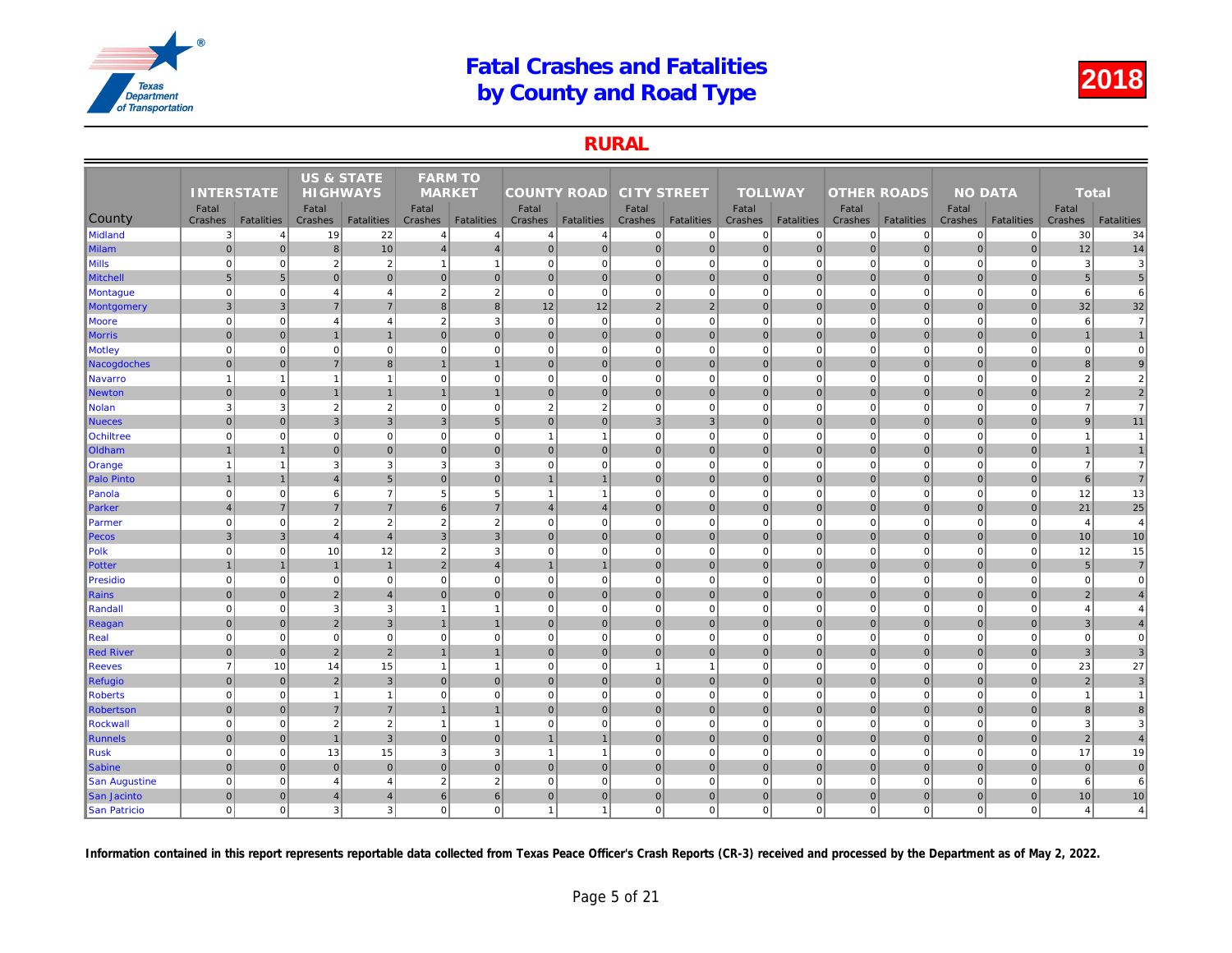### RURAL

|                     |                   |                   | <b>US &amp; STATE</b> |                   | <b>FARM TO</b>          |                   |                    |                         |                    |                   |                         |                   |                    |                   |     |
|---------------------|-------------------|-------------------|-----------------------|-------------------|-------------------------|-------------------|--------------------|-------------------------|--------------------|-------------------|-------------------------|-------------------|--------------------|-------------------|-----|
|                     | <b>INTERSTATE</b> |                   | <b>HIGHWAYS</b>       |                   | <b>MARKET</b>           |                   | <b>COUNTY ROAD</b> |                         | <b>CITY STREET</b> |                   | <b>TOLLWAY</b>          |                   | <b>OTHER ROADS</b> |                   |     |
| <b>County</b>       | Fatal<br>Crashes  | <b>Fatalities</b> | Fatal<br>Crashes      | <b>Fatalities</b> | Fatal<br><b>Crashes</b> | <b>Fatalities</b> | Fatal<br>Crashes   | <b>Fatalities</b>       | Fatal<br>Crashes   | <b>Fatalities</b> | Fatal<br><b>Crashes</b> | <b>Fatalities</b> | Fatal<br>Crashes   | <b>Fatalities</b> | Cra |
| <b>San Saba</b>     | $\pmb{0}$         | $\mathbf 0$       | $\overline{1}$        | $\mathbf 1$       | $\mathbf 0$             | $\pmb{0}$         | $\overline{0}$     | $\overline{0}$          | $\overline{0}$     | $\overline{0}$    | $\mathbf 0$             | $\overline{0}$    | $\mathbf 0$        | $\overline{0}$    |     |
| Schleicher          | $\mathbf 0$       | $\Omega$          | $\overline{1}$        | $\mathbf{1}$      | $\mathbf 0$             | $\mathbf 0$       | $\overline{0}$     | $\mathbf 0$             | $\mathbf{0}$       | $\overline{0}$    | $\mathbf 0$             | $\mathbf 0$       | $\mathbf 0$        | $\Omega$          |     |
| Scurry              | $\mathbf{0}$      | $\overline{0}$    | $\overline{7}$        | $\overline{7}$    | $\mathbf{0}$            | $\mathbf{0}$      | $\overline{0}$     | $\overline{0}$          | $\overline{0}$     | $\overline{0}$    | $\mathbf{0}$            | $\Omega$          | $\mathbf{0}$       | $\overline{0}$    |     |
| Shackelford         | $\mathbf 0$       | $\mathbf 0$       | $\mathbf 0$           | $\overline{0}$    | $\mathbf 0$             | $\mathbf 0$       | 0                  | $\mathbf 0$             | $\overline{0}$     | $\overline{0}$    | $\mathbf 0$             | $\mathbf 0$       | $\mathbf 0$        | $\mathbf 0$       |     |
| <b>Shelby</b>       | $\mathbf{0}$      | $\overline{0}$    | $\overline{7}$        | $\overline{7}$    | 2                       | $\overline{2}$    | $\mathbf{1}$       | $\overline{1}$          | $\overline{0}$     | $\overline{0}$    | $\mathbf{0}$            | $\mathbf{0}$      | $\mathbf 0$        | $\overline{0}$    |     |
| <b>Sherman</b>      | $\mathbf 0$       | $\mathbf 0$       | $\overline{1}$        | $\mathbf{1}$      | $\overline{1}$          | $\overline{1}$    | $\overline{0}$     | $\mathbf 0$             | $\mathbf{0}$       | $\mathbf 0$       | $\mathbf 0$             | $\mathbf 0$       | $\mathbf 0$        | $\mathbf 0$       |     |
| <b>Smith</b>        | $6\phantom{1}$    | 10                | 13                    | 15                | 17                      | 18                | 6                  | 6                       | 0                  | $\overline{0}$    | $\mathbf{1}$            | $\mathbf{1}$      | 0                  | $\overline{0}$    |     |
| Somervell           | $\Omega$          | $\mathbf 0$       | $\overline{2}$        | $\sqrt{2}$        | $\mathbf 0$             | $\mathbf 0$       | $\mathbf{1}$       | 3                       | $\mathbf{0}$       | $\mathbf 0$       | $\mathbf 0$             | $\mathbf 0$       | $\mathbf 0$        | $\Omega$          |     |
| <b>Starr</b>        | $\mathbf 0$       | $\overline{0}$    | $\overline{1}$        | $\overline{2}$    | $\mathbf 0$             | $\mathbf 0$       | $\overline{1}$     |                         | $\overline{0}$     | $\overline{0}$    | $\mathbf 0$             | $\mathbf{0}$      | $\mathbf 0$        | $\mathbf 0$       |     |
| <b>Stephens</b>     | $\mathbf 0$       | $\mathbf 0$       | $\mathbf 0$           | $\mathbf{0}$      | $\mathbf 0$             | $\mathbf 0$       | $\overline{0}$     | $\mathbf 0$             | $\mathbf{0}$       | $\mathbf{0}$      | $\mathbf 0$             | $\mathbf 0$       | $\mathbf 0$        | $\mathbf 0$       |     |
| <b>Sterling</b>     | $\overline{0}$    | $\Omega$          | $\overline{4}$        | $6 \overline{6}$  | $\Omega$                | $\mathbf{0}$      | $\Omega$           | $\overline{0}$          | $\overline{0}$     | $\overline{0}$    | $\mathbf{0}$            | $\Omega$          | $\mathbf{0}$       | $\Omega$          |     |
| Stonewall           | $\mathbf 0$       | $\mathbf 0$       | $\mathbf 0$           | $\mathbf{0}$      | $\mathbf 0$             | $\mathbf 0$       | 0                  | $\mathbf 0$             | $\mathbf{0}$       | $\mathbf{0}$      | $\mathbf 0$             | $\mathbf 0$       | $\mathbf 0$        | $\mathbf 0$       |     |
| <b>Sutton</b>       | $\sqrt{2}$        | $\mathbf{3}$      | $\overline{0}$        | $\overline{0}$    | $\mathbf{0}$            | $\mathbf{0}$      | 0                  | $\mathbf 0$             | $\overline{0}$     | $\overline{0}$    | $\mathbf 0$             | $\overline{0}$    | $\mathbf 0$        | $\mathbf 0$       |     |
| Swisher             | $\overline{1}$    | $\mathbf{1}$      | $\Omega$              | $\mathbf{0}$      | $\mathbf 0$             | $\mathbf 0$       | 0                  | $\Omega$                | $\overline{0}$     | $\overline{0}$    | $\mathbf 0$             | $\Omega$          | $\overline{0}$     | $\overline{0}$    |     |
| Tarrant             | $\overline{2}$    | $\overline{2}$    | $\overline{1}$        | $\mathbf{1}$      |                         | $\overline{1}$    | 2                  | $\overline{2}$          | 3                  | $\overline{4}$    | $\mathbf 0$             | $\overline{0}$    | $\mathbf 0$        | $\overline{0}$    |     |
| <b>Taylor</b>       | $\overline{1}$    | 1                 | $\overline{4}$        | $6 \overline{6}$  |                         | $\overline{1}$    | $\overline{2}$     | $\overline{2}$          | $\overline{0}$     | $\overline{0}$    | $\mathbf 0$             | $\mathbf 0$       | $\overline{0}$     | $\Omega$          |     |
| <b>Terrell</b>      | $\overline{0}$    | $\overline{0}$    | $\mathbf{0}$          | $\overline{0}$    | $\mathbf{0}$            | $\mathbf{0}$      | $\overline{0}$     | $\mathbf{0}$            | $\overline{0}$     | $\overline{0}$    | $\mathbf{0}$            | $\overline{0}$    | $\mathbf{0}$       | $\overline{0}$    |     |
| <b>Terry</b>        | $\mathbf 0$       | $\mathbf 0$       | 3                     | $\mathbf{3}$      | $\mathbf 0$             | $\mathbf 0$       | $\mathbf{1}$       | -1                      | $\mathbf{0}$       | $\overline{0}$    | $\mathbf 0$             | $\mathbf 0$       | $\mathbf 0$        | $\mathbf 0$       |     |
| <b>Throckmorton</b> | $\Omega$          | $\overline{0}$    | $\overline{2}$        | $\overline{2}$    | $\mathbf{0}$            | $\mathbf{0}$      | 0                  | $\overline{0}$          | $\overline{0}$     | $\overline{0}$    | $\mathbf 0$             | $\mathbf{0}$      | $\mathbf 0$        | $\overline{0}$    |     |
| <b>Titus</b>        | $\overline{2}$    | 3                 | 3                     | 3                 | $\Omega$                | $\mathbf 0$       | $\overline{0}$     | $\mathbf 0$             | $\mathbf{0}$       | $\mathbf 0$       | $\mathbf 0$             | $\mathbf 0$       | $\mathbf 0$        | $\mathbf 0$       |     |
| <b>Tom Green</b>    | $\mathbf 0$       | $\Omega$          | 5                     | 5 <sup>1</sup>    | $\mathbf{0}$            | $\mathbf{0}$      | 0                  | $\overline{0}$          | 0                  | $\overline{0}$    | $\mathbf{0}$            | $\overline{0}$    | $\mathbf 0$        | $\overline{0}$    |     |
| <b>Travis</b>       | $\overline{2}$    | 2                 | 16                    | 20                | 8                       | 8                 | $5\overline{5}$    | 6                       | $\overline{7}$     | $\overline{7}$    | $\mathbf 0$             | $\mathbf 0$       | $\mathbf 0$        | $\mathbf 0$       |     |
| Trinity             | $\mathbf 0$       | $\overline{0}$    | $\overline{1}$        | $\mathbf{1}$      | $\mathbf{0}$            | $\mathbf 0$       | 0                  | $\overline{0}$          | $\overline{0}$     | $\overline{0}$    | $\mathbf 0$             | $\mathbf{0}$      | $\mathbf 0$        | $\mathbf 0$       |     |
| <b>Tyler</b>        | $\mathbf 0$       | $\mathbf 0$       | $\overline{4}$        | 10                | $\overline{2}$          | $\overline{2}$    | 0                  | $\mathbf 0$             | $\mathbf{0}$       | $\overline{0}$    | $\mathbf 0$             | $\mathbf 0$       | $\mathbf 0$        | $\mathbf 0$       |     |
| Upshur              | $\Omega$          | $\Omega$          | 6                     | $6 \overline{6}$  | 2                       | $\overline{2}$    | $\Omega$           | $\overline{0}$          | $\overline{0}$     | $\overline{0}$    | $\mathbf{0}$            | $\Omega$          | $\mathbf{0}$       | $\Omega$          |     |
| <b>Upton</b>        | $\mathbf 0$       | $\Omega$          | $\overline{1}$        | $\mathbf{1}$      | $\overline{1}$          | $\overline{1}$    | $\overline{0}$     | $\mathbf 0$             | $\mathbf{0}$       | $\overline{0}$    | $\mathbf 0$             | $\mathbf 0$       | $\mathbf 0$        | $\mathbf 0$       |     |
| <b>Uvalde</b>       | $\mathbf 0$       | $\pmb{0}$         | $\overline{0}$        | $\overline{0}$    | $\mathbf 0$             | $\overline{0}$    | $\mathbf{1}$       | $\overline{1}$          | $\overline{0}$     | $\overline{0}$    | $\mathbf 0$             | $\overline{0}$    | $\mathbf 0$        | $\overline{0}$    |     |
| Val Verde           | $\mathbf 0$       | $\mathbf 0$       | $\overline{2}$        | 2                 | $\mathbf 0$             | $\mathbf 0$       | 0                  | $\Omega$                | $\overline{0}$     | $\overline{0}$    | $\mathbf 0$             | $\Omega$          | $\overline{0}$     | $\overline{0}$    |     |
| Van Zandt           | $\overline{1}$    | $\overline{1}$    | 5                     | $\boldsymbol{8}$  | $\overline{A}$          | $\overline{4}$    | 2 <sup>2</sup>     | $\overline{2}$          | $\overline{0}$     | $\overline{0}$    | $\mathbf 0$             | $\overline{0}$    | $\mathbf 0$        | $\overline{0}$    |     |
| <b>Victoria</b>     | $\Omega$          | $\Omega$          | 8                     | 9                 | $\overline{4}$          | $\overline{4}$    | $\overline{0}$     | $\Omega$                | $\mathbf{0}$       | $\overline{0}$    | $\mathbf 0$             | $\Omega$          | $\mathbf 0$        | $\mathbf 0$       |     |
| <b>Walker</b>       | $\mathbf{1}$      | $\overline{2}$    | 3                     | $\mathbf{3}$      | 6                       | 6                 | $\overline{0}$     | $\mathbf 0$             | $\overline{0}$     | $\overline{0}$    | $\mathbf{0}$            | $\mathbf{0}$      | $\mathbf{0}$       | $\overline{0}$    |     |
| <b>Waller</b>       | 3                 | 3                 | $\overline{2}$        | $\sqrt{2}$        | $\overline{4}$          | $\overline{4}$    | $\mathbf{1}$       | $\overline{\mathbf{1}}$ | $\mathbf{0}$       | $\mathbf{0}$      | $\mathbf 0$             | $\mathbf 0$       | $\mathbf 0$        | $\mathbf 0$       |     |
| <b>Ward</b>         | $\overline{7}$    | $\overline{7}$    | 3                     | $5\overline{)}$   | 3                       | $\overline{4}$    | 0                  | $\mathbf 0$             | $\overline{0}$     | $\overline{0}$    | $\mathbf 0$             | $\Omega$          | $\mathbf 0$        | $\mathbf 0$       |     |
| <b>Washington</b>   | $\mathbf 0$       | $\pmb{0}$         | $\overline{2}$        | $\overline{2}$    | $\overline{2}$          | $\overline{2}$    | $\mathbf{1}$       | -1                      | $\mathbf{0}$       | $\overline{0}$    | $\mathbf 0$             | $\mathbf 0$       | $\mathbf 0$        | $\mathbf 0$       |     |
| <b>Webb</b>         | $\mathbf{3}$      | 3                 | $\overline{4}$        | 5 <sup>1</sup>    | $\mathbf{0}$            | $\mathbf{0}$      | 0                  | $\mathbf 0$             | $\mathbf{1}$       | $\vert$ 1         | $\mathbf{0}$            | $\overline{0}$    | $\mathbf 0$        | $\overline{0}$    |     |
| <b>Wharton</b>      | $\mathbf 0$       | $\mathbf 0$       | $\overline{7}$        | 9                 | $\overline{2}$          | $\overline{2}$    | 0                  | $\Omega$                | $\overline{1}$     | $\mathbf{1}$      | $\mathbf 0$             | $\mathbf 0$       | $\mathbf 0$        | $\Omega$          |     |
| <b>Wheeler</b>      |                   |                   | $\mathbf{0}$          | $\mathbf 0$       | $\Omega$                | $\mathbf 0$       | $\overline{0}$     | $\overline{0}$          | $\overline{0}$     | $\overline{0}$    | $\mathbf 0$             | $\mathbf{0}$      | $\mathbf 0$        | $\mathbf 0$       |     |
| Wichita             | 3                 | $\overline{4}$    | $\overline{1}$        | $\mathbf{1}$      | $\mathbf 0$             | $\mathbf 0$       | 0                  | $\mathbf 0$             | $\overline{0}$     | $\mathbf{0}$      | $\mathbf 0$             | $\mathbf 0$       | $\mathbf 0$        | $\mathbf 0$       |     |
| <b>Wilbarger</b>    | $\Omega$          | $\Omega$          | $\overline{2}$        | $\sqrt{2}$        |                         |                   | $\overline{0}$     | $\overline{0}$          | $\overline{0}$     | $\mathbf{0}$      | $\mathbf 0$             | $\overline{0}$    | $\mathbf 0$        | $\Omega$          |     |
| <b>Willacy</b>      | $\mathbf{1}$      | 1                 | $\overline{1}$        | $\overline{2}$    | $\mathbf 0$             | $\mathbf 0$       | $\mathbf{0}$       | $\mathbf 0$             | $\mathbf{0}$       | $\mathbf{0}$      | $\mathbf 0$             | $\mathbf 0$       | $\mathbf 0$        | $\Omega$          |     |
| <b>Williamson</b>   | $\overline{1}$    | $\mathbf{1}$      | 11                    | 14                | $\overline{2}$          | $\overline{2}$    | 3 <sup>2</sup>     | 3                       | 2                  | $\overline{2}$    | $\mathbf{0}$            | 0                 | 0                  | $\mathbf{0}$      |     |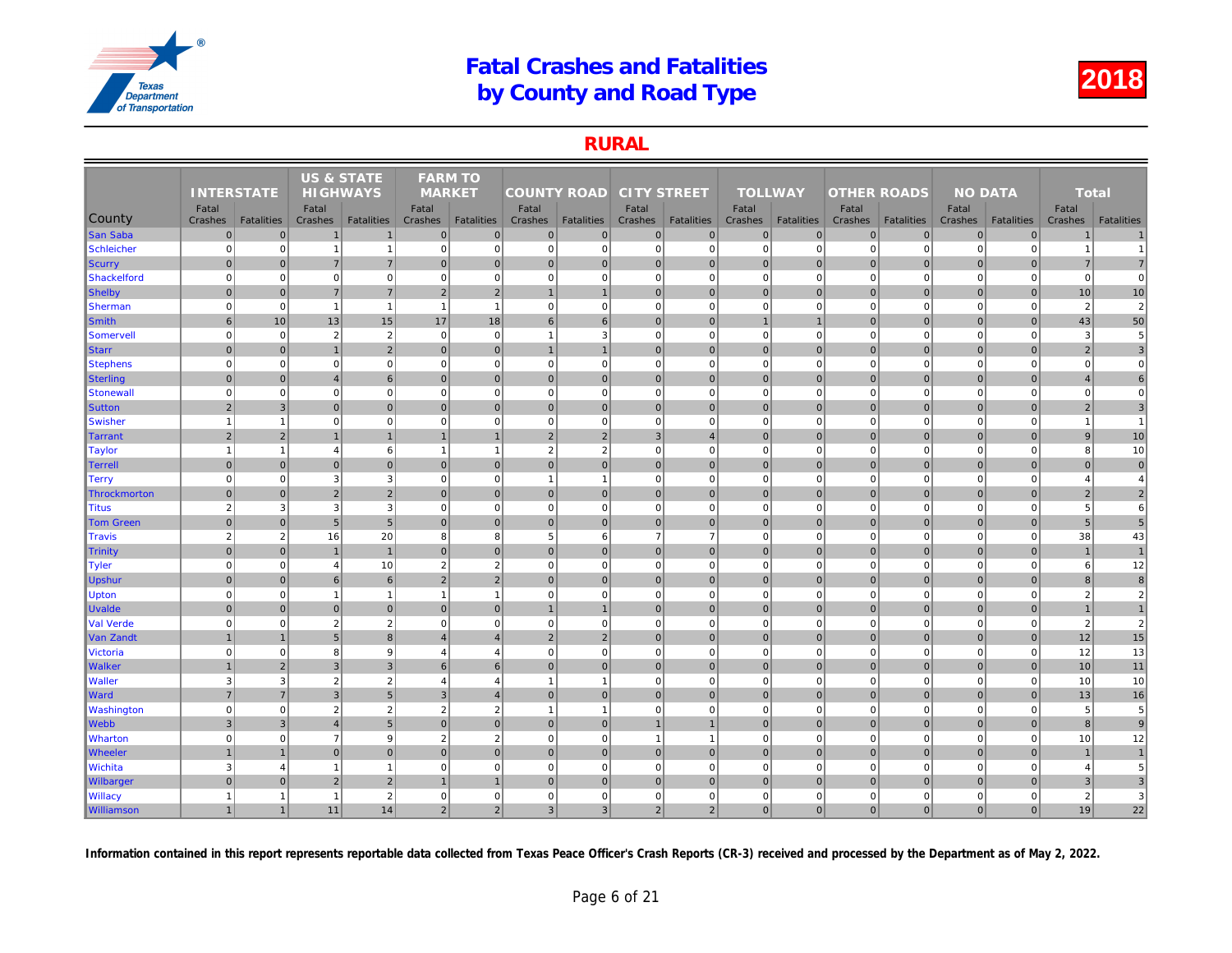### RURAL

|                | <b>INTERSTATE</b> |            | <b>US &amp; STATE</b><br><b>HIGHWAYS</b> |                   | <b>FARM TO</b><br><b>MARKET</b> |                   | <b>COUNTY ROAD</b> |                   | <b>CITY STREET</b> |                   | <b>TOLLWAY</b>   |                   | <b>OTHER ROADS</b> |                   |     |
|----------------|-------------------|------------|------------------------------------------|-------------------|---------------------------------|-------------------|--------------------|-------------------|--------------------|-------------------|------------------|-------------------|--------------------|-------------------|-----|
| County         | Fatal<br>Crashes  | Fatalities | Fatal<br>Crashes                         | <b>Fatalities</b> | Fatal<br>Crashes                | <b>Fatalities</b> | Fatal<br>Crashes   | <b>Fatalities</b> | Fatal<br>Crashes   | <b>Fatalities</b> | Fatal<br>Crashes | <b>Fatalities</b> | Fatal<br>Crashes   | <b>Fatalities</b> | Cra |
| <b>Wilson</b>  |                   |            |                                          |                   |                                 |                   |                    |                   |                    |                   |                  |                   |                    |                   |     |
| <b>Winkler</b> |                   |            | 14                                       | 17                |                                 |                   |                    |                   |                    |                   | $\overline{0}$   |                   |                    |                   |     |
| Wise           |                   |            |                                          |                   |                                 |                   |                    |                   |                    |                   | $\Omega$         |                   |                    |                   |     |
| <b>Wood</b>    |                   |            |                                          |                   |                                 |                   |                    |                   |                    |                   | $\Omega$         |                   |                    |                   |     |
| Yoakum         |                   |            |                                          |                   |                                 |                   |                    |                   |                    |                   | $\Omega$         |                   |                    |                   |     |
| Young          |                   |            |                                          |                   |                                 |                   |                    |                   |                    |                   | $\overline{0}$   |                   |                    |                   |     |
| Zapata         |                   |            |                                          |                   |                                 |                   |                    |                   |                    |                   | $\Omega$         |                   |                    |                   |     |
| Zavala         |                   |            |                                          |                   |                                 |                   |                    |                   |                    |                   | $\Omega$         |                   |                    |                   |     |
| Total          | 239               | 277        | 824                                      | 972               | 423                             | 464               | 219                | 237               | 57                 | 59                | $\sim$           |                   |                    |                   |     |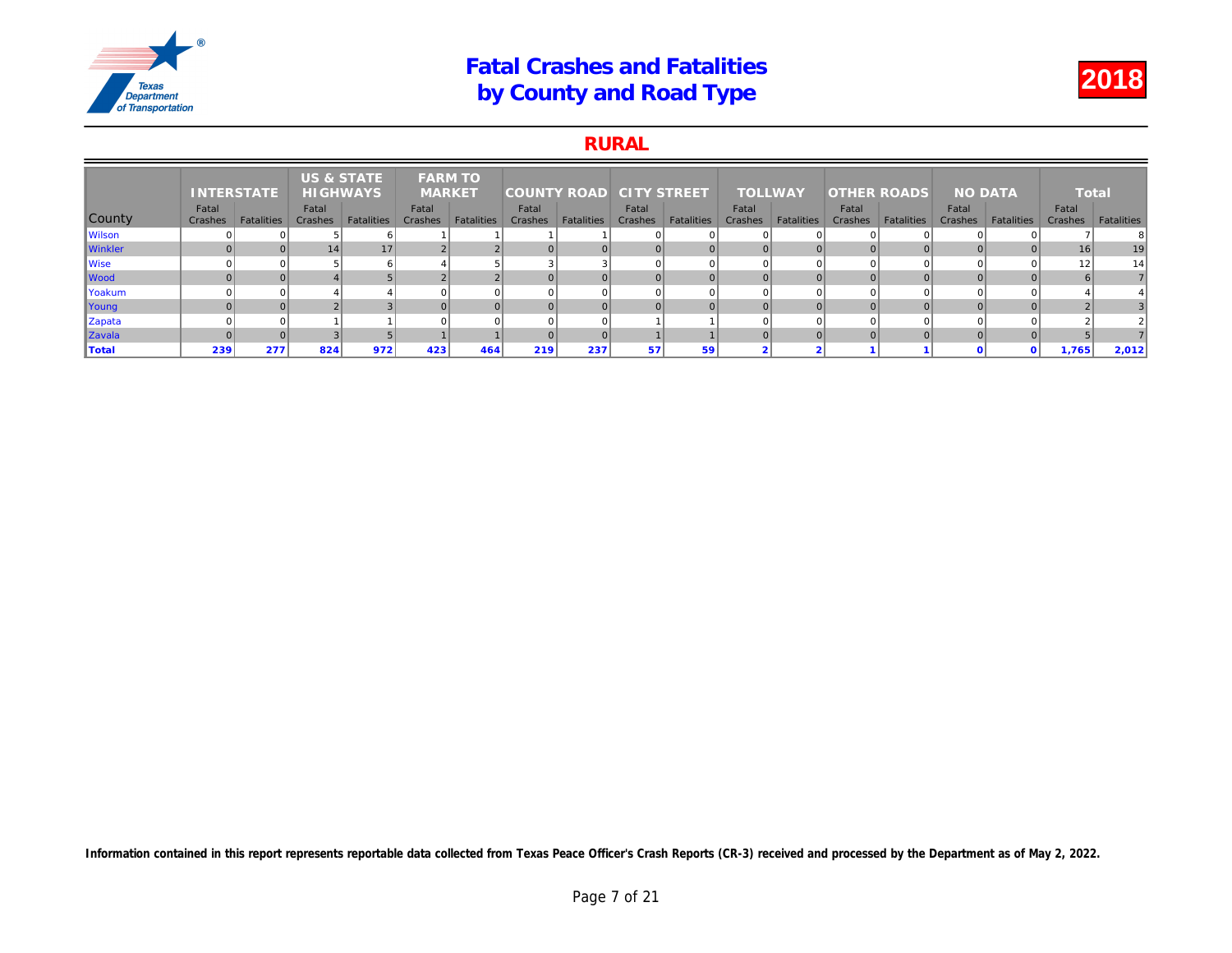### URBAN

| <b>TOLLWAY</b><br><b>INTERSTATE</b><br><b>HIGHWAYS</b><br><b>MARKET</b><br><b>COUNTY ROAD</b><br><b>CITY STREET</b><br><b>OTHER ROADS</b><br>Fatal<br>Fatal<br>Fatal<br>Fatal<br>Fatal<br>Fatal<br>Fatal<br>County<br>Cra<br><b>Fatalities</b><br><b>Fatalities</b><br><b>Fatalities</b><br><b>Fatalities</b><br>Crashes<br><b>Fatalities</b><br>Crashes<br>Crashes<br><b>Fatalities</b><br>Crashes<br>Crashes<br><b>Fatalities</b><br>Crashes<br>Crashes<br>$\mathbf 0$<br>Anderson<br>$\Omega$<br>$\overline{0}$<br> 0 <br>$\overline{0}$<br>$\mathbf{0}$<br>$\mathbf 0$<br>$\overline{0}$<br>$\mathbf 0$<br>$\mathbf 0$<br>$\mathbf{0}$<br>$\mathbf 0$<br>$\mathbf 0$<br>$\Omega$<br>$\overline{0}$<br> 0 <br>$\overline{0}$<br>$\overline{0}$<br>$\pmb{0}$<br>$\overline{0}$<br>$\overline{0}$<br>$\mathbf 0$<br>$\overline{0}$<br>$\pmb{0}$<br>$\overline{0}$<br>$\mathbf 0$<br>$\overline{0}$<br>$\mathbf 0$<br><b>Andrews</b><br>$\Omega$<br>$\mathbf 0$<br>$\overline{0}$<br>$\mathbf 0$<br>$\mathbf 0$<br>$\mathbf 0$<br>$\overline{0}$<br>6<br>$\mathbf 0$<br>$\mathbf 0$<br>$\mathbf{0}$<br>$\mathbf 0$<br>$\mathbf 0$<br>Angelina<br>5<br>$\overline{0}$<br>$\overline{2}$<br>$\mathbf{0}$<br>$\overline{0}$<br> 0 <br>$\overline{0}$<br>$\overline{2}$<br>$\Omega$<br>$\mathbf 0$<br>$\overline{0}$<br>$\mathbf{0}$<br>$\overline{0}$<br>$\mathbf 0$<br>$\mathbf 0$<br>Aransas<br>$\Omega$<br>$\overline{0}$<br>$\mathbf 0$<br>$\mathbf 0$<br>$\mathbf 0$<br>$\overline{0}$<br>$\mathbf 0$<br>$\overline{0}$<br>$\mathbf 0$<br>$\mathbf 0$<br>$\mathbf 0$<br>$\mathbf 0$<br>$\Omega$<br>$\Omega$<br>Archer<br>$\overline{0}$<br>$\mathbf{0}$<br>$\overline{0}$<br>$\overline{0}$<br>$\mathbf 0$<br>$\overline{0}$<br>$\pmb{0}$<br>$\overline{0}$<br>$\mathbf{0}$<br>$\mathbf 0$<br>$\overline{0}$<br>$\mathbf 0$<br>$\mathbf 0$<br>$\mathbf{0}$<br>Armstrong<br>$\mathbf 0$<br>$\overline{0}$<br>$\mathbf 0$<br> 0 <br>$\mathbf 0$<br>$\mathbf 0$<br>$\mathbf 0$<br>$\overline{0}$<br>$\mathbf 0$<br>$\mathbf 0$<br>$\mathbf{0}$<br>$\mathbf 0$<br>$\mathbf 0$<br>$\mathbf 0$<br>Atascosa<br>$\overline{0}$<br>$\mathbf 0$<br>$\overline{1}$<br>$\mathbf 0$<br>$\mathbf{0}$<br>$\mathbf 0$<br>$\overline{0}$<br>$\mathbf 0$<br> 0 <br>$\overline{0}$<br>$\overline{0}$<br>$\mathbf 0$<br>$\overline{0}$<br>Austin<br>$\mathbf 0$<br>$\mathbf 0$<br>$\mathbf 0$<br>$\Omega$<br>$\Omega$<br>$\Omega$<br>$\Omega$<br>$\mathbf 0$<br>$\mathbf 0$<br>$\Omega$<br>$\mathbf 0$<br>$\Omega$<br>$\Omega$<br><b>Bailey</b><br>$\Omega$ |
|-------------------------------------------------------------------------------------------------------------------------------------------------------------------------------------------------------------------------------------------------------------------------------------------------------------------------------------------------------------------------------------------------------------------------------------------------------------------------------------------------------------------------------------------------------------------------------------------------------------------------------------------------------------------------------------------------------------------------------------------------------------------------------------------------------------------------------------------------------------------------------------------------------------------------------------------------------------------------------------------------------------------------------------------------------------------------------------------------------------------------------------------------------------------------------------------------------------------------------------------------------------------------------------------------------------------------------------------------------------------------------------------------------------------------------------------------------------------------------------------------------------------------------------------------------------------------------------------------------------------------------------------------------------------------------------------------------------------------------------------------------------------------------------------------------------------------------------------------------------------------------------------------------------------------------------------------------------------------------------------------------------------------------------------------------------------------------------------------------------------------------------------------------------------------------------------------------------------------------------------------------------------------------------------------------------------------------------------------------------------------------------------------------------------------------------------------------------------------------------------------------------------------------------------|
|                                                                                                                                                                                                                                                                                                                                                                                                                                                                                                                                                                                                                                                                                                                                                                                                                                                                                                                                                                                                                                                                                                                                                                                                                                                                                                                                                                                                                                                                                                                                                                                                                                                                                                                                                                                                                                                                                                                                                                                                                                                                                                                                                                                                                                                                                                                                                                                                                                                                                                                                           |
|                                                                                                                                                                                                                                                                                                                                                                                                                                                                                                                                                                                                                                                                                                                                                                                                                                                                                                                                                                                                                                                                                                                                                                                                                                                                                                                                                                                                                                                                                                                                                                                                                                                                                                                                                                                                                                                                                                                                                                                                                                                                                                                                                                                                                                                                                                                                                                                                                                                                                                                                           |
|                                                                                                                                                                                                                                                                                                                                                                                                                                                                                                                                                                                                                                                                                                                                                                                                                                                                                                                                                                                                                                                                                                                                                                                                                                                                                                                                                                                                                                                                                                                                                                                                                                                                                                                                                                                                                                                                                                                                                                                                                                                                                                                                                                                                                                                                                                                                                                                                                                                                                                                                           |
|                                                                                                                                                                                                                                                                                                                                                                                                                                                                                                                                                                                                                                                                                                                                                                                                                                                                                                                                                                                                                                                                                                                                                                                                                                                                                                                                                                                                                                                                                                                                                                                                                                                                                                                                                                                                                                                                                                                                                                                                                                                                                                                                                                                                                                                                                                                                                                                                                                                                                                                                           |
|                                                                                                                                                                                                                                                                                                                                                                                                                                                                                                                                                                                                                                                                                                                                                                                                                                                                                                                                                                                                                                                                                                                                                                                                                                                                                                                                                                                                                                                                                                                                                                                                                                                                                                                                                                                                                                                                                                                                                                                                                                                                                                                                                                                                                                                                                                                                                                                                                                                                                                                                           |
|                                                                                                                                                                                                                                                                                                                                                                                                                                                                                                                                                                                                                                                                                                                                                                                                                                                                                                                                                                                                                                                                                                                                                                                                                                                                                                                                                                                                                                                                                                                                                                                                                                                                                                                                                                                                                                                                                                                                                                                                                                                                                                                                                                                                                                                                                                                                                                                                                                                                                                                                           |
|                                                                                                                                                                                                                                                                                                                                                                                                                                                                                                                                                                                                                                                                                                                                                                                                                                                                                                                                                                                                                                                                                                                                                                                                                                                                                                                                                                                                                                                                                                                                                                                                                                                                                                                                                                                                                                                                                                                                                                                                                                                                                                                                                                                                                                                                                                                                                                                                                                                                                                                                           |
|                                                                                                                                                                                                                                                                                                                                                                                                                                                                                                                                                                                                                                                                                                                                                                                                                                                                                                                                                                                                                                                                                                                                                                                                                                                                                                                                                                                                                                                                                                                                                                                                                                                                                                                                                                                                                                                                                                                                                                                                                                                                                                                                                                                                                                                                                                                                                                                                                                                                                                                                           |
|                                                                                                                                                                                                                                                                                                                                                                                                                                                                                                                                                                                                                                                                                                                                                                                                                                                                                                                                                                                                                                                                                                                                                                                                                                                                                                                                                                                                                                                                                                                                                                                                                                                                                                                                                                                                                                                                                                                                                                                                                                                                                                                                                                                                                                                                                                                                                                                                                                                                                                                                           |
|                                                                                                                                                                                                                                                                                                                                                                                                                                                                                                                                                                                                                                                                                                                                                                                                                                                                                                                                                                                                                                                                                                                                                                                                                                                                                                                                                                                                                                                                                                                                                                                                                                                                                                                                                                                                                                                                                                                                                                                                                                                                                                                                                                                                                                                                                                                                                                                                                                                                                                                                           |
|                                                                                                                                                                                                                                                                                                                                                                                                                                                                                                                                                                                                                                                                                                                                                                                                                                                                                                                                                                                                                                                                                                                                                                                                                                                                                                                                                                                                                                                                                                                                                                                                                                                                                                                                                                                                                                                                                                                                                                                                                                                                                                                                                                                                                                                                                                                                                                                                                                                                                                                                           |
|                                                                                                                                                                                                                                                                                                                                                                                                                                                                                                                                                                                                                                                                                                                                                                                                                                                                                                                                                                                                                                                                                                                                                                                                                                                                                                                                                                                                                                                                                                                                                                                                                                                                                                                                                                                                                                                                                                                                                                                                                                                                                                                                                                                                                                                                                                                                                                                                                                                                                                                                           |
| $\overline{0}$<br>$\mathbf 0$<br>$\overline{0}$<br> 0 <br>$\overline{0}$<br> 0 <br> 0 <br>$\mathbf 0$<br> 0 <br>$\overline{0}$<br>$\mathbf 0$<br>$\overline{0}$<br>$\mathbf 0$<br>$\pmb{0}$<br>Bandera                                                                                                                                                                                                                                                                                                                                                                                                                                                                                                                                                                                                                                                                                                                                                                                                                                                                                                                                                                                                                                                                                                                                                                                                                                                                                                                                                                                                                                                                                                                                                                                                                                                                                                                                                                                                                                                                                                                                                                                                                                                                                                                                                                                                                                                                                                                                    |
| $\overline{0}$<br>$\mathbf{3}$<br>$\mathbf 0$<br>$\mathbf 0$<br>$\mathbf{0}$<br>3<br>$\mathbf 0$<br>$\overline{0}$<br>$\mathbf 0$<br>$\mathbf 0$<br>$\mathbf 0$<br><b>Bastrop</b><br>$\Omega$<br>$\mathbf{1}$<br>$\mathbf{1}$                                                                                                                                                                                                                                                                                                                                                                                                                                                                                                                                                                                                                                                                                                                                                                                                                                                                                                                                                                                                                                                                                                                                                                                                                                                                                                                                                                                                                                                                                                                                                                                                                                                                                                                                                                                                                                                                                                                                                                                                                                                                                                                                                                                                                                                                                                             |
| $\overline{0}$<br>$\mathbf{0}$<br>$\overline{0}$<br> 0 <br>$\mathbf{0}$<br>$\Omega$<br>$\overline{0}$<br>$\mathbf{0}$<br>$\mathbf{0}$<br>$\mathbf{0}$<br>$\overline{0}$<br>$\Omega$<br>$\mathbf 0$<br>$\mathbf{0}$<br><b>Baylor</b>                                                                                                                                                                                                                                                                                                                                                                                                                                                                                                                                                                                                                                                                                                                                                                                                                                                                                                                                                                                                                                                                                                                                                                                                                                                                                                                                                                                                                                                                                                                                                                                                                                                                                                                                                                                                                                                                                                                                                                                                                                                                                                                                                                                                                                                                                                       |
| $\mathbf 0$<br>$\mathbf{0}$<br>$\mathbf 0$<br>$\mathbf 0$<br>$\overline{0}$<br>$\mathbf 0$<br>$\mathbf{0}$<br>$\mathbf 0$<br>$\mathbf 0$<br>$\mathbf 0$<br>$\mathbf 0$<br><b>Bee</b><br>$\mathbf 0$<br>$\mathbf 0$<br>$\Omega$                                                                                                                                                                                                                                                                                                                                                                                                                                                                                                                                                                                                                                                                                                                                                                                                                                                                                                                                                                                                                                                                                                                                                                                                                                                                                                                                                                                                                                                                                                                                                                                                                                                                                                                                                                                                                                                                                                                                                                                                                                                                                                                                                                                                                                                                                                            |
| 3 <sup>1</sup><br>6<br>$\overline{2}$<br>$\overline{7}$<br>$\mathbf{0}$<br>$\overline{3}$<br>$5\overline{5}$<br>2<br>$\overline{0}$<br>$\overline{7}$<br>$\overline{0}$<br>$\mathbf{0}$<br>$\Omega$<br><b>Bell</b><br>$\mathbf{0}$                                                                                                                                                                                                                                                                                                                                                                                                                                                                                                                                                                                                                                                                                                                                                                                                                                                                                                                                                                                                                                                                                                                                                                                                                                                                                                                                                                                                                                                                                                                                                                                                                                                                                                                                                                                                                                                                                                                                                                                                                                                                                                                                                                                                                                                                                                        |
| 37<br>12<br>12<br>63<br>38<br>30<br>31<br>$\overline{0}$<br>$\overline{0}$<br>61<br>$\mathbf 0$<br>$\mathbf 0$<br>$\mathbf 0$<br>$\mathbf 0$<br>Bexar                                                                                                                                                                                                                                                                                                                                                                                                                                                                                                                                                                                                                                                                                                                                                                                                                                                                                                                                                                                                                                                                                                                                                                                                                                                                                                                                                                                                                                                                                                                                                                                                                                                                                                                                                                                                                                                                                                                                                                                                                                                                                                                                                                                                                                                                                                                                                                                     |
| $\mathbf{0}$<br>$\mathbf 0$<br>$\overline{0}$<br>$\mathbf{0}$<br>$\mathbf{0}$<br>$\overline{0}$<br>$\pmb{0}$<br>$\overline{0}$<br>$\mathbf{0}$<br>$\overline{0}$<br>$\mathbf 0$<br>$\overline{0}$<br>$\mathbf 0$<br>$\overline{0}$<br><b>Blanco</b>                                                                                                                                                                                                                                                                                                                                                                                                                                                                                                                                                                                                                                                                                                                                                                                                                                                                                                                                                                                                                                                                                                                                                                                                                                                                                                                                                                                                                                                                                                                                                                                                                                                                                                                                                                                                                                                                                                                                                                                                                                                                                                                                                                                                                                                                                       |
| $\mathbf 0$<br>$\mathbf{0}$<br>$\mathbf 0$<br>$\overline{0}$<br>$\mathbf 0$<br>$\mathbf 0$<br>$\overline{0}$<br>$\mathbf 0$<br>$\mathbf{0}$<br>$\mathbf 0$<br>$\mathbf 0$<br>$\mathbf 0$<br>$\mathbf 0$<br>Borden<br>0                                                                                                                                                                                                                                                                                                                                                                                                                                                                                                                                                                                                                                                                                                                                                                                                                                                                                                                                                                                                                                                                                                                                                                                                                                                                                                                                                                                                                                                                                                                                                                                                                                                                                                                                                                                                                                                                                                                                                                                                                                                                                                                                                                                                                                                                                                                    |
| $\overline{0}$<br>$\overline{0}$<br>$\mathbf{0}$<br> 0 <br>$\Omega$<br>$\mathbf{0}$<br>$\Omega$<br> 0 <br>$\Omega$<br>$\mathbf{0}$<br>$\Omega$<br>$\mathbf{0}$<br>$\mathbf{0}$<br>$\overline{0}$<br><b>Bosque</b>                                                                                                                                                                                                                                                                                                                                                                                                                                                                                                                                                                                                                                                                                                                                                                                                                                                                                                                                                                                                                                                                                                                                                                                                                                                                                                                                                                                                                                                                                                                                                                                                                                                                                                                                                                                                                                                                                                                                                                                                                                                                                                                                                                                                                                                                                                                         |
| 3<br>3<br>$\mathbf{1}$<br>$\overline{0}$<br>$\mathbf 0$<br>$\mathbf 0$<br>$\overline{0}$<br>$\mathbf 0$<br>$\mathbf 0$<br>$\mathbf 0$<br>$\mathbf 0$<br><b>Bowie</b><br>$\overline{1}$<br>$\overline{1}$<br>$\mathbf{1}$                                                                                                                                                                                                                                                                                                                                                                                                                                                                                                                                                                                                                                                                                                                                                                                                                                                                                                                                                                                                                                                                                                                                                                                                                                                                                                                                                                                                                                                                                                                                                                                                                                                                                                                                                                                                                                                                                                                                                                                                                                                                                                                                                                                                                                                                                                                  |
| $\overline{2}$<br>3 <sup>2</sup><br>$\Omega$<br>8<br>8<br>$\overline{2}$<br>$\overline{0}$<br>3<br>$\Omega$<br>$\mathbf 0$<br>$\overline{0}$<br><b>Brazoria</b><br>$\mathbf 0$<br>$\mathbf{0}$<br>$\mathbf{0}$                                                                                                                                                                                                                                                                                                                                                                                                                                                                                                                                                                                                                                                                                                                                                                                                                                                                                                                                                                                                                                                                                                                                                                                                                                                                                                                                                                                                                                                                                                                                                                                                                                                                                                                                                                                                                                                                                                                                                                                                                                                                                                                                                                                                                                                                                                                            |
| $\overline{0}$<br>8<br> 0 <br>$\mathbf 0$<br>$\mathbf 0$<br>$\mathbf{0}$<br>8<br>$\mathbf{1}$<br>$\mathbf{1}$<br>$\mathbf 0$<br>$\mathbf 0$<br>$\Omega$<br>$\mathbf{1}$<br><b>Brazos</b><br>$\mathbf{1}$                                                                                                                                                                                                                                                                                                                                                                                                                                                                                                                                                                                                                                                                                                                                                                                                                                                                                                                                                                                                                                                                                                                                                                                                                                                                                                                                                                                                                                                                                                                                                                                                                                                                                                                                                                                                                                                                                                                                                                                                                                                                                                                                                                                                                                                                                                                                  |
| $\overline{0}$<br> 0 <br>$\Omega$<br>$\overline{0}$<br>$\mathbf{0}$<br>$\Omega$<br>$\mathbf{0}$<br>$\overline{0}$<br>$\mathbf{0}$<br>$\overline{0}$<br>$\mathbf{0}$<br>$\mathbf 0$<br>$\Omega$<br>$\overline{0}$<br>Brewster                                                                                                                                                                                                                                                                                                                                                                                                                                                                                                                                                                                                                                                                                                                                                                                                                                                                                                                                                                                                                                                                                                                                                                                                                                                                                                                                                                                                                                                                                                                                                                                                                                                                                                                                                                                                                                                                                                                                                                                                                                                                                                                                                                                                                                                                                                              |
| $\mathbf 0$<br>$\mathbf 0$<br>$\mathbf 0$<br>$\mathbf{0}$<br>$\mathbf 0$<br>$\mathbf 0$<br>$\mathbf 0$<br>$\mathbf{0}$<br>$\mathbf 0$<br>$\pmb{0}$<br>$\mathbf{0}$<br>$\mathbf 0$<br>$\mathbf 0$<br>$\mathbf 0$<br><b>Briscoe</b>                                                                                                                                                                                                                                                                                                                                                                                                                                                                                                                                                                                                                                                                                                                                                                                                                                                                                                                                                                                                                                                                                                                                                                                                                                                                                                                                                                                                                                                                                                                                                                                                                                                                                                                                                                                                                                                                                                                                                                                                                                                                                                                                                                                                                                                                                                         |
| $\overline{0}$<br>$\overline{0}$<br>$\mathbf 0$<br> 0 <br> 0 <br>$\overline{0}$<br>$\overline{0}$<br> 0 <br>$\mathbf 0$<br>$\overline{0}$<br>$\mathbf{0}$<br>$\overline{0}$<br>$\mathbf 0$<br>$\mathbf 0$<br><b>Brooks</b>                                                                                                                                                                                                                                                                                                                                                                                                                                                                                                                                                                                                                                                                                                                                                                                                                                                                                                                                                                                                                                                                                                                                                                                                                                                                                                                                                                                                                                                                                                                                                                                                                                                                                                                                                                                                                                                                                                                                                                                                                                                                                                                                                                                                                                                                                                                |
| $\overline{0}$<br>$\mathbf{0}$<br>$\mathbf 0$<br>$\mathbf 0$<br> 0 <br>$\pmb{0}$<br>$\mathbf{0}$<br>$\mathbf 0$<br>$\mathbf 0$<br>$\mathbf 0$<br>$\pmb{0}$<br><b>Brown</b><br>$\Omega$<br>$\overline{1}$<br>$\overline{1}$                                                                                                                                                                                                                                                                                                                                                                                                                                                                                                                                                                                                                                                                                                                                                                                                                                                                                                                                                                                                                                                                                                                                                                                                                                                                                                                                                                                                                                                                                                                                                                                                                                                                                                                                                                                                                                                                                                                                                                                                                                                                                                                                                                                                                                                                                                                |
| $\overline{0}$<br>$\overline{0}$<br>$\mathbf{0}$<br>$\overline{0}$<br> 0 <br>$\mathbf{0}$<br>$\mathbf 0$<br>$\mathbf{0}$<br>$\Omega$<br>$\mathbf{0}$<br>$\Omega$<br>$\mathbf 0$<br>$\overline{0}$<br>$\overline{0}$<br>Burleson                                                                                                                                                                                                                                                                                                                                                                                                                                                                                                                                                                                                                                                                                                                                                                                                                                                                                                                                                                                                                                                                                                                                                                                                                                                                                                                                                                                                                                                                                                                                                                                                                                                                                                                                                                                                                                                                                                                                                                                                                                                                                                                                                                                                                                                                                                           |
| $\overline{2}$<br>$\overline{2}$<br>$\mathbf 0$<br>$\mathbf 0$<br>$\mathbf 0$<br>$\mathbf 0$<br>$\overline{0}$<br>$\mathbf 0$<br>$\overline{0}$<br>$\mathbf 0$<br>$\mathbf 0$<br>$\mathbf 0$<br>$\mathbf 0$<br>$\mathbf 0$<br><b>Burnet</b>                                                                                                                                                                                                                                                                                                                                                                                                                                                                                                                                                                                                                                                                                                                                                                                                                                                                                                                                                                                                                                                                                                                                                                                                                                                                                                                                                                                                                                                                                                                                                                                                                                                                                                                                                                                                                                                                                                                                                                                                                                                                                                                                                                                                                                                                                               |
| $\overline{0}$<br><b>Caldwell</b><br>$\overline{0}$<br>$\Omega$<br>$\mathbf{0}$<br>$\mathbf{0}$<br>$\mathbf{0}$<br>$\overline{0}$<br>$\mathbf 0$<br>$\mathbf 0$<br>$\overline{0}$<br>$\mathbf{0}$<br>$\overline{0}$<br>$\mathbf 0$<br>$\overline{0}$                                                                                                                                                                                                                                                                                                                                                                                                                                                                                                                                                                                                                                                                                                                                                                                                                                                                                                                                                                                                                                                                                                                                                                                                                                                                                                                                                                                                                                                                                                                                                                                                                                                                                                                                                                                                                                                                                                                                                                                                                                                                                                                                                                                                                                                                                      |
| $\overline{0}$<br>$\mathbf 0$<br>$\mathbf 0$<br>$\mathbf 0$<br>$\overline{0}$<br>$\mathbf 0$<br>$\overline{0}$<br>$\mathbf 0$<br>Calhoun<br>$\overline{0}$<br>$\mathbf 0$<br>$\mathbf 0$<br>$\Omega$<br>$\mathbf 0$<br>$\mathbf 0$                                                                                                                                                                                                                                                                                                                                                                                                                                                                                                                                                                                                                                                                                                                                                                                                                                                                                                                                                                                                                                                                                                                                                                                                                                                                                                                                                                                                                                                                                                                                                                                                                                                                                                                                                                                                                                                                                                                                                                                                                                                                                                                                                                                                                                                                                                        |
| $\overline{0}$<br>$\overline{0}$<br>$\mathbf{0}$<br>$\mathbf 0$<br>$\overline{0}$<br> 0 <br>$\mathbf{0}$<br>$\overline{0}$<br>$\mathbf 0$<br>$\Omega$<br>$\mathbf 0$<br>$\mathbf 0$<br>$\overline{0}$<br>$\overline{0}$<br><b>Callahan</b>                                                                                                                                                                                                                                                                                                                                                                                                                                                                                                                                                                                                                                                                                                                                                                                                                                                                                                                                                                                                                                                                                                                                                                                                                                                                                                                                                                                                                                                                                                                                                                                                                                                                                                                                                                                                                                                                                                                                                                                                                                                                                                                                                                                                                                                                                                |
| 8<br>$\overline{9}$<br>5<br>$\Omega$<br>10<br>10<br>$\overline{0}$<br>$6 \overline{6}$<br>$\Omega$<br>$\Omega$<br>$\mathbf{1}$<br>$\Omega$<br>$\Omega$<br>Cameron                                                                                                                                                                                                                                                                                                                                                                                                                                                                                                                                                                                                                                                                                                                                                                                                                                                                                                                                                                                                                                                                                                                                                                                                                                                                                                                                                                                                                                                                                                                                                                                                                                                                                                                                                                                                                                                                                                                                                                                                                                                                                                                                                                                                                                                                                                                                                                         |
| $\overline{0}$<br>$\mathbf 0$<br>$\overline{0}$<br>$\mathbf 0$<br>$\overline{0}$<br>$\mathbf{0}$<br> 0 <br> 0 <br>$\overline{0}$<br>$\mathbf{0}$<br>$\overline{0}$<br>$\mathbf 0$<br>$\pmb{0}$<br>$\mathbf 0$<br> Camp                                                                                                                                                                                                                                                                                                                                                                                                                                                                                                                                                                                                                                                                                                                                                                                                                                                                                                                                                                                                                                                                                                                                                                                                                                                                                                                                                                                                                                                                                                                                                                                                                                                                                                                                                                                                                                                                                                                                                                                                                                                                                                                                                                                                                                                                                                                    |
| $\mathbf 0$<br>$\mathbf 0$<br>$\mathbf 0$<br>$\overline{0}$<br>$\mathbf 0$<br>$\mathbf 0$<br>$\overline{0}$<br>$\mathbf 0$<br>$\mathbf 0$<br>$\Omega$<br>$\mathbf 0$<br>$\mathbf{0}$<br>$\mathbf 0$<br>$\Omega$<br>Carson                                                                                                                                                                                                                                                                                                                                                                                                                                                                                                                                                                                                                                                                                                                                                                                                                                                                                                                                                                                                                                                                                                                                                                                                                                                                                                                                                                                                                                                                                                                                                                                                                                                                                                                                                                                                                                                                                                                                                                                                                                                                                                                                                                                                                                                                                                                 |
| $\overline{0}$<br>$\mathbf 0$<br>$\overline{0}$<br>$\pmb{0}$<br>$\mathbf 0$<br>$\overline{0}$<br>$\overline{0}$<br>$\mathbf 0$<br>$\mathbf{0}$<br>$\mathbf 0$<br>$\overline{0}$<br>$\mathbf{0}$<br>$\Omega$<br>$\overline{0}$<br><b>Cass</b>                                                                                                                                                                                                                                                                                                                                                                                                                                                                                                                                                                                                                                                                                                                                                                                                                                                                                                                                                                                                                                                                                                                                                                                                                                                                                                                                                                                                                                                                                                                                                                                                                                                                                                                                                                                                                                                                                                                                                                                                                                                                                                                                                                                                                                                                                              |
| $\mathbf 0$<br>$\Omega$<br>$\overline{0}$<br>$\mathbf 0$<br>$\overline{0}$<br>$\mathbf 0$<br>$\mathbf 0$<br>$\mathbf{0}$<br>$\Omega$<br>$\mathbf 0$<br>$\mathbf{0}$<br>$\mathbf 0$<br>$\mathbf 0$<br>$\mathbf 0$<br>Castro                                                                                                                                                                                                                                                                                                                                                                                                                                                                                                                                                                                                                                                                                                                                                                                                                                                                                                                                                                                                                                                                                                                                                                                                                                                                                                                                                                                                                                                                                                                                                                                                                                                                                                                                                                                                                                                                                                                                                                                                                                                                                                                                                                                                                                                                                                                |
| $\mathbf{3}$<br> 0 <br>$\mathbf{0}$<br>$\overline{0}$<br>$\overline{0}$<br>$\overline{0}$<br>$\mathbf 0$<br>$\overline{0}$<br>$\mathbf 0$<br>$\overline{0}$<br>$\mathbf{1}$<br>$\overline{0}$<br><b>Chambers</b><br>$\overline{1}$                                                                                                                                                                                                                                                                                                                                                                                                                                                                                                                                                                                                                                                                                                                                                                                                                                                                                                                                                                                                                                                                                                                                                                                                                                                                                                                                                                                                                                                                                                                                                                                                                                                                                                                                                                                                                                                                                                                                                                                                                                                                                                                                                                                                                                                                                                        |
| $\mathbf 0$<br>$\mathbf 0$<br>$\mathbf 0$<br><b>Cherokee</b><br>$\mathbf{0}$<br>$\mathbf 0$<br>$\mathbf{0}$<br>$\Omega$<br>$\mathbf 0$<br>$\mathbf{0}$<br>$\mathbf 0$<br>$\mathbf 0$<br>$\Omega$<br>$\overline{1}$<br>$\overline{1}$                                                                                                                                                                                                                                                                                                                                                                                                                                                                                                                                                                                                                                                                                                                                                                                                                                                                                                                                                                                                                                                                                                                                                                                                                                                                                                                                                                                                                                                                                                                                                                                                                                                                                                                                                                                                                                                                                                                                                                                                                                                                                                                                                                                                                                                                                                      |
| $\overline{0}$<br>$\pmb{0}$<br>$\mathbf 0$<br>$\overline{0}$<br>$\mathbf 0$<br>$\mathbf 0$<br>$\overline{0}$<br>$\overline{0}$<br>$\mathbf 0$<br>$\overline{0}$<br>$\mathbf 0$<br>$\mathbf{0}$<br>$\mathbf 0$<br>$\mathbf 0$<br><b>Childress</b>                                                                                                                                                                                                                                                                                                                                                                                                                                                                                                                                                                                                                                                                                                                                                                                                                                                                                                                                                                                                                                                                                                                                                                                                                                                                                                                                                                                                                                                                                                                                                                                                                                                                                                                                                                                                                                                                                                                                                                                                                                                                                                                                                                                                                                                                                          |
| $\mathbf 0$<br>$\mathbf 0$<br>$\mathbf 0$<br>Clay<br>$\Omega$<br>$\overline{0}$<br>$\mathbf 0$<br>$\overline{0}$<br>$\mathbf 0$<br>$\mathbf{0}$<br>$\mathbf 0$<br>$\mathbf{0}$<br>$\mathbf 0$<br>$\mathbf 0$<br>$\Omega$                                                                                                                                                                                                                                                                                                                                                                                                                                                                                                                                                                                                                                                                                                                                                                                                                                                                                                                                                                                                                                                                                                                                                                                                                                                                                                                                                                                                                                                                                                                                                                                                                                                                                                                                                                                                                                                                                                                                                                                                                                                                                                                                                                                                                                                                                                                  |
| 0 <br>$\overline{0}$<br>$\overline{0}$<br>$\overline{0}$<br>$\mathbf{0}$<br>$\mathbf{0}$<br> 0 <br>$\mathbf 0$<br>$\mathbf{0}$<br>$\mathbf{0}$<br>$\Omega$<br>$\mathbf 0$<br>$\overline{0}$<br>$\mathbf{0}$<br>Cochran                                                                                                                                                                                                                                                                                                                                                                                                                                                                                                                                                                                                                                                                                                                                                                                                                                                                                                                                                                                                                                                                                                                                                                                                                                                                                                                                                                                                                                                                                                                                                                                                                                                                                                                                                                                                                                                                                                                                                                                                                                                                                                                                                                                                                                                                                                                    |
| $\Omega$<br>$\mathbf 0$<br>$\mathbf 0$<br>$\mathbf 0$<br>$\mathbf 0$<br>$\overline{0}$<br>$\pmb{0}$<br>$\mathbf 0$<br>$\mathbf 0$<br>$\mathbf 0$<br>$\mathbf 0$<br><b>Coke</b><br>$\overline{0}$<br>$\Omega$<br>$\mathbf{0}$                                                                                                                                                                                                                                                                                                                                                                                                                                                                                                                                                                                                                                                                                                                                                                                                                                                                                                                                                                                                                                                                                                                                                                                                                                                                                                                                                                                                                                                                                                                                                                                                                                                                                                                                                                                                                                                                                                                                                                                                                                                                                                                                                                                                                                                                                                              |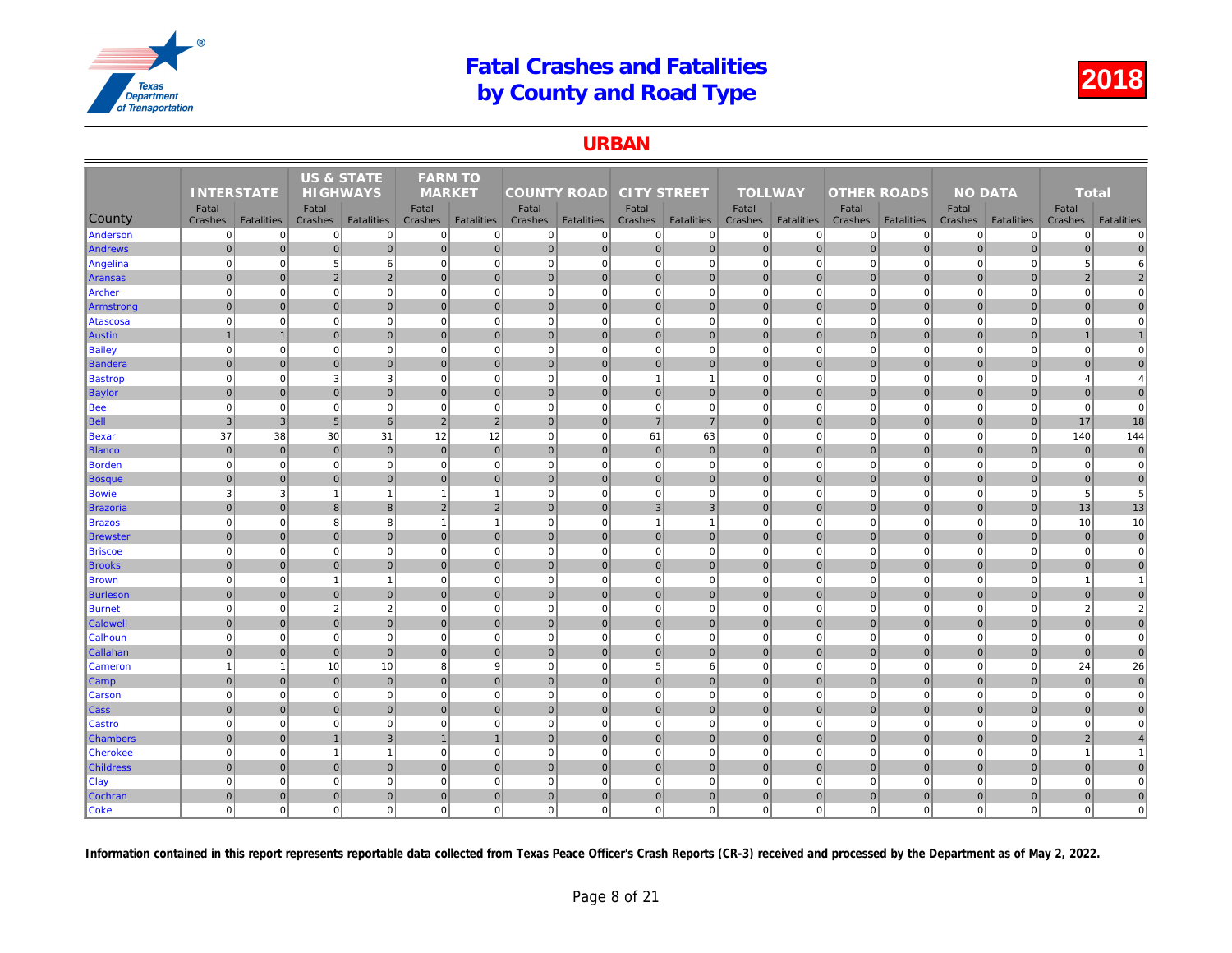### URBAN

|                            |                   |                   | <b>US &amp; STATE</b>    |                   | <b>FARM TO</b> |                   |                    |                   |                    |                   |                |                   |                    |                   |     |
|----------------------------|-------------------|-------------------|--------------------------|-------------------|----------------|-------------------|--------------------|-------------------|--------------------|-------------------|----------------|-------------------|--------------------|-------------------|-----|
|                            | <b>INTERSTATE</b> |                   | <b>HIGHWAYS</b>          |                   | <b>MARKET</b>  |                   | <b>COUNTY ROAD</b> |                   | <b>CITY STREET</b> |                   | <b>TOLLWAY</b> |                   | <b>OTHER ROADS</b> |                   |     |
|                            | Fatal             |                   | Fatal                    |                   | Fatal          |                   | Fatal              |                   | Fatal              |                   | Fatal          |                   | Fatal              |                   |     |
| County                     | Crashes           | <b>Fatalities</b> | Crashes                  | <b>Fatalities</b> | Crashes        | <b>Fatalities</b> | Crashes            | <b>Fatalities</b> | Crashes            | <b>Fatalities</b> | Crashes        | <b>Fatalities</b> | Crashes            | <b>Fatalities</b> | Cra |
| Coleman                    | $\mathbf 0$       | $\Omega$          | $\mathbf 0$              | $\overline{0}$    | $\mathbf{0}$   | $\mathbf 0$       | $\overline{0}$     | $\overline{0}$    | $\overline{0}$     | $\overline{0}$    | $\mathbf 0$    | $\overline{0}$    | $\mathbf 0$        | $\overline{0}$    |     |
| <b>Collin</b>              | $\mathbf 0$       | $\Omega$          | 12                       | 12                | $\overline{2}$ | $\overline{2}$    | $\overline{2}$     | $\overline{2}$    | 8                  | 8                 | 3              | 3                 | $\mathbf 0$        | $\Omega$          |     |
| <b>Collingsworth</b>       | $\mathbf 0$       | $\overline{0}$    | $\mathbf 0$              | $\overline{0}$    | $\mathbf 0$    | $\mathbf{0}$      | $\overline{0}$     | $\overline{0}$    | $\overline{0}$     | $\overline{0}$    | $\mathbf 0$    | $\Omega$          | $\mathbf 0$        | $\overline{0}$    |     |
| Colorado                   | $\mathbf 0$       | $\mathbf 0$       | $\overline{0}$           | $\overline{0}$    | $\mathbf 0$    | $\mathbf 0$       | 0                  | $\overline{0}$    | $\overline{0}$     | $\overline{0}$    | $\mathbf 0$    | $\Omega$          | $\mathbf 0$        | $\mathbf 0$       |     |
| <b>Comal</b>               | $\overline{4}$    | $\overline{4}$    | $\mathbf 0$              | $\overline{0}$    |                | $\mathbf{1}$      | 0                  | $\overline{0}$    | $\overline{0}$     | $\mathbf 0$       | $\mathbf 0$    | $\mathbf{0}$      | $\mathbf 0$        | $\overline{0}$    |     |
| <b>Comanche</b>            | $\mathbf 0$       | $\Omega$          | $\Omega$                 | $\mathbf{0}$      | $\mathbf 0$    | $\mathbf 0$       | $\overline{0}$     | $\Omega$          | $\overline{0}$     | $\Omega$          | $\mathbf 0$    | $\Omega$          | $\mathbf 0$        | $\Omega$          |     |
| <b>Concho</b>              | $\overline{0}$    | $\mathbf{0}$      | $\overline{0}$           | $\overline{0}$    | $\mathbf{0}$   | $\overline{0}$    | 0                  | $\mathbf 0$       | $\overline{0}$     | $\overline{0}$    | $\mathbf{0}$   | $\overline{0}$    | 0                  | $\overline{0}$    |     |
| <b>Cooke</b>               | $\overline{2}$    | $\sqrt{2}$        | $\mathbf 0$              | $\mathbf{0}$      | $\mathbf 0$    | $\mathbf 0$       | 0                  | $\mathbf 0$       | $\mathbf{0}$       | $\mathbf 0$       | $\mathbf 0$    | $\mathbf 0$       | $\mathbf 0$        | $\mathbf 0$       |     |
| <b>Coryell</b>             | $\Omega$          | $\Omega$          | $\mathbf{0}$             | $\overline{0}$    | $\mathbf{0}$   | $\mathbf{0}$      | 0                  | $\overline{0}$    | $\overline{1}$     | $\mathbf{1}$      | $\mathbf{0}$   | $\Omega$          | $\mathbf 0$        | $\overline{0}$    |     |
| <b>Cottle</b>              | $\Omega$          | $\mathbf 0$       | $\mathbf 0$              | $\mathbf{0}$      | $\mathbf 0$    | $\mathbf 0$       | $\mathbf{0}$       | $\mathbf 0$       | $\mathbf{0}$       | $\mathbf{0}$      | $\mathbf 0$    | $\Omega$          | $\mathbf 0$        | $\mathbf 0$       |     |
| <b>Crane</b>               | $\mathbf{0}$      | $\Omega$          | $\mathbf{0}$             | $\overline{0}$    | $\Omega$       | $\mathbf{0}$      | $\overline{0}$     | $\overline{0}$    | $\overline{0}$     | $\overline{0}$    | $\mathbf{0}$   | $\Omega$          | $\mathbf{0}$       | $\Omega$          |     |
| <b>Crockett</b>            | $\mathbf 0$       | $\mathbf 0$       | $\mathbf 0$              | $\overline{0}$    | $\mathbf 0$    | $\mathbf 0$       | 0                  | $\overline{0}$    | $\overline{0}$     | $\overline{0}$    | $\mathbf 0$    | $\mathbf 0$       | $\mathbf 0$        | $\Omega$          |     |
| ∥Crosby                    | $\mathbf 0$       | $\mathbf 0$       | $\pmb{0}$                | $\overline{0}$    | $\mathbf 0$    | $\mathbf 0$       | 0                  | $\overline{0}$    | $\overline{0}$     | $\overline{0}$    | $\mathbf 0$    | $\mathbf{0}$      | $\mathbf 0$        | $\mathbf 0$       |     |
| <b>Culberson</b>           | $\mathbf 0$       | $\mathbf 0$       | $\Omega$                 | $\overline{0}$    | $\mathbf 0$    | $\mathbf 0$       | 0                  | $\Omega$          | $\overline{0}$     | $\Omega$          | $\mathbf 0$    | $\mathbf 0$       | $\mathbf 0$        | $\Omega$          |     |
| Dallam                     | $\mathbf 0$       | $\mathbf{0}$      | $\mathbf 0$              | $\overline{0}$    | $\mathbf{0}$   | $\mathbf{0}$      | 0                  | $\overline{0}$    | $\overline{0}$     | $\overline{0}$    | $\mathbf{0}$   | $\overline{0}$    | $\mathbf 0$        | $\overline{0}$    |     |
| <b>Dallas</b>              | 92                | 94                | 82                       | 85                | $\overline{2}$ | $\overline{2}$    | 0                  | $\overline{0}$    | 100                | 104               | 9              | 9                 | $\mathbf 0$        | $\Omega$          |     |
| Dawson                     | $\mathbf{0}$      | $\Omega$          | $\mathbf 0$              | $\overline{0}$    | $\Omega$       | $\Omega$          | $\overline{0}$     | $\mathbf{0}$      | $\overline{0}$     | $\overline{0}$    | $\mathbf{0}$   | $\Omega$          | $\mathbf{0}$       | $\Omega$          |     |
| Deaf Smith                 | $\mathbf 0$       | $\mathbf 0$       | $\mathbf 0$              | $\overline{0}$    | $\mathbf 0$    | $\mathbf 0$       | 0                  | $\mathbf 0$       | $\mathbf{0}$       | $\mathbf{0}$      | $\mathbf 0$    | $\mathbf 0$       | $\mathbf 0$        | $\mathbf 0$       |     |
| Delta                      | $\mathbf{0}$      | $\mathbf{0}$      | $\mathbf{0}$             | $\overline{0}$    | $\mathbf{0}$   | $\mathbf{0}$      | $\Omega$           | $\overline{0}$    | $\overline{0}$     | $\mathbf{0}$      | $\mathbf{0}$   | $\Omega$          | $\mathbf{0}$       | $\Omega$          |     |
| Denton                     | 13                | 15                | 8                        | 10                | 3              | 3                 | $\overline{0}$     | $\mathbf 0$       | $5\overline{)}$    | 5                 | $\overline{1}$ | $\overline{1}$    | $\mathbf 0$        | $\Omega$          |     |
| Dewitt                     | $\mathbf 0$       | $\Omega$          | $\overline{1}$           | $\mathbf{1}$      | $\mathbf{0}$   | $\mathbf{0}$      | 0                  | $\mathbf 0$       | 0                  | $\overline{0}$    | $\mathbf{0}$   | $\overline{0}$    | $\mathbf 0$        | $\overline{0}$    |     |
| <b>Dickens</b>             | $\mathbf 0$       | $\mathbf 0$       | $\mathbf 0$              | $\overline{0}$    | $\mathbf 0$    | $\mathbf 0$       | 0                  | $\mathbf 0$       | $\overline{0}$     | $\overline{0}$    | $\mathbf 0$    | $\mathbf 0$       | $\mathbf 0$        | $\overline{0}$    |     |
| Dimmit                     | $\mathbf 0$       | $\overline{0}$    | $\mathbf 0$              | $\overline{0}$    | $\mathbf{0}$   | $\mathbf{0}$      | 0                  | $\overline{0}$    | $\overline{0}$     | $\overline{0}$    | $\mathbf{0}$   | $\mathbf{0}$      | $\mathbf 0$        | $\overline{0}$    |     |
| Donley                     | $\mathbf 0$       | $\mathbf 0$       | $\Omega$                 | $\mathbf{0}$      | $\mathbf 0$    | $\mathbf 0$       | $\Omega$           | $\Omega$          | $\mathbf{0}$       | $\mathbf{0}$      | $\mathbf 0$    | $\mathbf 0$       | $\mathbf 0$        | $\mathbf 0$       |     |
| Duval                      | $\mathbf{0}$      | $\Omega$          | $\mathbf 0$              | $\overline{0}$    | $\mathbf{0}$   | $\mathbf{0}$      | $\overline{0}$     | $\mathbf 0$       | $\overline{0}$     | $\overline{0}$    | $\mathbf{0}$   | $\Omega$          | $\mathbf 0$        | $\overline{0}$    |     |
| Eastland                   | $\mathbf 0$       | $\mathbf 0$       | $\mathbf 0$              | $\mathbf{0}$      | $\mathbf 0$    | $\mathbf 0$       | 0                  | $\mathbf 0$       | $\overline{0}$     | $\mathbf 0$       | $\mathbf 0$    | $\mathbf 0$       | $\mathbf 0$        | $\mathbf 0$       |     |
| Ector                      | $\overline{2}$    | $\overline{2}$    | $\overline{4}$           | $6 \overline{6}$  | $\overline{2}$ | $\overline{3}$    | 0                  | $\overline{0}$    | $\overline{4}$     | $\overline{4}$    | $\mathbf{0}$   | $\Omega$          | $\mathbf 0$        | $\overline{0}$    |     |
| Edwards                    | $\Omega$          | $\pmb{0}$         | $\Omega$                 | $\overline{0}$    | $\mathbf 0$    | $\mathbf 0$       | 0                  | $\Omega$          | $\mathbf{0}$       | $\mathbf 0$       | $\mathbf 0$    | $\mathbf 0$       | $\mathbf 0$        | $\mathbf 0$       |     |
| <b>Ellis</b>               | $\overline{2}$    | $\overline{2}$    | $\mathbf{0}$             | $\overline{0}$    | 3              | $\overline{3}$    | $\vert$ 0          | $\overline{0}$    | $\overline{1}$     | $\mathbf{1}$      | $\mathbf{0}$   | $\Omega$          | $\mathbf{0}$       | $\overline{0}$    |     |
| <b>El Paso</b>             | $\overline{7}$    | $\overline{7}$    | 25                       | 26                | $\overline{4}$ | 5                 | 0                  | $\mathbf 0$       | 27                 | 27                | $\mathbf 0$    | $\mathbf 0$       | $\mathbf 0$        | $\mathbf 0$       |     |
| Erath                      | $\mathbf 0$       | $\overline{0}$    | $\mathbf 0$              | $\pmb{0}$         | $\mathbf{0}$   | $\mathbf{0}$      | $\overline{0}$     | $\overline{0}$    | $\overline{0}$     | $\overline{0}$    | $\mathbf{0}$   | $\Omega$          | $\mathbf 0$        | $\overline{0}$    |     |
| Falls                      | $\mathbf 0$       | $\mathbf 0$       | $\mathbf 0$              | $\mathbf{0}$      | $\mathbf 0$    | $\mathbf 0$       | 0                  | $\mathbf 0$       | $\overline{0}$     | $\overline{0}$    | $\mathbf 0$    | $\mathbf 0$       | $\mathbf 0$        | $\overline{0}$    |     |
| Fannin                     | $\Omega$          | $\overline{0}$    | $\overline{2}$           | $\mathbf{3}$      | $\mathbf{0}$   | $\mathbf 0$       | 0                  | $\overline{0}$    | $\overline{0}$     | $\mathbf 0$       | $\mathbf 0$    | $\mathbf{0}$      | $\mathbf 0$        | $\overline{0}$    |     |
| <b>Fayette</b>             | $\mathbf 0$       | $\mathbf 0$       | $\mathbf 0$              | $\mathbf{0}$      | $\mathbf 0$    | $\mathbf 0$       | 0                  | $\mathbf 0$       | $\overline{0}$     | $\overline{0}$    | $\mathbf 0$    | $\Omega$          | $\mathbf 0$        | $\Omega$          |     |
| Fisher                     | $\overline{0}$    | $\mathbf 0$       | $\overline{0}$           | $\overline{0}$    | $\mathbf 0$    | $\overline{0}$    | 0                  | $\mathbf 0$       | $\overline{0}$     | $\overline{0}$    | $\mathbf 0$    | $\overline{0}$    | $\mathbf 0$        | $\overline{0}$    |     |
| Floyd                      | $\mathbf 0$       | $\mathbf 0$       | $\Omega$                 | $\mathbf{0}$      | $\mathbf 0$    | $\mathbf 0$       | 0                  | $\mathbf 0$       | $\mathbf{0}$       | $\mathbf 0$       | $\mathbf 0$    | $\Omega$          | $\mathbf 0$        | $\mathbf 0$       |     |
| Foard                      | $\mathbf{0}$      | $\overline{0}$    | $\mathbf{0}$             | $\overline{0}$    | $\mathbf{0}$   | $\mathbf{0}$      | 0                  | $\overline{0}$    | $\overline{0}$     | $\overline{0}$    | $\mathbf{0}$   | $\mathbf{0}$      | $\mathbf{0}$       | $\overline{0}$    |     |
| <b>Fort Bend</b>           | $\mathbf 0$       | $\mathbf 0$       | $\overline{\phantom{a}}$ | $\mathbf{1}$      |                | $\overline{1}$    | $\mathbf{0}$       | $\mathbf 0$       | $\mathbf{3}$       | 3                 | $\mathbf 0$    | $\Omega$          | $\mathbf 0$        | $\mathbf 0$       |     |
| Franklin                   | $\mathbf{0}$      | $\Omega$          | $\overline{0}$           | $\overline{0}$    | $\mathbf{0}$   | $\mathbf{0}$      | $\overline{0}$     | $\Omega$          | $\overline{0}$     | $\overline{0}$    | $\mathbf{0}$   | $\overline{0}$    | $\mathbf 0$        | $\Omega$          |     |
| Freestone                  | $\mathbf 0$       | 0                 | $\Omega$                 | $\overline{0}$    | $\mathbf 0$    | $\mathbf 0$       | 0                  | $\mathbf 0$       | $\mathbf{0}$       | $\mathbf 0$       | $\mathbf 0$    | $\mathbf 0$       | $\mathbf 0$        | $\mathbf 0$       |     |
|                            | $\overline{0}$    | $\Omega$          | $\overline{0}$           | $\overline{0}$    | $\mathbf{0}$   | $\overline{0}$    | $\overline{0}$     | $\Omega$          | $\overline{0}$     | $\overline{0}$    | $\mathbf{0}$   | $\overline{0}$    | $\mathbf{0}$       | $\Omega$          |     |
| $\blacktriangleright$ Frio |                   |                   |                          |                   |                |                   |                    |                   |                    |                   |                |                   |                    |                   |     |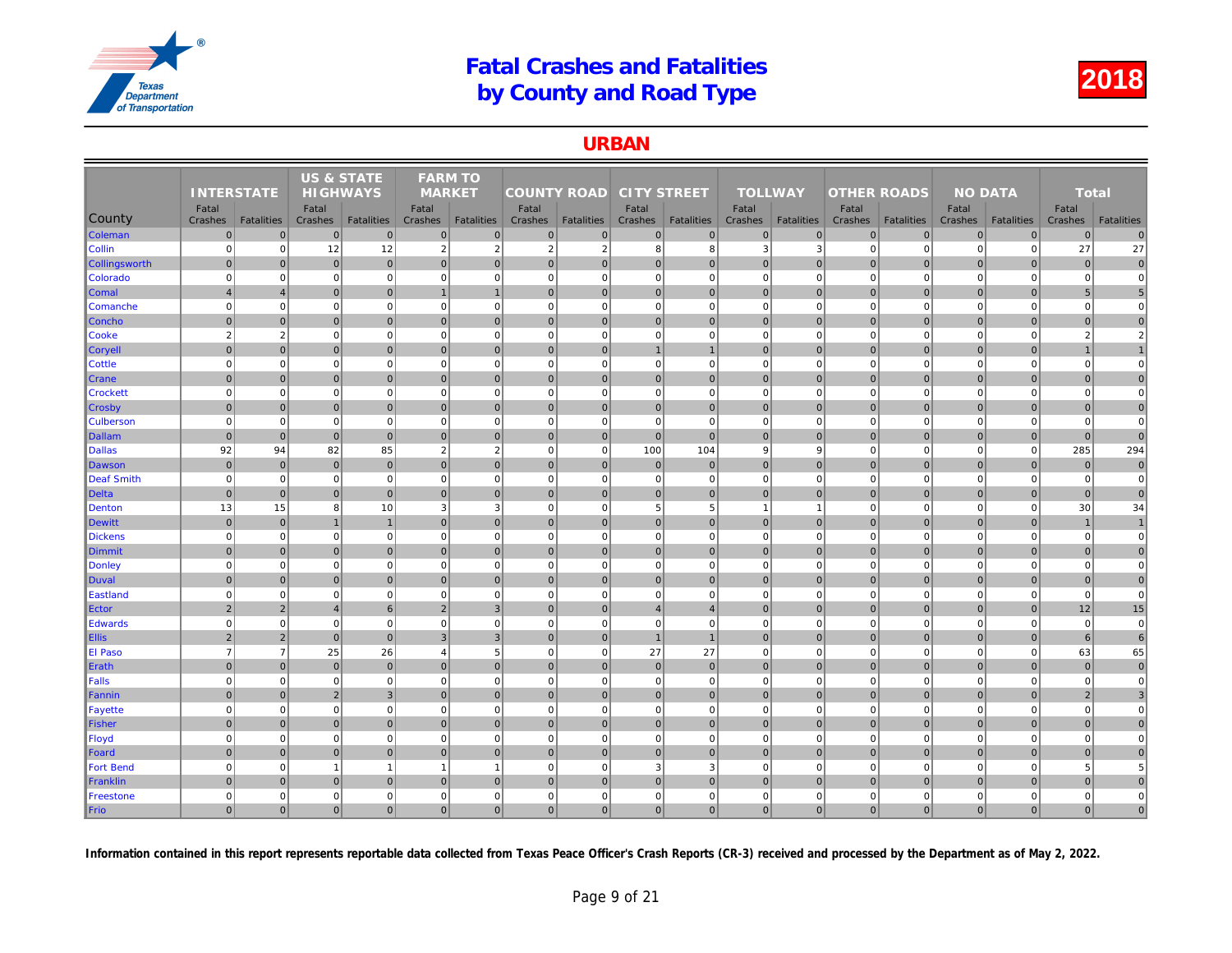### URBAN

|                   |                   |                   | <b>US &amp; STATE</b> |                   | <b>FARM TO</b> |                   |                    |                |                    |                   |                |                   |                    |                   |     |
|-------------------|-------------------|-------------------|-----------------------|-------------------|----------------|-------------------|--------------------|----------------|--------------------|-------------------|----------------|-------------------|--------------------|-------------------|-----|
|                   | <b>INTERSTATE</b> |                   | <b>HIGHWAYS</b>       |                   | <b>MARKET</b>  |                   | <b>COUNTY ROAD</b> |                | <b>CITY STREET</b> |                   | <b>TOLLWAY</b> |                   | <b>OTHER ROADS</b> |                   |     |
|                   | Fatal             |                   | Fatal                 |                   | Fatal          |                   | Fatal              |                | Fatal              |                   | Fatal          |                   | Fatal              |                   |     |
| County            | Crashes           | <b>Fatalities</b> | Crashes               | <b>Fatalities</b> | Crashes        | <b>Fatalities</b> | Crashes            | Fatalities     | Crashes            | <b>Fatalities</b> | Crashes        | <b>Fatalities</b> | Crashes            | <b>Fatalities</b> | Cra |
| Gaines            | $\overline{0}$    | $\Omega$          | $\overline{1}$        | $\mathbf{1}$      | $\mathbf 0$    | $\mathbf 0$       | 0                  | $\mathbf 0$    | $\mathbf{0}$       | $\mathbf{0}$      | $\mathbf 0$    | $\mathbf 0$       | $\mathbf 0$        | $\overline{0}$    |     |
| Galveston         | $9\,$             | 9                 | 12                    | 12                | 9              | 11                | 0                  | $\mathbf 0$    | 3                  | $\mathbf{3}$      | $\mathbf 0$    | $\overline{0}$    | $\mathbf 0$        | $\overline{0}$    |     |
| Garza             | $\mathbf 0$       | $\mathbf 0$       | $\overline{2}$        | $\overline{2}$    | $\mathbf 0$    | $\mathbf 0$       | 0                  | $\Omega$       | $\overline{0}$     | $\mathbf 0$       | $\mathbf 0$    | $\mathbf 0$       | $\mathbf 0$        | $\Omega$          |     |
| Gillespie         | $\mathbf 0$       | $\Omega$          | 3                     | $\mathbf{3}$      | $\mathbf{0}$   | $\mathbf{0}$      | 0                  | $\overline{0}$ | $\overline{0}$     | $\overline{0}$    | $\mathbf 0$    | $\overline{0}$    | $\mathbf 0$        | $\overline{0}$    |     |
| Glasscock         | $\mathbf 0$       | $\Omega$          | $\Omega$              | $\overline{0}$    | $\mathbf 0$    | $\mathbf 0$       | $\overline{0}$     | $\Omega$       | $\mathbf{0}$       | $\overline{0}$    | $\mathbf 0$    | $\mathbf 0$       | $\mathbf 0$        | $\Omega$          |     |
| Goliad            | $\mathbf 0$       | $\overline{0}$    | $\mathbf{0}$          | $\overline{0}$    | $\mathbf{0}$   | $\mathbf 0$       | $\overline{0}$     | $\mathbf 0$    | $\overline{0}$     | $\overline{0}$    | $\mathbf 0$    | $\mathbf{0}$      | $\mathbf 0$        | $\overline{0}$    |     |
| Gonzales          | $\mathbf 0$       | $\mathbf 0$       | -1                    | $\mathbf{1}$      | $\mathbf 0$    | $\mathbf 0$       | 0                  | $\mathbf 0$    | $\overline{0}$     | $\overline{0}$    | $\mathbf 0$    | $\mathbf 0$       | $\mathbf 0$        | $\mathbf 0$       |     |
| ∥Gray             | $\mathbf 0$       | $\overline{0}$    | $\mathbf 0$           | $\overline{0}$    | $\mathbf 0$    | $\mathbf 0$       | 0                  | $\mathbf 0$    | $\overline{0}$     | $\overline{0}$    | $\mathbf 0$    | $\mathbf 0$       | $\mathbf 0$        | $\overline{0}$    |     |
| <b>Grayson</b>    | $\mathbf 0$       | $\Omega$          | $\boldsymbol{\Delta}$ | $\overline{4}$    |                | $\overline{1}$    | $\mathbf{0}$       | $\mathbf 0$    | $\overline{2}$     | $\overline{2}$    | $\mathbf 0$    | $\Omega$          | $\mathbf 0$        | $\Omega$          |     |
| ∥Gregg            | $\mathbf{1}$      | $\mathbf{1}$      | 13                    | 14                | $\mathbf{1}$   | $\overline{1}$    | 0                  | $\mathbf 0$    | $\overline{0}$     | $\overline{0}$    | $\mathbf 0$    | $\overline{0}$    | $\mathbf 0$        | $\overline{0}$    |     |
| <b>Grimes</b>     | $\mathbf 0$       | $\mathbf 0$       | $\overline{1}$        | $\mathbf{1}$      | $\mathbf 0$    | $\mathbf 0$       | 0                  | $\mathbf 0$    | $\mathbf{0}$       | $\mathbf 0$       | $\mathbf 0$    | $\mathbf 0$       | $\mathbf 0$        | $\mathbf 0$       |     |
| Guadalupe         | $\overline{1}$    |                   | $\overline{2}$        | $\overline{2}$    | $\overline{2}$ | $\overline{2}$    | 0                  | $\overline{0}$ | $\overline{1}$     | $\mathbf{1}$      | $\mathbf{0}$   | $\mathbf{0}$      | $\mathbf 0$        | $\overline{0}$    |     |
| Hale              | $\overline{2}$    | $\overline{2}$    | $\overline{1}$        | $\mathbf{1}$      | $\mathbf 0$    | $\mathbf 0$       | 0                  | $\mathbf 0$    | $\overline{1}$     | $\mathbf{1}$      | $\mathbf 0$    | $\mathbf 0$       | $\mathbf 0$        | $\mathbf 0$       |     |
| Hall              | $\mathbf{0}$      | $\Omega$          | $\mathbf{0}$          | $\overline{0}$    | $\Omega$       | $\mathbf{0}$      | $\overline{0}$     | $\mathbf{0}$   | $\overline{0}$     | $\overline{0}$    | $\mathbf{0}$   | $\Omega$          | $\mathbf{0}$       | $\Omega$          |     |
| <b>Hamilton</b>   | $\mathbf 0$       | $\mathbf 0$       | $\mathbf 0$           | $\overline{0}$    | $\mathbf 0$    | $\mathbf 0$       | $\circ$            | $\mathbf 0$    | $\overline{0}$     | $\overline{0}$    | $\mathbf 0$    | $\mathbf 0$       | $\mathbf 0$        | $\mathbf 0$       |     |
| Hansford          | $\mathbf{0}$      | $\overline{0}$    | $\mathbf 0$           | $\overline{0}$    | $\mathbf{0}$   | $\mathbf{0}$      | 0                  | $\overline{0}$ | $\overline{0}$     | $\overline{0}$    | $\mathbf{0}$   | $\mathbf{0}$      | $\mathbf 0$        | $\overline{0}$    |     |
| Hardeman          | $\mathbf 0$       | $\mathbf 0$       | $\mathbf 0$           | $\overline{0}$    | $\mathbf 0$    | $\mathbf 0$       | $\mathbf{0}$       | $\mathbf 0$    | $\mathbf{0}$       | $\mathbf 0$       | $\mathbf 0$    | $\mathbf 0$       | $\mathbf 0$        | $\mathbf{0}$      |     |
| <b>Hardin</b>     | $\mathbf{0}$      | $\mathbf{0}$      | 3 <sup>′</sup>        | $\overline{3}$    | $\Omega$       | $\mathbf{0}$      | 0                  | $\mathbf{0}$   | $\overline{0}$     | $\overline{0}$    | $\mathbf{0}$   | $\Omega$          | $\mathbf{0}$       | $\overline{0}$    |     |
| Harris            | 53                | 56                | 46                    | 47                | $\overline{4}$ | $\overline{4}$    | 3                  | 3              | 113                | 119               | $\mathbf 0$    | $\mathbf 0$       | $\mathbf 0$        | $\mathbf 0$       |     |
| Harrison          | $\mathbf 0$       | $\overline{0}$    | 5                     | $5\overline{)}$   | $\mathbf{0}$   | $\mathbf{0}$      |                    |                | $\overline{0}$     | $\mathbf 0$       | $\mathbf{0}$   | $\Omega$          | $\mathbf 0$        | $\overline{0}$    |     |
| Hartley           | $\mathbf 0$       | $\mathbf 0$       | $\mathbf 0$           | $\mathbf{0}$      | $\mathbf 0$    | $\mathbf 0$       | 0                  | $\mathbf 0$    | $\overline{0}$     | $\mathbf{0}$      | $\mathbf 0$    | $\mathbf 0$       | $\mathbf 0$        | $\mathbf 0$       |     |
| Haskell           | $\mathbf{0}$      | $\Omega$          | $\Omega$              | $\overline{0}$    | $\mathbf{0}$   | $\mathbf{0}$      | $\overline{0}$     | $\overline{0}$ | $\overline{0}$     | $\overline{0}$    | $\mathbf{0}$   | $\Omega$          | $\mathbf 0$        | $\Omega$          |     |
| <b>Hays</b>       | 5                 | 5                 | $\mathbf 0$           | $\mathbf{0}$      | $\mathbf 0$    | $\mathbf 0$       | $\mathbf 0$        | $\overline{0}$ | $\mathbf{0}$       | $\mathbf{0}$      | $\mathbf 0$    | $\mathbf 0$       | $\mathbf 0$        | $\mathbf 0$       |     |
| <b>Hemphill</b>   | $\mathbf 0$       | $\pmb{0}$         | $\overline{0}$        | $\overline{0}$    | $\mathbf 0$    | $\overline{0}$    | 0                  | $\mathbf 0$    | $\overline{0}$     | $\overline{0}$    | $\mathbf 0$    | $\overline{0}$    | $\mathbf 0$        | $\overline{0}$    |     |
| Henderson         | $\mathbf 0$       | $\pmb{0}$         | 3                     | 3                 | $\mathbf 0$    | $\mathbf 0$       | 0                  | $\mathbf 0$    | $\mathbf{0}$       | $\overline{0}$    | $\mathbf 0$    | $\mathbf 0$       | $\mathbf 0$        | $\mathbf 0$       |     |
| Hidalgo           | $5\phantom{.0}$   | 5                 | 6                     | $\overline{7}$    | $\overline{4}$ | $\overline{7}$    | $\overline{1}$     | $\overline{1}$ | 6                  | $\overline{7}$    | $\mathbf{0}$   | $\Omega$          | $\mathbf 0$        | $\Omega$          |     |
| l Hill I          | 3                 | 3                 | $\mathbf 0$           | $\mathbf 0$       | $\mathbf 0$    | $\mathbf 0$       | $\overline{0}$     | $\mathbf 0$    | $\overline{0}$     | $\overline{0}$    | $\mathbf 0$    | $\mathbf 0$       | $\mathbf 0$        | $\mathbf 0$       |     |
| <b>Hockley</b>    | $\mathbf{0}$      | $\Omega$          | $\Omega$              | $\overline{0}$    | $\mathbf{0}$   | $\mathbf{0}$      | $\overline{0}$     | $\mathbf 0$    | $\overline{0}$     | $\overline{0}$    | $\mathbf{0}$   | $\Omega$          | $\mathbf 0$        | $\overline{0}$    |     |
| Hood              | $\mathbf 0$       | $\mathbf 0$       | $\overline{1}$        | $\mathbf{1}$      | $\mathbf 0$    | $\mathbf 0$       | 0                  | $\mathbf 0$    | $\overline{0}$     | $\overline{0}$    | $\mathbf 0$    | $\mathbf 0$       | $\mathbf 0$        | $\mathbf 0$       |     |
| <b>Hopkins</b>    | $\overline{3}$    | $\mathbf{3}$      | $\overline{1}$        | $\mathbf{1}$      | $\mathbf{0}$   | $\mathbf{0}$      | 0                  | $\overline{0}$ | $\overline{0}$     | $\overline{0}$    | $\mathbf 0$    | $\mathbf{0}$      | $\mathbf 0$        | $\overline{0}$    |     |
| <b>Houston</b>    | $\Omega$          | $\Omega$          | $\overline{1}$        | $\mathbf{1}$      | $\Omega$       | $\Omega$          | $\Omega$           | $\Omega$       | $\overline{0}$     | $\Omega$          | $\Omega$       | $\Omega$          | $\Omega$           | $\Omega$          |     |
| Howard            | $\overline{1}$    | $\overline{1}$    | 3                     | $\overline{3}$    | $\mathbf{0}$   | $\overline{0}$    | 0                  | $\mathbf 0$    | 0                  | $\overline{0}$    | $\mathbf{0}$   | $\overline{0}$    | $\mathbf 0$        | $\overline{0}$    |     |
| Hudspeth          | $\overline{0}$    | $\mathbf 0$       | $\Omega$              | $\mathbf{0}$      | $\mathbf 0$    | $\mathbf 0$       | 0                  | $\mathbf 0$    | $\mathbf{0}$       | $\mathbf 0$       | $\mathbf 0$    | $\Omega$          | $\mathbf 0$        | $\Omega$          |     |
| Hunt              | $\overline{2}$    | $\overline{2}$    | 3                     | 3                 |                | $\mathbf{1}$      | 0                  | $\overline{0}$ | $\overline{0}$     | $\overline{0}$    | $\mathbf 0$    | $\mathbf{0}$      | $\mathbf 0$        | $\overline{0}$    |     |
| Hutchinson        | $\mathbf 0$       | $\mathbf 0$       | $\Omega$              | $\mathbf{0}$      | $\mathbf 0$    | $\mathbf 0$       | $\Omega$           | $\Omega$       | $\mathbf{0}$       | $\mathbf{0}$      | $\mathbf 0$    | $\mathbf 0$       | $\mathbf 0$        | $\mathbf 0$       |     |
| Irion             | $\mathbf 0$       | $\Omega$          | $\mathbf 0$           | $\overline{0}$    | $\Omega$       | $\mathbf{0}$      | $\overline{0}$     | $\overline{0}$ | $\overline{0}$     | $\overline{0}$    | $\mathbf 0$    | $\overline{0}$    | $\mathbf 0$        | $\overline{0}$    |     |
| <b>Jack</b>       | $\overline{0}$    | $\mathbf 0$       | $\overline{0}$        | $\mathbf{0}$      | $\mathbf 0$    | $\mathbf 0$       | 0                  | $\mathbf 0$    | $\mathbf{0}$       | $\mathbf{0}$      | $\mathbf 0$    | $\mathbf 0$       | $\mathbf 0$        | $\mathbf 0$       |     |
| <b>Jackson</b>    | $\mathbf 0$       | $\overline{0}$    | $\mathbf{0}$          | $\overline{0}$    | $\mathbf 0$    | $\mathbf 0$       | $\overline{0}$     | $\overline{0}$ | $\overline{0}$     | $\overline{0}$    | $\mathbf 0$    | $\mathbf{0}$      | $\mathbf 0$        | $\mathbf 0$       |     |
| <b>Jasper</b>     | $\mathbf 0$       | $\mathbf 0$       | $\Omega$              | $\overline{0}$    | $\mathbf 0$    | $\mathbf 0$       | $\mathbf{0}$       | $\Omega$       | $\overline{0}$     | $\mathbf{0}$      | $\mathbf 0$    | $\mathbf 0$       | $\mathbf 0$        | $\mathbf 0$       |     |
| <b>Jeff Davis</b> | $\mathbf 0$       | $\mathbf{0}$      | $\mathbf 0$           | $\overline{0}$    | $\mathbf{0}$   | $\mathbf{0}$      | $\overline{0}$     | $\overline{0}$ | $\overline{0}$     | $\overline{0}$    | $\mathbf 0$    | $\overline{0}$    | $\mathbf 0$        | $\overline{0}$    |     |
| Jefferson         | 5                 | 8                 | 11                    | 11                | $\mathbf 0$    | $\mathbf 0$       | 0                  | $\Omega$       | 9                  | 9                 | $\mathbf 0$    | $\mathbf 0$       | $\mathbf 0$        | $\mathbf{0}$      |     |
|                   |                   |                   |                       |                   |                |                   |                    |                |                    |                   |                |                   |                    |                   |     |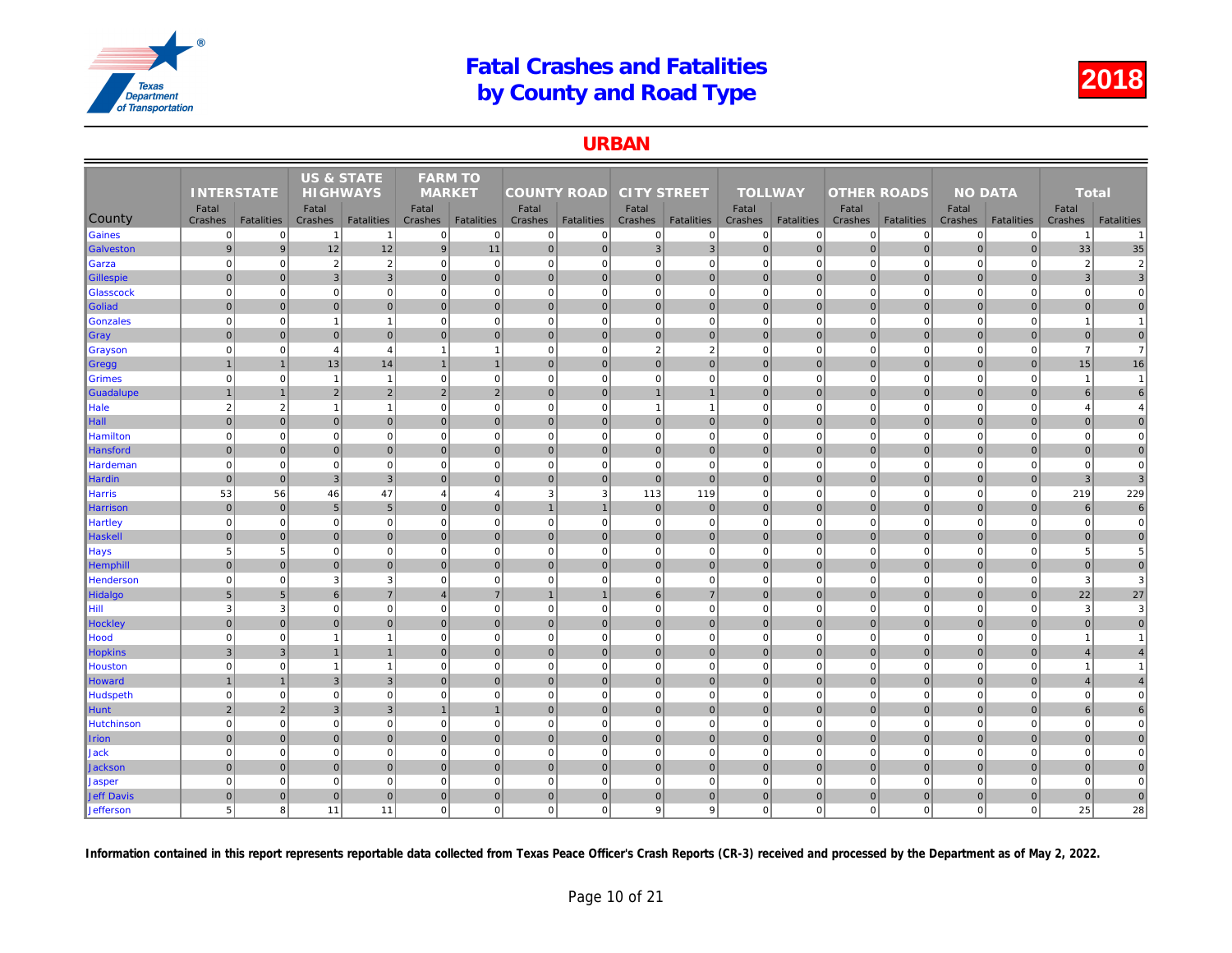### URBAN

|                  |                   |                   | <b>US &amp; STATE</b> |                   | <b>FARM TO</b> |                   |                    |                   |                    |                   |                |                   |                    |                   |     |
|------------------|-------------------|-------------------|-----------------------|-------------------|----------------|-------------------|--------------------|-------------------|--------------------|-------------------|----------------|-------------------|--------------------|-------------------|-----|
|                  | <b>INTERSTATE</b> |                   | <b>HIGHWAYS</b>       |                   | <b>MARKET</b>  |                   | <b>COUNTY ROAD</b> |                   | <b>CITY STREET</b> |                   | <b>TOLLWAY</b> |                   | <b>OTHER ROADS</b> |                   |     |
|                  | Fatal             |                   | Fatal                 |                   | Fatal          |                   | Fatal              |                   | Fatal              |                   | Fatal          |                   | Fatal              |                   |     |
| County           | Crashes           | <b>Fatalities</b> | Crashes               | <b>Fatalities</b> | Crashes        | <b>Fatalities</b> | Crashes            | <b>Fatalities</b> | Crashes            | <b>Fatalities</b> | Crashes        | <b>Fatalities</b> | Crashes            | <b>Fatalities</b> | Cra |
| Jim Hogg         | $\pmb{0}$         | $\mathbf 0$       | $\mathbf 0$           | $\overline{0}$    | $\mathbf{0}$   | $\mathbf 0$       | $\overline{0}$     | $\overline{0}$    | $\overline{0}$     | $\overline{0}$    | $\mathbf 0$    | $\overline{0}$    | $\mathbf 0$        | $\overline{0}$    |     |
| Jim Wells        | $\mathbf 0$       | $\Omega$          | $\overline{2}$        | $\overline{2}$    | -1             | $\overline{1}$    | $\overline{0}$     | $\mathbf 0$       | $\overline{0}$     | $\mathbf{0}$      | $\mathbf 0$    | $\Omega$          | $\mathbf 0$        | $\Omega$          |     |
| Johnson          | $\overline{2}$    | 3                 | $\mathbf 1$           | $\mathbf{1}$      | $\mathbf{1}$   | $\mathbf{1}$      | $\overline{0}$     | $\overline{0}$    | $\overline{0}$     | $\overline{0}$    | $\mathbf 0$    | $\Omega$          | $\mathbf 0$        | $\overline{0}$    |     |
| <b>Jones</b>     | $\mathbf 0$       | $\mathbf 0$       | $\mathbf 0$           | $\overline{0}$    | $\mathbf 0$    | $\mathbf 0$       | 0                  | $\mathbf 0$       | $\overline{0}$     | $\overline{0}$    | $\mathbf 0$    | $\Omega$          | $\mathbf 0$        | $\overline{0}$    |     |
| Karnes           | $\mathbf 0$       | $\overline{0}$    | $\overline{0}$        | $\overline{0}$    | $\mathbf 0$    | $\mathbf 0$       | 0                  | $\overline{0}$    | $\overline{0}$     | $\mathbf 0$       | $\mathbf 0$    | $\mathbf{0}$      | $\mathbf 0$        | $\overline{0}$    |     |
| Kaufman          | $\overline{1}$    | 3                 | 5                     | $5\overline{)}$   | $\overline{2}$ | $\overline{2}$    | $\overline{0}$     | $\Omega$          | $\mathbf{0}$       | $\mathbf 0$       | $\mathbf 0$    | $\Omega$          | $\mathbf 0$        | $\mathbf 0$       |     |
| Kendall          | $\overline{0}$    | $\mathbf{0}$      | $\overline{0}$        | $\overline{0}$    | $\mathbf{0}$   | $\overline{0}$    | 0                  | $\mathbf 0$       | 0                  | $\overline{0}$    | $\mathbf{0}$   | $\overline{0}$    | 0                  | $\overline{0}$    |     |
| Kenedy           | $\mathbf 0$       | $\mathbf 0$       | $\mathbf 0$           | $\mathbf{0}$      | $\mathbf 0$    | $\mathbf 0$       | 0                  | $\mathbf 0$       | $\mathbf{0}$       | $\mathbf 0$       | $\mathbf 0$    | $\mathbf 0$       | $\mathbf 0$        | $\mathbf 0$       |     |
| Kent             | $\mathbf{0}$      | $\Omega$          | $\mathbf 0$           | $\overline{0}$    | $\mathbf{0}$   | $\mathbf{0}$      | 0                  | $\overline{0}$    | $\overline{0}$     | $\overline{0}$    | $\mathbf{0}$   | $\mathbf{0}$      | $\mathbf 0$        | $\overline{0}$    |     |
| Kerr             | $\mathbf 0$       | $\mathbf 0$       | 3                     | $\mathbf{3}$      | $\mathbf 0$    | $\mathbf 0$       | 0                  | $\mathbf 0$       | $\mathbf{0}$       | $\mathbf{0}$      | $\mathbf 0$    | $\mathbf 0$       | $\mathbf 0$        | $\mathbf 0$       |     |
| Kimble           | $\mathbf{0}$      | $\Omega$          | $\mathbf{0}$          | $\overline{0}$    | $\Omega$       | $\mathbf{0}$      | $\overline{0}$     | $\overline{0}$    | $\overline{0}$     | $\overline{0}$    | $\mathbf{0}$   | $\Omega$          | $\mathbf{0}$       | $\Omega$          |     |
| King             | $\mathbf 0$       | $\mathbf 0$       | $\overline{0}$        | $\overline{0}$    | $\mathbf 0$    | $\mathbf 0$       | 0                  | $\overline{0}$    | $\overline{0}$     | $\overline{0}$    | $\mathbf 0$    | $\mathbf 0$       | $\mathbf 0$        | $\Omega$          |     |
| <b>Kinney</b>    | $\mathbf 0$       | $\overline{0}$    | $\mathbf{0}$          | $\mathbf 0$       | $\mathbf 0$    | $\mathbf 0$       | 0                  | $\overline{0}$    | $\overline{0}$     | $\overline{0}$    | $\mathbf 0$    | $\mathbf{0}$      | $\pmb{0}$          | $\mathbf 0$       |     |
| Kleberg          | $\mathbf 0$       | $\mathbf 0$       | $\Omega$              | $\overline{0}$    | $\mathbf 0$    | $\mathbf 0$       | 0                  | $\Omega$          | $\mathbf{1}$       | $\mathbf{1}$      | $\mathbf 0$    | $\mathbf 0$       | $\mathbf 0$        | $\mathbf 0$       |     |
| Knox             | $\mathbf 0$       | $\Omega$          | $\mathbf 0$           | $\overline{0}$    | $\mathbf{0}$   | $\mathbf{0}$      | $\overline{0}$     | $\overline{0}$    | $\overline{0}$     | $\overline{0}$    | $\mathbf 0$    | $\overline{0}$    | $\mathbf 0$        | $\overline{0}$    |     |
| Lamar            | $\mathbf 0$       | $\Omega$          | 5                     | $5\overline{5}$   | $\mathbf 0$    | $\mathbf 0$       | 0                  | $\Omega$          | $\mathbf{0}$       | $\overline{0}$    | $\mathbf 0$    | $\mathbf 0$       | $\mathbf 0$        | $\Omega$          |     |
| Lamb             | $\mathbf{0}$      | $\Omega$          | $\Omega$              | $\overline{0}$    | $\Omega$       | $\Omega$          | $\overline{0}$     | $\Omega$          | $\overline{0}$     | $\overline{0}$    | $\mathbf{0}$   | $\Omega$          | $\mathbf{0}$       | $\overline{0}$    |     |
| Lampasas         | $\mathbf 0$       | $\mathbf 0$       | $\mathbf 0$           | $\overline{0}$    | $\mathbf 0$    | $\mathbf 0$       | 0                  | $\mathbf 0$       | $\overline{0}$     | $\overline{0}$    | $\mathbf 0$    | $\mathbf 0$       | $\mathbf 0$        | $\mathbf 0$       |     |
| La Salle         | $\Omega$          | $\Omega$          | $\mathbf 0$           | $\overline{0}$    | $\mathbf{0}$   | $\mathbf{0}$      | $\overline{0}$     | $\overline{0}$    | $\overline{0}$     | $\overline{0}$    | $\mathbf 0$    | $\Omega$          | $\mathbf 0$        | $\Omega$          |     |
| Lavaca           | $\mathbf 0$       | $\Omega$          | $\Omega$              | $\mathbf{0}$      | $\mathbf 0$    | $\mathbf 0$       | $\overline{0}$     | $\overline{0}$    | $\mathbf{0}$       | $\mathbf 0$       | $\mathbf 0$    | $\mathbf 0$       | $\mathbf 0$        | $\Omega$          |     |
| Lee              | $\overline{0}$    | $\mathbf{0}$      | $\overline{0}$        | $\overline{0}$    | $\mathbf{0}$   | $\overline{0}$    | 0                  | $\mathbf 0$       | 0                  | $\overline{0}$    | $\mathbf{0}$   | $\overline{0}$    | $\mathbf 0$        | $\overline{0}$    |     |
| Leon             | $\mathbf 0$       | $\mathbf 0$       | $\mathbf 0$           | $\mathbf{0}$      | $\mathbf 0$    | $\mathbf 0$       | 0                  | $\mathbf 0$       | $\overline{0}$     | $\overline{0}$    | $\mathbf 0$    | $\mathbf 0$       | $\mathbf 0$        | $\overline{0}$    |     |
| Liberty          | $\mathbf 0$       | $\mathbf{0}$      | $\overline{4}$        | 5 <sup>5</sup>    |                | $\overline{2}$    | 0                  | $\overline{0}$    | $\overline{0}$     | $\overline{0}$    | $\mathbf 0$    | $\mathbf{0}$      | $\mathbf 0$        | $\overline{0}$    |     |
| Limestone        | $\mathbf 0$       | $\mathbf 0$       | $\Omega$              | $\mathbf{0}$      | $\mathbf 0$    | $\mathbf 0$       | $\Omega$           | $\Omega$          | $\mathbf{0}$       | $\mathbf{0}$      | $\mathbf 0$    | $\mathbf 0$       | $\mathbf 0$        | $\mathbf 0$       |     |
| Lipscomb         | $\mathbf{0}$      | $\Omega$          | $\overline{0}$        | $\overline{0}$    | $\mathbf{0}$   | $\mathbf{0}$      | $\overline{0}$     | $\mathbf 0$       | $\overline{0}$     | $\overline{0}$    | $\mathbf 0$    | $\Omega$          | $\mathbf 0$        | $\overline{0}$    |     |
| Live Oak         | $\mathbf 0$       | $\mathbf 0$       | $\mathbf 0$           | $\mathbf{0}$      | $\mathbf 0$    | $\mathbf 0$       | 0                  | $\mathbf 0$       | $\overline{0}$     | $\mathbf{0}$      | $\mathbf 0$    | $\mathbf 0$       | $\mathbf 0$        | $\mathbf 0$       |     |
| Llano            | $\Omega$          | $\overline{0}$    | $\mathbf{0}$          | $\overline{0}$    | $\mathbf{0}$   | $\mathbf{0}$      | 0                  | $\overline{0}$    | $\overline{0}$     | $\overline{0}$    | $\mathbf{0}$   | $\overline{0}$    | $\mathbf 0$        | $\overline{0}$    |     |
| Loving           | $\Omega$          | $\mathbf 0$       | $\Omega$              | $\mathbf{0}$      | $\mathbf 0$    | $\mathbf 0$       | 0                  | $\Omega$          | $\mathbf{0}$       | $\mathbf{0}$      | $\mathbf 0$    | $\mathbf 0$       | $\mathbf 0$        | $\mathbf 0$       |     |
| Lubbock          | $\mathbf{3}$      | $\overline{3}$    | $6\phantom{1}6$       | $6 \overline{6}$  | $\overline{3}$ | $\overline{3}$    | $\vert$ 0          | $\Omega$          | $\overline{4}$     | $\overline{4}$    | $\mathbf{0}$   | $\Omega$          | $\mathbf{0}$       | $\overline{0}$    |     |
| Lynn             | $\mathbf 0$       | $\mathbf 0$       | $\mathbf 0$           | $\mathbf{0}$      | $\mathbf 0$    | $\mathbf 0$       | 0                  | $\mathbf 0$       | $\mathbf{0}$       | $\overline{0}$    | $\mathbf 0$    | $\mathbf 0$       | $\mathbf 0$        | $\mathbf 0$       |     |
| Madison          | $\mathbf 0$       | $\overline{0}$    | $\Omega$              | $\overline{0}$    | $\mathbf{0}$   | $\mathbf{0}$      | $\overline{0}$     | $\overline{0}$    | $\overline{0}$     | $\overline{0}$    | $\mathbf{0}$   | $\Omega$          | $\mathbf 0$        | $\overline{0}$    |     |
| <b>Marion</b>    | $\mathbf 0$       | $\mathbf 0$       | $\overline{0}$        | $\mathbf{0}$      | $\mathbf 0$    | $\mathbf 0$       | 0                  | $\overline{0}$    | $\overline{0}$     | $\overline{0}$    | $\mathbf 0$    | $\mathbf 0$       | $\mathbf 0$        | $\overline{0}$    |     |
| <b>Martin</b>    | $\mathbf{0}$      | $\overline{0}$    | $\mathbf 0$           | $\overline{0}$    | $\mathbf{0}$   | $\mathbf{0}$      | 0                  | $\overline{0}$    | $\overline{0}$     | $\overline{0}$    | $\mathbf 0$    | $\overline{0}$    | $\mathbf 0$        | $\overline{0}$    |     |
| <b>Mason</b>     | $\mathbf 0$       | $\mathbf 0$       | $\mathbf 0$           | $\mathbf{0}$      | $\mathbf 0$    | $\mathbf 0$       | 0                  | $\overline{0}$    | $\overline{0}$     | $\overline{0}$    | $\mathbf 0$    | $\Omega$          | $\mathbf 0$        | $\Omega$          |     |
| <b>Matagorda</b> | $\overline{0}$    | $\mathbf 0$       | $\overline{0}$        | $\overline{0}$    | $\mathbf 0$    | $\overline{0}$    | 0                  | $\mathbf 0$       | $\overline{0}$     | $\overline{0}$    | $\mathbf 0$    | $\overline{0}$    | $\mathbf 0$        | $\overline{0}$    |     |
| <b>Maverick</b>  | $\mathbf 0$       | $\mathbf 0$       | $\Omega$              | $\mathbf{0}$      | $\mathbf 0$    | $\mathbf 0$       | 0                  | $\mathbf 0$       | $\mathbf{0}$       | $\mathbf 0$       | $\mathbf 0$    | $\mathbf 0$       | $\mathbf 0$        | $\mathbf 0$       |     |
| <b>McCulloch</b> | $\mathbf{0}$      | $\overline{0}$    | $\overline{2}$        | $\overline{2}$    | $\mathbf{0}$   | $\mathbf{0}$      | 0                  | $\overline{0}$    | $\overline{0}$     | $\overline{0}$    | $\mathbf{0}$   | $\mathbf{0}$      | $\mathbf{0}$       | $\overline{0}$    |     |
| McLennan         | $\overline{4}$    | $\overline{4}$    | $\overline{4}$        | $\overline{4}$    | 3              | 3                 | $\overline{0}$     | $\mathbf 0$       | $\overline{1}$     | $\mathbf{1}$      | $\mathbf 0$    | $\Omega$          | $\mathbf 0$        | $\mathbf 0$       |     |
| <b>McMullen</b>  | $\mathbf{0}$      | $\Omega$          | $\Omega$              | $\overline{0}$    | $\Omega$       | $\mathbf{0}$      | $\overline{0}$     | $\mathbf{0}$      | $\overline{0}$     | $\overline{0}$    | $\mathbf{0}$   | $\overline{0}$    | $\mathbf 0$        | $\Omega$          |     |
| Medina           | $\mathbf 0$       | 0                 | $\Omega$              | $\mathbf 0$       | $\mathbf 0$    | $\mathbf 0$       | 0                  | $\mathbf 0$       | $\overline{1}$     | $\mathbf{1}$      | $\pmb{0}$      | $\mathbf 0$       | $\mathbf 0$        | $\mathbf 0$       |     |
| Menard           | $\overline{0}$    | $\Omega$          | $\overline{0}$        | $\overline{0}$    | $\mathbf{0}$   | $\overline{0}$    | 0                  | $\Omega$          | 0                  | $\overline{0}$    | $\mathbf{0}$   | $\overline{0}$    | $\mathbf{0}$       | $\overline{0}$    |     |
|                  |                   |                   |                       |                   |                |                   |                    |                   |                    |                   |                |                   |                    |                   |     |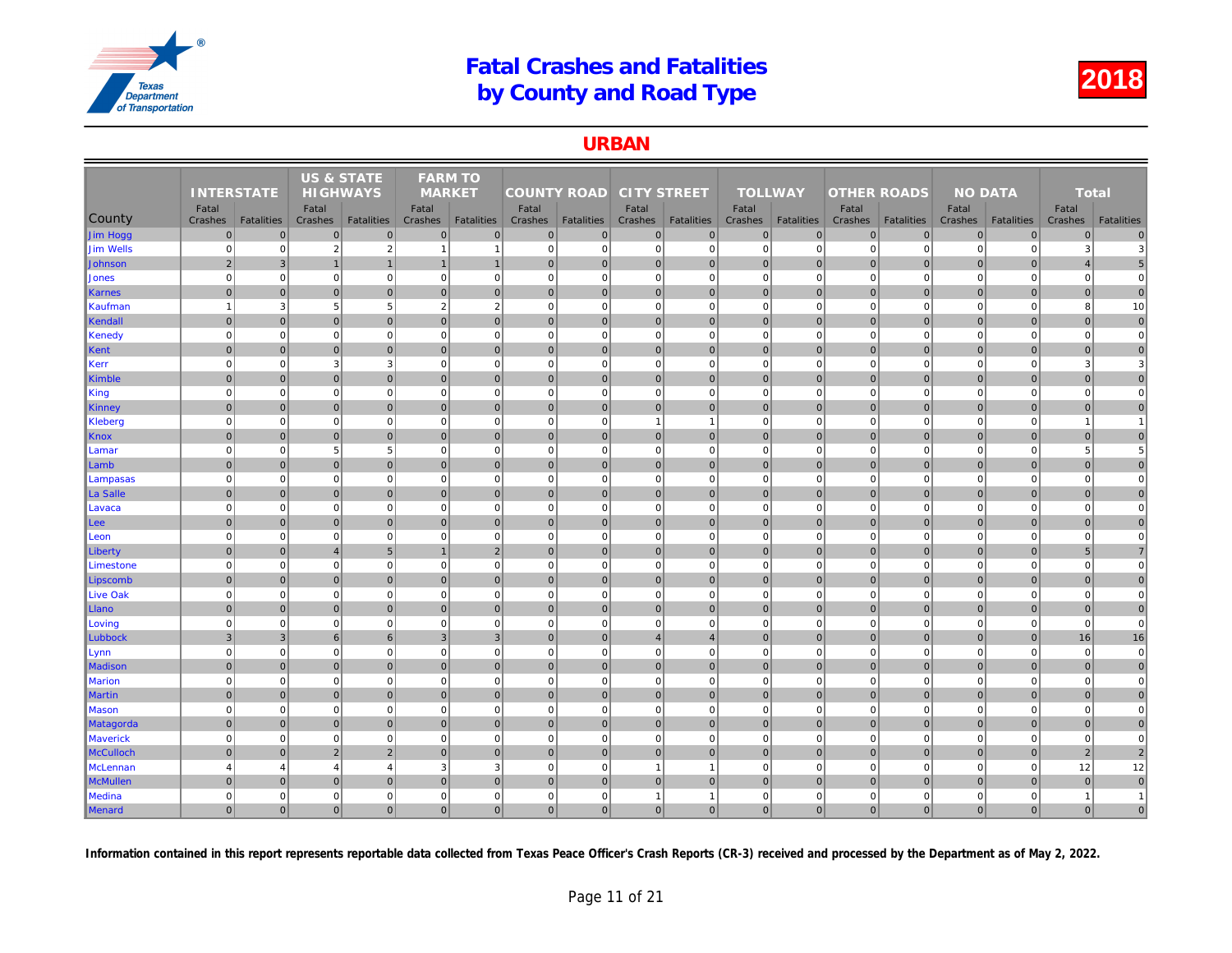#### URBAN

| <b>TOLLWAY</b><br><b>INTERSTATE</b><br><b>HIGHWAYS</b><br><b>MARKET</b><br><b>COUNTY ROAD</b><br><b>CITY STREET</b><br><b>OTHER ROADS</b>                                                                                              |                |
|----------------------------------------------------------------------------------------------------------------------------------------------------------------------------------------------------------------------------------------|----------------|
| Fatal<br>Fatal<br>Fatal<br>Fatal<br>Fatal<br>Fatal<br>Fatal                                                                                                                                                                            |                |
| County<br><b>Fatalities</b><br><b>Fatalities</b><br><b>Fatalities</b><br><b>Fatalities</b><br><b>Fatalities</b><br><b>Fatalities</b><br>Crashes<br><b>Fatalities</b><br>Crashes<br>Crashes<br>Crashes<br>Crashes<br>Crashes<br>Crashes | Cra            |
| <b>Midland</b><br>12<br>$\mathbf 0$<br>10<br>$\mathbf{0}$<br>$\mathbf 0$<br>$\mathbf 0$<br>$\overline{0}$<br>$\mathbf{1}$<br>$\overline{1}$<br>$\overline{4}$<br>1<br>$\overline{4}$                                                   | $\mathbf 0$    |
| $\overline{2}$<br> 0 <br> 0 <br>$\overline{0}$<br>$\sqrt{2}$<br>$\mathbf{1}$<br>$\mathbf 0$<br>$\mathbf 0$<br>$\overline{0}$<br>$\mathbf 0$<br><b>Milam</b><br>$\overline{0}$<br>$\mathbf{1}$<br>$\overline{0}$                        | $\pmb{0}$      |
| Vills<br>$\Omega$<br>$\mathbf 0$<br>$\mathbf 0$<br>$\overline{0}$<br>$\mathbf 0$<br>$\overline{0}$<br>$\mathbf 0$<br>$\mathbf 0$<br>$\overline{0}$<br>$\mathbf 0$<br>$\mathbf 0$<br>$\Omega$<br>$\mathbf 0$                            | $\mathbf 0$    |
| $\overline{0}$<br>$\overline{0}$<br> 0 <br> 0 <br>$\overline{0}$<br>$\mathbf{0}$<br>$\Omega$<br>$\mathbf{0}$<br>$\mathbf{0}$<br>$\overline{0}$<br>$\mathbf{0}$<br>$\overline{0}$<br>$\mathbf{0}$<br><b>Mitchell</b>                    | $\mathbf{0}$   |
| $\Omega$<br>$\overline{0}$<br>$\mathbf 0$<br>$\mathbf 0$<br>$\mathbf{0}$<br>$\pmb{0}$<br>$\overline{0}$<br>$\mathbf 0$<br>$\mathbf 0$<br>$\mathbf 0$<br>$\mathbf 0$<br>$\Omega$<br>$\mathbf 0$<br><b>Montague</b>                      | $\mathbf 0$    |
| $\overline{7}$<br>$5\overline{)}$<br>$\overline{0}$<br>2 <br>$\overline{2}$<br>$\mathbf{0}$<br>$\mathbf{0}$<br>$\overline{7}$<br>5<br>$\overline{1}$<br>$\Omega$<br>$\overline{0}$<br>Montgomery<br>$\overline{1}$                     | $\Omega$       |
| $\overline{0}$<br>$\mathbf 0$<br>$\mathbf 0$<br>$\overline{0}$<br>$\mathbf 0$<br>$\mathbf 0$<br>$\mathbf{0}$<br>$\mathbf 0$<br>$\mathbf 0$<br> 0 <br>$\mathbf{0}$<br>$\mathbf 0$<br>Moore<br>$\mathbf 0$                               | $\mathbf 0$    |
| $\overline{0}$<br>$\mathbf{0}$<br>$\Omega$<br>$\overline{0}$<br>$\mathbf{0}$<br>$\mathbf{0}$<br>$\mathbf{0}$<br>$\overline{0}$<br>$\mathbf 0$<br> 0 <br>$\overline{0}$<br>$\overline{0}$<br>$\mathbf 0$<br><b>Morris</b>               | $\overline{0}$ |
| $\mathbf 0$<br>$\mathbf 0$<br>$\mathbf 0$<br>$\Omega$<br>$\overline{0}$<br>$\mathbf 0$<br>$\Omega$<br>$\mathbf 0$<br>$\mathbf 0$<br>$\mathbf{0}$<br>$\mathbf 0$<br>$\Omega$<br><b>Motley</b><br>$\Omega$                               | 0              |
| $\overline{2}$<br>$\mathbf 0$<br>$\overline{0}$<br>2<br>$\overline{0}$<br>$\mathbf{0}$<br> 0 <br>$\mathbf 0$<br> 0 <br> 0 <br>$\mathbf{0}$<br> 0 <br>$\mathbf 0$<br>Nacogdoches                                                        | $\pmb{0}$      |
| $\mathbf 0$<br>$\mathbf 0$<br>$\mathbf 0$<br>$\mathbf{0}$<br>$\pmb{0}$<br>$\mathbf{0}$<br>$\mathbf 0$<br>$\mathbf 0$<br>$\overline{1}$<br>$\mathbf{1}$<br>$\mathbf 0$<br>$\mathbf 0$<br>$\mathbf 0$<br><b>Navarro</b>                  | $\mathbf 0$    |
| $\overline{0}$<br>$\mathbf{0}$<br>$\overline{0}$<br>$\mathbf{0}$<br>$\mathbf{0}$<br>$\overline{0}$<br>$\pmb{0}$<br>$\overline{0}$<br>$\mathbf{0}$<br>$\mathbf{0}$<br>$\mathbf 0$<br>$\overline{0}$<br>$\mathbf 0$<br><b>Newton</b>     | $\mathbf 0$    |
| $\overline{2}$<br>$\overline{2}$<br>$\mathbf 0$<br>$\mathbf 0$<br>$\mathbf{0}$<br>$\pmb{0}$<br>$\mathbf{0}$<br>$\mathbf 0$<br>$\mathbf 0$<br>$\mathbf 0$<br><b>Nolan</b><br>$\mathbf 0$<br>$\mathbf 0$<br>$\mathbf 0$                  | $\mathbf 0$    |
| 8<br>6<br>$\overline{7}$<br>3<br>10<br>10<br>$\mathbf{0}$<br>$\mathbf 0$<br>8<br>$\overline{A}$<br>$\Omega$<br>$\mathbf{0}$<br>$\overline{0}$<br><b>Nueces</b>                                                                         | $\mathbf{0}$   |
| <b>Ochiltree</b><br>$\mathbf 0$<br>$\overline{0}$<br>$\mathbf 0$<br>$\mathbf 0$<br>$\overline{0}$<br>$\Omega$<br>$\mathbf 0$<br>$\overline{0}$<br>$\mathbf 0$<br>$\mathbf 0$<br>$\mathbf 0$<br>$\overline{1}$<br>$\overline{1}$        | $\Omega$       |
| $\pmb{0}$<br>$\overline{0}$<br>$\mathbf 0$<br>$\overline{0}$<br>$\mathbf{0}$<br>$\mathbf 0$<br>$\overline{0}$<br>$\overline{0}$<br>$\mathbf 0$<br>$\overline{0}$<br>$\mathbf 0$<br>Oldham<br>$\mathbf 0$<br>$\mathbf 0$                | $\mathbf 0$    |
| 5<br>$6 \overline{6}$<br>2<br>$\overline{2}$<br>$\overline{4}$<br> 0 <br>$\overline{2}$<br>$\overline{2}$<br>$\mathbf 0$<br>$\mathbf 0$<br>$\mathbf 0$<br>$\overline{4}$<br>$\Omega$<br>Orange                                         | $\mathbf 0$    |
| $\mathbf{0}$<br>$\overline{0}$<br> 0 <br>$\mathbf{0}$<br>$\mathbf 0$<br>$\overline{0}$<br>$\Omega$<br>$\mathbf{0}$<br>$\overline{1}$<br> 0 <br><b>Palo Pinto</b><br>$\overline{1}$<br>$\mathbf{1}$                                     | $\mathbf 0$    |
| $\Omega$<br>$\mathbf 0$<br>$\mathbf 0$<br>$\mathbf 0$<br>$\overline{0}$<br>$\pmb{0}$<br>$\overline{0}$<br>$\mathbf 0$<br>$\mathbf 0$<br>$\mathbf 0$<br>$\overline{0}$<br>$\Omega$<br>$\Omega$<br>Panola                                | $\Omega$       |
| $\overline{2}$<br>$\overline{2}$<br>$\overline{2}$<br>$\overline{2}$<br>$\mathbf 0$<br>$\overline{0}$<br>$\pmb{0}$<br>$\overline{0}$<br>Parker<br>$\mathbf{0}$<br>$\mathbf 0$<br>$\mathbf{0}$<br>$\mathbf{0}$<br>$\mathbf 0$           | $\overline{0}$ |
| $\mathbf 0$<br>$\mathbf 0$<br>$\overline{0}$<br>$\mathbf 0$<br>$\overline{0}$<br>$\mathbf 0$<br> 0 <br>$\mathbf 0$<br>$\overline{0}$<br>$\mathbf 0$<br>$\mathbf 0$<br>$\mathbf 0$<br>$\Omega$<br>Parmer                                | $\Omega$       |
| $\overline{0}$<br> 0 <br>$\mathbf 0$<br>$\overline{0}$<br>$\overline{0}$<br>$\mathbf{0}$<br>$\mathbf 0$<br>$\overline{0}$<br>$\overline{0}$<br>$\mathbf 0$<br>$\mathbf 0$<br>$\mathbf 0$<br>$\overline{0}$<br>Pecos                    | $\overline{0}$ |
| $\mathbf 0$<br>$\Omega$<br>$\overline{0}$<br>$\mathbf 0$<br>$\mathbf 0$<br>$\overline{0}$<br>$\mathbf 0$<br>$\overline{0}$<br>$\mathbf 0$<br>$\mathbf 0$<br>Polk<br>$\Omega$<br>$\overline{1}$<br>$\overline{1}$                       | $\Omega$       |
| $\overline{4}$<br> 0 <br>6 <br>$\mathbf{3}$<br>5 <sup>5</sup><br>$\overline{0}$<br> 0 <br>$\mathbf{0}$<br>$6 \overline{6}$<br>$\mathbf{0}$<br>$\overline{0}$<br>$\mathbf{0}$<br>Potter<br>$\overline{4}$                               | $\pmb{0}$      |
| $\overline{0}$<br>$\mathbf 0$<br>$\mathbf 0$<br> 0 <br>$\mathbf 0$<br>$\mathbf 0$<br>$\mathbf 0$<br>$\overline{0}$<br>$\mathbf 0$<br>$\mathbf 0$<br>$\mathbf{0}$<br>$\mathbf 0$<br><b>Presidio</b><br>$\Omega$                         | $\mathbf 0$    |
| $\overline{0}$<br>$\Omega$<br>$\overline{0}$<br>$\mathbf{0}$<br>$\Omega$<br>$\mathbf{0}$<br>$\overline{0}$<br>$\mathbf{0}$<br> 0 <br>$\overline{0}$<br>$\mathbf{0}$<br>$\overline{0}$<br>$\mathbf{0}$<br><b>Rains</b>                  | $\mathbf{0}$   |
| $\overline{2}$<br>$\overline{2}$<br>$\mathbf 0$<br>3<br>3<br>$\mathbf 0$<br>$\overline{0}$<br>$\mathbf 0$<br>$\mathbf 0$<br>Randall<br>$\overline{1}$<br>$\mathbf 0$<br>$\Omega$<br>-1                                                 | $\mathbf 0$    |
| $\Omega$<br>$\Omega$<br>$\overline{0}$<br>$\Omega$<br>$\mathbf{0}$<br>$\Omega$<br> 0 <br>$\overline{0}$<br>$\mathbf{0}$<br>$\mathbf{0}$<br> 0 <br>$\Omega$<br>$\overline{0}$<br>Reagan                                                 | $\Omega$       |
| $\mathbf 0$<br>$\mathbf 0$<br>$\mathbf{0}$<br>$\overline{0}$<br>$\mathbf 0$<br>$\overline{0}$<br>$\mathbf 0$<br>$\mathbf 0$<br>$\mathbf 0$<br>$\mathbf 0$<br>Real<br>$\mathbf 0$<br>$\Omega$<br>$\overline{0}$                         | $\mathbf 0$    |
| $\overline{0}$<br> 0 <br>$\mathbf{0}$<br>$\overline{0}$<br>$\overline{0}$<br>$\mathbf 0$<br>$\mathbf{0}$<br>$\mathbf{0}$<br>$\overline{0}$<br>$\overline{0}$<br>$\overline{0}$<br>$\mathbf 0$<br><b>Red River</b><br>$\mathbf 0$       | $\overline{0}$ |
| $\overline{2}$<br>$\mathbf 0$<br>$\mathbf 0$<br>$\mathbf 0$<br>$\mathbf{0}$<br>$\mathbf 0$<br>$\mathbf{0}$<br>$\mathbf 0$<br>$\mathbf 0$<br><b>Reeves</b><br>$\Omega$<br>$\overline{1}$<br>$\mathbf{1}$<br>$\overline{1}$              | $\mathbf 0$    |
| $\overline{0}$<br>$\mathbf{0}$<br> 0 <br>$\mathbf{0}$<br>$\mathbf{0}$<br>$\overline{0}$<br> 0 <br>$\overline{0}$<br> 0 <br>$\mathbf{0}$<br>$\overline{0}$<br>$\overline{0}$<br>$\mathbf 0$<br><b>Refugio</b>                           | $\pmb{0}$      |
| $\mathbf 0$<br>$\overline{0}$<br>$\mathbf 0$<br>$\mathbf 0$<br>$\mathbf 0$<br>$\mathbf 0$<br>$\overline{0}$<br>$\pmb{0}$<br>$\overline{0}$<br>$\mathbf 0$<br>$\mathbf 0$<br>$\mathbf 0$<br><b>Roberts</b><br>$\mathbf 0$               | $\mathbf 0$    |
| $\pmb{0}$<br>$\overline{0}$<br>$\mathbf{0}$<br>$\overline{0}$<br>$\mathbf{0}$<br>$\mathbf 0$<br>$\overline{0}$<br>$\overline{0}$<br>$\mathbf{0}$<br>$\mathbf{0}$<br>$\mathbf 0$<br><b>Robertson</b><br>$\mathbf 0$<br>$\mathbf{0}$     | $\mathbf 0$    |
| $\overline{2}$<br>$\overline{2}$<br>$\mathbf 0$<br>$\overline{0}$<br>$\overline{2}$<br>$\overline{2}$<br>$\mathbf 0$<br>$\mathbf 0$<br>$\mathbf 0$<br><b>Rockwall</b><br>$\mathbf 0$<br>$\Omega$<br>$\overline{1}$<br>$\overline{1}$   | $\Omega$       |
| $\overline{0}$<br>$\overline{0}$<br>$\pmb{0}$<br>$\Omega$<br>$\mathbf 0$<br>$\mathbf{0}$<br>$\overline{0}$<br>$\mathbf 0$<br>$\overline{0}$<br>$\mathbf{0}$<br>$\overline{0}$<br>$\mathbf 0$<br><b>Runnels</b><br>$\Omega$             | $\mathbf 0$    |
| $\mathbf 0$<br>$\overline{0}$<br>2<br>$\mathbf{3}$<br>$\Omega$<br>$\mathbf 0$<br>$\overline{0}$<br>$\Omega$<br>$\pmb{0}$<br>$\overline{0}$<br>$\mathbf 0$<br>$\mathbf 0$<br>$\mathbf 0$<br><b>Rusk</b>                                 | $\Omega$       |
| $\overline{0}$<br> 0 <br>$\overline{0}$<br>$\mathbf 0$<br>$\overline{0}$<br>$\mathbf 0$<br>$\overline{0}$<br>$\overline{0}$<br>$\mathbf 0$<br>$\overline{0}$<br>$\pmb{0}$<br>Sabine<br>$\overline{0}$<br>$\mathbf 0$                   | $\pmb{0}$      |
| $\Omega$<br>$\overline{0}$<br>$\mathbf 0$<br>$\mathbf 0$<br>$\mathbf 0$<br>$\mathbf 0$<br><b>San Augustine</b><br>$\overline{0}$<br>$\mathbf 0$<br>$\Omega$<br>$\mathbf{0}$<br>$\mathbf{0}$<br>$\mathbf 0$<br>$\Omega$                 | $\mathbf 0$    |
| $\overline{0}$<br>$\mathbf{0}$<br>$\overline{0}$<br>$\overline{0}$<br>$\mathbf{0}$<br>$\Omega$<br> 0 <br>$\overline{0}$<br> 0 <br>$\mathbf 0$<br>San Jacinto<br>$\mathbf{0}$<br>$\Omega$<br>$\Omega$                                   | $\mathbf{0}$   |
| $\overline{2}$<br>$\overline{2}$<br>$\overline{2}$<br>$\Omega$<br>$\overline{0}$<br>2<br>2<br>$\overline{0}$<br>$\overline{2}$<br>$\mathbf 0$<br>$\mathbf 0$<br>$\mathbf 0$<br><b>San Patricio</b><br>$\Omega$                         | $\mathbf 0$    |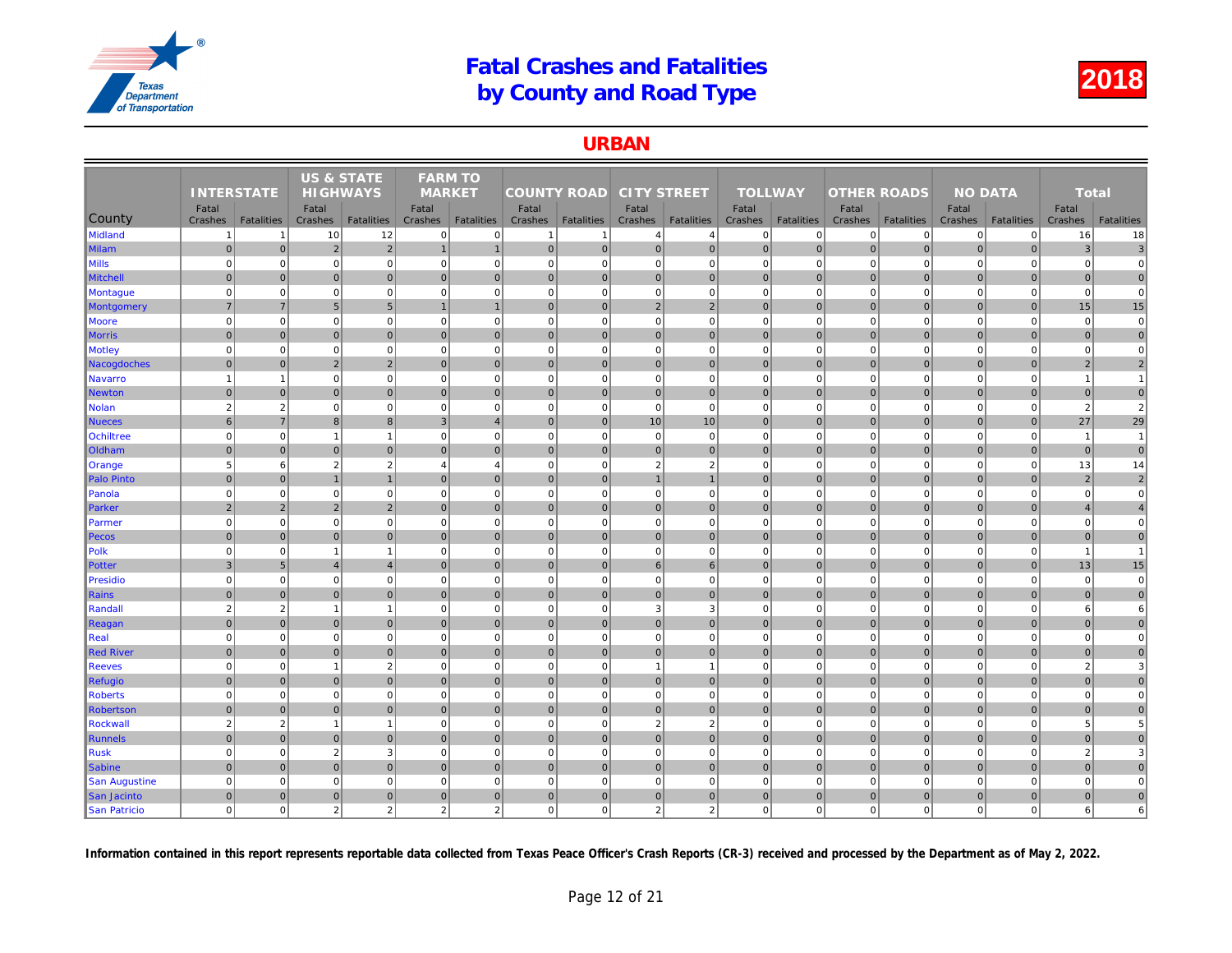### URBAN

|                   |                   |                   | <b>US &amp; STATE</b> |                   | <b>FARM TO</b>           |                   |                    |                   |                    |                   |                |                   |                    |                   |     |
|-------------------|-------------------|-------------------|-----------------------|-------------------|--------------------------|-------------------|--------------------|-------------------|--------------------|-------------------|----------------|-------------------|--------------------|-------------------|-----|
|                   | <b>INTERSTATE</b> |                   | <b>HIGHWAYS</b>       |                   | <b>MARKET</b>            |                   | <b>COUNTY ROAD</b> |                   | <b>CITY STREET</b> |                   | <b>TOLLWAY</b> |                   | <b>OTHER ROADS</b> |                   |     |
|                   | Fatal             |                   | Fatal                 |                   | Fatal                    |                   | Fatal              |                   | Fatal              |                   | Fatal          |                   | Fatal              |                   |     |
| County            | Crashes           | <b>Fatalities</b> | Crashes               | <b>Fatalities</b> | Crashes                  | <b>Fatalities</b> | Crashes            | <b>Fatalities</b> | Crashes            | <b>Fatalities</b> | Crashes        | <b>Fatalities</b> | Crashes            | <b>Fatalities</b> | Cra |
| <b>San Saba</b>   | $\mathbf 0$       | $\Omega$          | $\mathbf 0$           | $\overline{0}$    | $\mathbf{0}$             | $\mathbf 0$       | $\overline{0}$     | $\overline{0}$    | $\overline{0}$     | 0                 | $\mathbf{0}$   | $\mathbf{0}$      | $\mathbf 0$        | $\overline{0}$    |     |
| Schleicher        | $\mathbf 0$       | $\Omega$          | $\Omega$              | $\mathbf{0}$      | $\mathbf 0$              | $\mathbf 0$       | $\overline{0}$     | $\overline{0}$    | $\mathbf{0}$       | $\overline{0}$    | $\mathbf 0$    | $\Omega$          | $\mathbf 0$        | $\Omega$          |     |
| Scurry            | $\mathbf 0$       | $\Omega$          |                       | $\overline{1}$    | $\mathbf 0$              | $\mathbf 0$       | $\overline{0}$     | $\overline{0}$    | $\overline{0}$     | $\overline{0}$    | $\mathbf 0$    | $\Omega$          | $\mathbf 0$        | $\mathbf 0$       |     |
| Shackelford       | $\mathbf 0$       | $\mathbf 0$       | $\Omega$              | $\overline{0}$    | $\mathbf 0$              | $\mathbf 0$       | 0                  | $\mathbf 0$       | $\overline{0}$     | $\overline{0}$    | $\mathbf 0$    | $\mathbf 0$       | $\mathbf 0$        | $\mathbf 0$       |     |
| Shelby            | $\Omega$          | $\overline{0}$    | $\overline{0}$        | $\overline{0}$    | $\Omega$                 | $\mathbf{0}$      | $\overline{0}$     | $\overline{0}$    | $\overline{0}$     | $\overline{0}$    | $\mathbf{0}$   | $\Omega$          | $\mathbf{0}$       | $\overline{0}$    |     |
| <b>Sherman</b>    | $\mathbf 0$       | $\Omega$          | $\Omega$              | $\overline{0}$    | $\mathbf 0$              | $\mathbf 0$       | $\overline{0}$     | $\Omega$          | $\overline{0}$     | $\overline{0}$    | $\mathbf 0$    | $\mathbf 0$       | $\mathbf 0$        | $\Omega$          |     |
| Smith             | $\mathbf{1}$      | $\mathbf{1}$      | 6                     | $6 \overline{6}$  | $\mathbf{0}$             | $\overline{0}$    | 0                  | $\mathbf 0$       | $\overline{2}$     | $\overline{2}$    | $\mathbf{0}$   | $\overline{0}$    | $\mathbf 0$        | $\overline{0}$    |     |
| Somervell         | $\mathbf 0$       | $\mathbf 0$       | $\Omega$              | $\mathbf{0}$      | $\mathbf 0$              | $\mathbf 0$       | 0                  | $\mathbf 0$       | $\mathbf{0}$       | $\mathbf 0$       | $\mathbf 0$    | $\mathbf 0$       | $\mathbf 0$        | $\mathbf 0$       |     |
| <b>Starr</b>      | $\mathbf 0$       | $\Omega$          | $\overline{1}$        | $\overline{1}$    | $\mathbf{0}$             | $\mathbf{0}$      | 0                  | $\overline{0}$    | $\overline{0}$     | $\overline{0}$    | $\mathbf{0}$   | $\mathbf{0}$      | $\mathbf 0$        | $\overline{0}$    |     |
| <b>Stephens</b>   | $\mathbf 0$       | $\Omega$          | $\Omega$              | $\overline{0}$    | $\mathbf 0$              | $\mathbf 0$       | $\Omega$           | $\Omega$          | $\mathbf{0}$       | $\overline{0}$    | $\mathbf 0$    | $\Omega$          | $\Omega$           | $\mathbf 0$       |     |
| Sterling          | $\mathbf{0}$      | $\Omega$          | $\mathbf{0}$          | $\overline{0}$    | $\mathbf{0}$             | $\mathbf{0}$      | $\overline{0}$     | $\mathbf 0$       | $\overline{0}$     | $\overline{0}$    | $\mathbf{0}$   | $\Omega$          | $\mathbf 0$        | $\overline{0}$    |     |
| Stonewall         | $\mathbf 0$       | $\mathbf 0$       | $\mathbf 0$           | $\mathbf{0}$      | $\mathbf 0$              | $\mathbf 0$       | 0                  | $\mathbf 0$       | $\overline{0}$     | $\mathbf{0}$      | $\mathbf 0$    | $\mathbf 0$       | $\mathbf 0$        | $\mathbf 0$       |     |
| <b>Sutton</b>     | $\mathbf 0$       | $\pmb{0}$         | $\mathbf 0$           | $\overline{0}$    | $\mathbf 0$              | $\mathbf 0$       | 0                  | $\mathbf 0$       | $\overline{0}$     | $\overline{0}$    | $\mathbf 0$    | $\mathbf 0$       | $\mathbf 0$        | $\mathbf 0$       |     |
| <b>Swisher</b>    | $\mathbf 0$       | $\mathbf 0$       | $\mathbf 0$           | $\mathbf{0}$      | $\mathbf 0$              | $\mathbf 0$       | $\mathbf{0}$       | $\mathbf 0$       | $\overline{0}$     | $\mathbf 0$       | $\mathbf 0$    | $\mathbf 0$       | $\mathbf 0$        | $\mathbf 0$       |     |
| Tarrant           | 54                | 56                | 44                    | 48                | $\overline{7}$           | $\overline{7}$    | $\vert$ 0          | $\mathbf 0$       | 43                 | 45                | $\overline{2}$ | $\overline{3}$    | $\mathbf{0}$       | $\overline{0}$    |     |
| <b>Taylor</b>     | 3                 | $\overline{7}$    | $\overline{2}$        | $\sqrt{2}$        | $\mathbf 0$              | $\mathbf 0$       | $\overline{0}$     | $\mathbf 0$       | $5\phantom{.0}$    | 6                 | $\mathbf 0$    | $\mathbf 0$       | $\mathbf 0$        | $\mathbf 0$       |     |
| <b>Terrell</b>    | $\mathbf 0$       | $\overline{0}$    | $\mathbf{0}$          | $\overline{0}$    | $\mathbf{0}$             | $\mathbf{0}$      | $\overline{0}$     | $\overline{0}$    | $\overline{0}$     | $\overline{0}$    | $\mathbf{0}$   | $\Omega$          | $\mathbf 0$        | $\overline{0}$    |     |
| Terry             | $\mathbf 0$       | $\mathbf 0$       | $\overline{2}$        | 2                 | $\mathbf 0$              | $\mathbf 0$       | 0                  | $\overline{0}$    | $\overline{0}$     | $\overline{0}$    | $\mathbf 0$    | $\Omega$          | $\overline{0}$     | $\overline{0}$    |     |
| Throckmorton      | $\Omega$          | $\Omega$          | $\mathbf 0$           | $\overline{0}$    | $\mathbf{0}$             | $\mathbf{0}$      | $\overline{0}$     | $\overline{0}$    | $\overline{0}$     | $\mathbf 0$       | $\mathbf 0$    | $\Omega$          | $\mathbf 0$        | $\overline{0}$    |     |
| Titus             | $\overline{1}$    | 5                 | $\Omega$              | $\mathbf{0}$      | $\overline{\phantom{a}}$ | $\overline{1}$    | $\overline{0}$     | $\overline{0}$    | $\overline{0}$     | $\mathbf 0$       | $\mathbf 0$    | $\Omega$          | $\overline{0}$     | $\Omega$          |     |
| <b>Tom Green</b>  | $\mathbf{0}$      | $\overline{0}$    | $\overline{3}$        | $\overline{3}$    | $\overline{1}$           | $\overline{3}$    | 0                  | $\mathbf{0}$      | $\overline{1}$     | $\mathbf{1}$      | $\mathbf{0}$   | $\overline{0}$    | $\mathbf{0}$       | $\overline{0}$    |     |
| Travis            | 19                | 20                | 21                    | 21                | 11                       | 11                | $\mathbf{1}$       | $\overline{1}$    | 24                 | 24                | $\mathbf 0$    | $\mathbf 0$       | $\mathbf 0$        | $\mathbf 0$       |     |
| <b>Trinity</b>    | $\mathbf 0$       | $\Omega$          | $\mathbf 0$           | $\overline{0}$    | $\mathbf{0}$             | $\mathbf{0}$      | 0                  | $\overline{0}$    | $\overline{0}$     | $\overline{0}$    | $\mathbf{0}$   | $\overline{0}$    | $\mathbf 0$        | $\Omega$          |     |
| Tyler             | $\mathbf 0$       | $\mathbf 0$       | $\mathbf 0$           | $\mathbf 0$       | $\mathbf 0$              | $\mathbf 0$       | 0                  | $\mathbf 0$       | $\mathbf{0}$       | $\mathbf{0}$      | $\mathbf 0$    | $\mathbf 0$       | $\mathbf 0$        | $\mathbf 0$       |     |
| Upshur            | $\mathbf{0}$      | $\Omega$          | $\Omega$              | $\overline{0}$    | $\mathbf{0}$             | $\mathbf{0}$      | $\overline{0}$     | $\mathbf 0$       | $\overline{0}$     | $\overline{0}$    | $\mathbf{0}$   | $\Omega$          | $\mathbf{0}$       | $\Omega$          |     |
| <b>Upton</b>      | $\mathbf 0$       | $\Omega$          | $\mathbf 0$           | $\overline{0}$    | $\mathbf 0$              | $\mathbf 0$       | 0                  | $\mathbf 0$       | $\mathbf{0}$       | $\overline{0}$    | $\mathbf 0$    | $\Omega$          | $\Omega$           | $\Omega$          |     |
| <b>Uvalde</b>     | $\mathbf 0$       | $\overline{0}$    | $\mathbf{0}$          | $\mathbf 0$       | $\mathbf{0}$             | $\mathbf{0}$      | 0                  | $\overline{0}$    | $\overline{0}$     | $\overline{0}$    | $\mathbf 0$    | $\mathbf{0}$      | $\mathbf 0$        | $\mathbf 0$       |     |
| Val Verde         | $\Omega$          | $\Omega$          | $\Omega$              | $\overline{0}$    | $\mathbf 0$              | $\mathbf 0$       | $\Omega$           | $\Omega$          | $\overline{0}$     | $\Omega$          | $\mathbf 0$    | $\mathbf 0$       | $\mathbf 0$        | $\Omega$          |     |
| Van Zandt         | $\mathbf 0$       | $\Omega$          | $\mathbf 0$           | $\overline{0}$    | $\mathbf{0}$             | $\mathbf{0}$      | 0                  | $\overline{0}$    | 0                  | $\overline{0}$    | $\mathbf{0}$   | $\overline{0}$    | $\mathbf 0$        | $\overline{0}$    |     |
| <b>Victoria</b>   | $\mathbf 0$       | $\Omega$          | 3                     | 3                 | $\mathbf 0$              | $\mathbf 0$       | 0                  | $\Omega$          | $\mathbf{1}$       | $\mathbf{1}$      | $\mathbf 0$    | $\mathbf 0$       | $\mathbf 0$        | $\mathbf 0$       |     |
| <b>Walker</b>     |                   |                   | $\overline{2}$        | $\overline{2}$    | $\Omega$                 | $\mathbf{0}$      | $\overline{0}$     | $\overline{0}$    | $\overline{0}$     | $\overline{0}$    | $\Omega$       | $\Omega$          | $\mathbf{0}$       | $\overline{0}$    |     |
| <b>Waller</b>     | $\mathbf 0$       | $\mathbf 0$       | $\overline{1}$        | $\mathbf{1}$      | $\mathbf 0$              | $\mathbf 0$       | 0                  | $\mathbf 0$       | $\mathbf{0}$       | $\mathbf{0}$      | $\mathbf 0$    | $\mathbf 0$       | $\mathbf 0$        | $\mathbf 0$       |     |
| <b>Ward</b>       | $\Omega$          | $\overline{0}$    | $\overline{2}$        | $\overline{2}$    | $\Omega$                 | $\mathbf{0}$      | $\overline{0}$     | $\overline{0}$    | $\overline{0}$     | $\mathbf 0$       | $\mathbf 0$    | $\overline{0}$    | $\mathbf 0$        | $\overline{0}$    |     |
| <b>Washington</b> | $\mathbf 0$       | $\mathbf 0$       | $\overline{2}$        | $\overline{2}$    | $\overline{1}$           | $\overline{1}$    | 0                  | $\mathbf 0$       | $\overline{0}$     | $\mathbf{0}$      | $\mathbf 0$    | $\mathbf 0$       | $\mathbf 0$        | $\mathbf 0$       |     |
| Webb              | $\mathbf{3}$      | $\mathbf{3}$      | $5\phantom{.0}$       | $6 \overline{6}$  | $5\phantom{.0}$          | $6\phantom{1}$    | 0                  | $\mathbf 0$       | 12                 | 13                | $\mathbf 0$    | $\overline{0}$    | $\mathbf 0$        | $\overline{0}$    |     |
| <b>Wharton</b>    | $\mathbf 0$       | $\Omega$          | $\overline{4}$        | $\overline{4}$    | $\overline{1}$           | $\mathbf{1}$      | 0                  | $\Omega$          | $\mathbf{0}$       | $\mathbf 0$       | $\mathbf 0$    | $\Omega$          | $\mathbf 0$        | $\mathbf 0$       |     |
| <b>Wheeler</b>    | $\mathbf 0$       | $\overline{0}$    | $\overline{0}$        | $\overline{0}$    | $\mathbf{0}$             | $\mathbf{0}$      | 0                  | $\overline{0}$    | $\overline{0}$     | $\overline{0}$    | $\mathbf 0$    | $\mathbf{0}$      | $\mathbf 0$        | $\overline{0}$    |     |
| Wichita           | $\overline{1}$    |                   | 6                     | 6                 | 3                        | 3                 | $\overline{0}$     | $\Omega$          | $\overline{1}$     | $\mathbf{1}$      | $\mathbf 0$    | $\Omega$          | $\mathbf 0$        | $\mathbf 0$       |     |
| <b>Wilbarger</b>  | $\mathbf{0}$      | $\Omega$          | $\mathbf 1$           | $\mathbf{1}$      | $\Omega$                 | $\Omega$          | $\overline{0}$     | $\mathbf{0}$      | $\overline{0}$     | $\overline{0}$    | $\mathbf{0}$   | $\overline{0}$    | $\mathbf{0}$       | $\Omega$          |     |
| <b>Willacy</b>    | $\mathbf 0$       | 0                 | $\overline{1}$        | $\mathbf{1}$      | $\mathbf 0$              | $\mathbf 0$       | 0                  | $\mathbf 0$       | $\mathbf{0}$       | $\overline{0}$    | $\mathbf 0$    | $\mathbf 0$       | $\mathbf 0$        | $\mathbf 0$       |     |
| <b>Williamson</b> | $\overline{3}$    | 4                 | $\overline{4}$        | $\overline{4}$    | 3                        | 5 <sup>5</sup>    | $\overline{0}$     | $\Omega$          | 5 <sup>5</sup>     | 5 <sub>5</sub>    | $\overline{2}$ | $\overline{2}$    | $\mathbf{0}$       | $\overline{0}$    |     |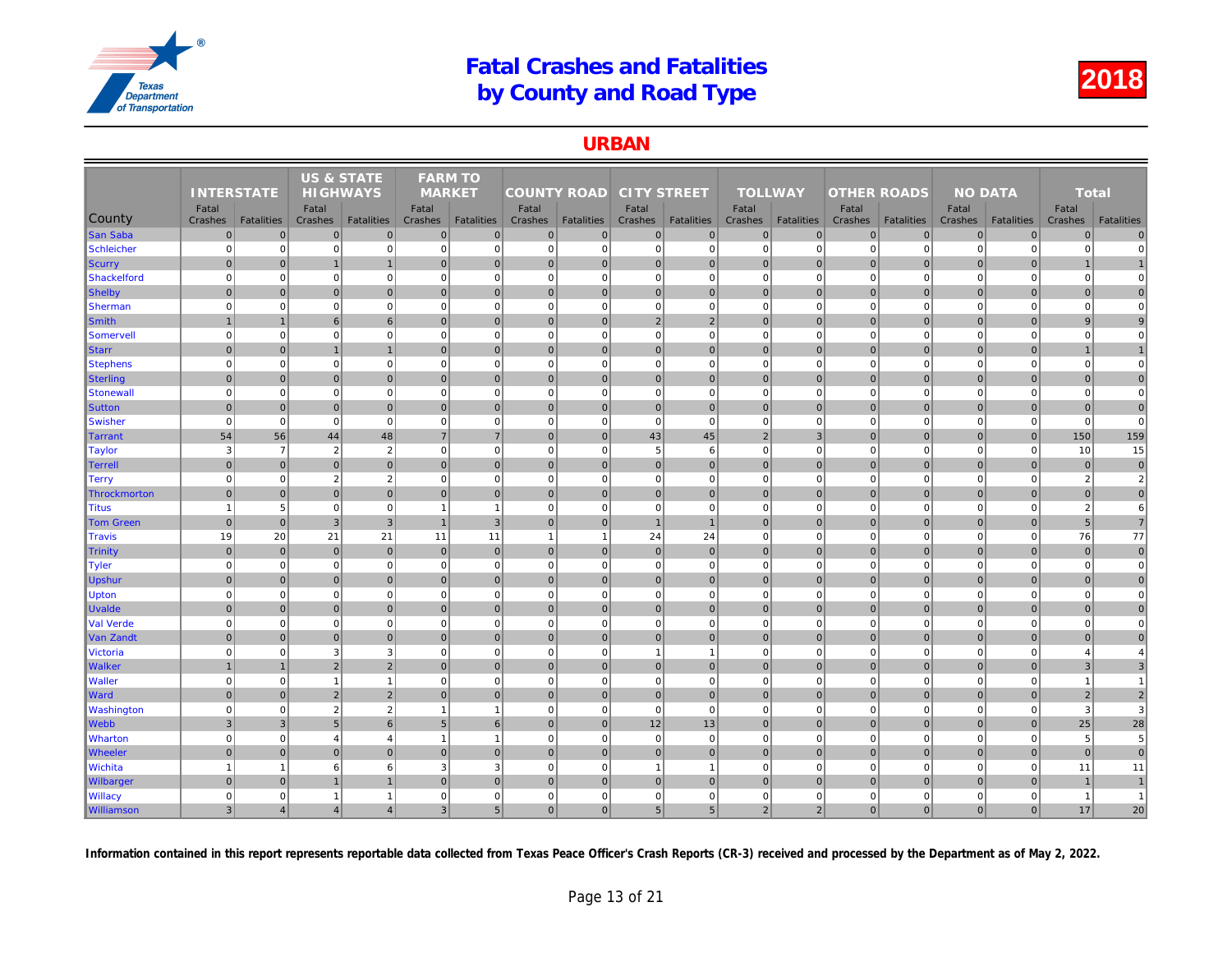### URBAN

|                | <b>INTERSTATE</b> |                   | <b>US &amp; STATE</b><br><b>HIGHWAYS</b> |                   | <b>FARM TO</b><br><b>MARKET</b> |                   | <b>COUNTY ROAD</b> |                   | <b>CITY STREET</b> |                   | <b>TOLLWAY</b>   |                   | <b>OTHER ROADS</b> |            |     |
|----------------|-------------------|-------------------|------------------------------------------|-------------------|---------------------------------|-------------------|--------------------|-------------------|--------------------|-------------------|------------------|-------------------|--------------------|------------|-----|
| County         | Fatal<br>Crashes  | <b>Fatalities</b> | Fatal<br>Crashes                         | <b>Fatalities</b> | Fatal<br>Crashes                | <b>Fatalities</b> | Fatal<br>Crashes   | <b>Fatalities</b> | Fatal<br>Crashes   | <b>Fatalities</b> | Fatal<br>Crashes | <b>Fatalities</b> | Fatal<br>Crashes   | Fatalities | Cra |
| <b>Wilson</b>  |                   |                   |                                          |                   |                                 |                   |                    |                   |                    |                   |                  |                   |                    |            |     |
| <b>Winkler</b> |                   |                   |                                          |                   |                                 |                   |                    |                   |                    |                   | $\Omega$         |                   |                    |            |     |
| <b>Wise</b>    |                   |                   |                                          |                   |                                 |                   |                    |                   |                    |                   | $\Omega$         |                   |                    |            |     |
| Wood           |                   |                   |                                          |                   |                                 |                   |                    |                   |                    |                   | $\Omega$         |                   |                    |            |     |
| Yoakum         |                   |                   |                                          |                   |                                 |                   |                    |                   |                    |                   | <sup>0</sup>     |                   |                    |            |     |
| Young          |                   |                   |                                          |                   |                                 |                   |                    |                   |                    |                   | $\Omega$         |                   |                    |            |     |
| Zapata         |                   |                   |                                          |                   |                                 |                   |                    |                   |                    |                   |                  |                   |                    |            |     |
| Zavala         |                   |                   |                                          |                   |                                 |                   |                    |                   |                    |                   | $\Omega$         |                   |                    |            |     |
| <b>Total</b>   | 384               | 414               | 524                                      | 551               | 123                             | 138               |                    |                   | 496                | 514               | 47               | 18                |                    |            |     |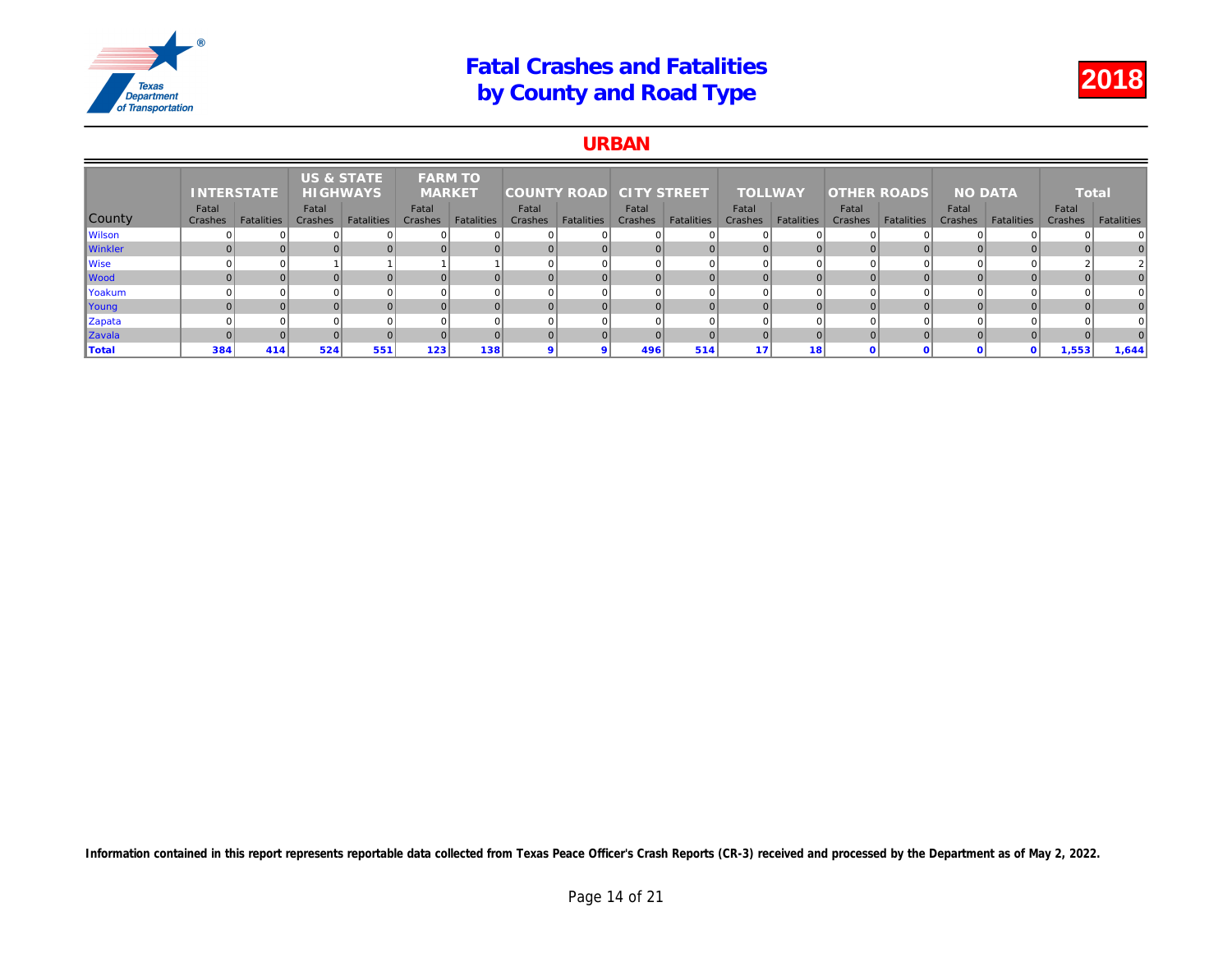## **STATEWIDE**

|                  |                   |                   | US & STATE      |                   | <b>FARM TO</b>  |                   |                    |                   |                    |                   |                |                   |                    |                   |     |
|------------------|-------------------|-------------------|-----------------|-------------------|-----------------|-------------------|--------------------|-------------------|--------------------|-------------------|----------------|-------------------|--------------------|-------------------|-----|
|                  | <b>INTERSTATE</b> |                   | <b>HIGHWAYS</b> |                   | <b>MARKET</b>   |                   | <b>COUNTY ROAD</b> |                   | <b>CITY STREET</b> |                   | <b>TOLLWAY</b> |                   | <b>OTHER ROADS</b> |                   |     |
|                  | Fatal             |                   | Fatal           |                   | Fatal           |                   | Fatal              |                   | Fatal              |                   | Fatal          |                   | Fatal              |                   |     |
| County           | Crashes           | <b>Fatalities</b> | Crashes         | <b>Fatalities</b> | Crashes         | <b>Fatalities</b> | Crashes            | <b>Fatalities</b> | Crashes            | <b>Fatalities</b> | Crashes        | <b>Fatalities</b> | Crashes            | <b>Fatalities</b> | Cra |
| Anderson         | $\mathbf 0$       | $\mathbf{0}$      | 10              | 10                | $\mathbf{1}$    | $\overline{1}$    | $\overline{2}$     | 3                 | $\mathbf 0$        | 0                 | $\mathbf 0$    | $\mathbf 0$       | $\mathbf 0$        | $\mathbf 0$       |     |
| <b>Andrews</b>   | $\overline{0}$    | $\overline{0}$    | $\bf8$          | 8                 | $\overline{0}$  | $\mathbf 0$       | $\mathbf{1}$       | $\overline{1}$    | 0                  | $\overline{0}$    | $\mathbf 0$    | $\overline{0}$    | $\mathbf 0$        | $\mathbf 0$       |     |
| Angelina         | $\Omega$          | $\overline{0}$    | 8               | 12                | $\overline{4}$  | $\overline{4}$    | 0                  | $\mathbf 0$       | $\mathbf{1}$       | $\overline{2}$    | $\mathbf 0$    | $\mathbf 0$       | $\mathbf 0$        | $\Omega$          |     |
| Aransas          | $\Omega$          | $\overline{0}$    | $5\phantom{.0}$ | 9                 | $\mathbf{0}$    | $\mathbf{0}$      | $\overline{0}$     | $\mathbf{0}$      | 0                  | $\overline{0}$    | $\mathbf{0}$   | $\overline{0}$    | $\mathbf 0$        | $\mathbf 0$       |     |
| Archer           | $\Omega$          | $\overline{0}$    | $\overline{1}$  | $\overline{1}$    | $\mathbf 0$     | $\mathbf 0$       | $\overline{0}$     | $\Omega$          | $\pmb{0}$          | $\overline{0}$    | $\mathbf 0$    | $\mathbf 0$       | $\mathbf 0$        | $\Omega$          |     |
| Armstrong        | $\overline{0}$    | $\mathbf{0}$      | $\mathbf{1}$    | $\overline{1}$    | $\mathbf{0}$    | $\mathbf 0$       | $\overline{0}$     | $\mathbf 0$       | $\pmb{0}$          | $\overline{0}$    | $\mathbf{0}$   | $\mathbf{0}$      | $\mathbf 0$        | $\overline{0}$    |     |
| Atascosa         | $\overline{4}$    | $\overline{4}$    | 2               | $\overline{2}$    | $\overline{2}$  | $\overline{2}$    | $\overline{2}$     | $\overline{2}$    | $\mathbf 0$        | $\mathbf{0}$      | $\mathbf 0$    | $\mathbf 0$       | $\mathbf 0$        | $\Omega$          |     |
| Austin           | $\overline{2}$    | $\overline{2}$    | $\mathbf{0}$    | $\overline{0}$    | $\overline{2}$  | $\overline{2}$    | $\overline{0}$     | $\mathbf 0$       | $\pmb{0}$          | $\overline{0}$    | $\mathbf 0$    | $\overline{0}$    | $\mathbf 0$        | $\overline{0}$    |     |
| <b>Bailey</b>    | $\Omega$          | $\overline{0}$    | $\mathbf 0$     | $\overline{0}$    | $\mathbf 0$     | $\mathbf 0$       | $\overline{0}$     | $\Omega$          | $\overline{1}$     | $\overline{1}$    | $\mathbf 0$    | $\mathbf 0$       | $\mathbf 0$        | $\Omega$          |     |
| Bandera          | $\mathbf 0$       | $\overline{0}$    | 3 <sup>2</sup>  | $\mathbf{3}$      | 3               | $\mathbf{3}$      | $\overline{0}$     | $\pmb{0}$         | 1                  | $\mathbf{1}$      | $\mathbf 0$    | $\overline{0}$    | $\mathbf 0$        | $\pmb{0}$         |     |
| <b>Bastrop</b>   | $\Omega$          | $\overline{0}$    | 17              | 22                | 8               | 9                 | $\overline{1}$     | $\overline{1}$    | $\mathbf{1}$       | $\mathbf{1}$      | $\mathbf 0$    | $\mathbf 0$       | $\mathbf 0$        | $\mathbf 0$       |     |
| <b>Baylor</b>    | $\overline{0}$    | $\overline{0}$    | $\overline{1}$  | $\overline{1}$    | $\overline{0}$  | $\mathbf{0}$      | $\overline{0}$     | $\mathbf{0}$      | 0                  | $\overline{0}$    | $\mathbf{0}$   | $\overline{0}$    | $\mathbf{0}$       | $\mathbf{0}$      |     |
| <b>Bee</b>       | $\Omega$          | $\overline{0}$    | $\overline{2}$  | $\overline{2}$    | $\mathbf 0$     | $\mathbf 0$       | $\overline{0}$     | $\Omega$          | $\pmb{0}$          | $\overline{0}$    | $\mathbf 0$    | $\mathbf 0$       | $\mathbf 0$        | $\Omega$          |     |
| Bell             | 5                 | 5 <sup>5</sup>    | 10              | 11                | 6               | $\overline{7}$    | $\mathbf{1}$       | $\overline{1}$    | $\overline{7}$     | $\overline{7}$    | $\mathbf{0}$   | $\overline{0}$    | $\mathbf{0}$       | $\overline{0}$    |     |
| Bexar            | 42                | 43                | 42              | 44                | 18              | 19                | 5 <sup>5</sup>     | 5                 | 67                 | 69                | $\mathbf 0$    | $\mathbf 0$       | $\mathbf 0$        | $\Omega$          |     |
| <b>Blanco</b>    | $\Omega$          | $\overline{0}$    | $5\phantom{.0}$ | $5\overline{)}$   | $\Omega$        | $\mathbf{0}$      | $\overline{0}$     | $\mathbf 0$       | $\pmb{0}$          | $\overline{0}$    | $\mathbf{0}$   | $\overline{0}$    | $\mathbf 0$        | $\overline{0}$    |     |
| <b>Borden</b>    | $\Omega$          | $\overline{0}$    | $\mathbf 0$     | $\mathbf 0$       | $\mathbf 0$     | $\mathbf 0$       | $\mathbf{0}$       | $\Omega$          | $\mathbf 0$        | $\mathbf{0}$      | $\mathbf 0$    | $\mathbf 0$       | $\mathbf 0$        | $\Omega$          |     |
| Bosque           | $\mathbf{0}$      | $\overline{0}$    | $\overline{1}$  | 5 <sup>5</sup>    | $\mathbf{1}$    | $\overline{1}$    | $\overline{1}$     | $\overline{1}$    | 0                  | $\overline{0}$    | $\mathbf{0}$   | $\overline{0}$    | $\mathbf{0}$       | $\Omega$          |     |
| <b>Bowie</b>     | 5                 | 6                 | 3               | $\mathbf{3}$      | $\overline{4}$  | $\overline{4}$    | $\overline{1}$     | $\overline{2}$    | $\mathbf 0$        | $\mathbf{0}$      | $\mathbf 0$    | $\mathbf 0$       | $\mathbf 0$        | $\mathbf 0$       |     |
| <b>Brazoria</b>  | $\Omega$          | $\overline{0}$    | 18              | 18                | $5\overline{5}$ | 5                 | $\overline{2}$     | $\overline{2}$    | 5 <sup>5</sup>     | 5 <sub>5</sub>    | $\mathbf{0}$   | $\Omega$          |                    | $\overline{1}$    |     |
| <b>Brazos</b>    | $\mathbf 0$       | $\mathbf{0}$      | 11              | 12                | $\overline{2}$  | $\overline{2}$    | $\overline{0}$     | $\circ$           | $\mathbf{1}$       | $\mathbf{1}$      | $\mathbf 0$    | $\mathbf 0$       | $\mathbf 0$        | $\mathbf 0$       |     |
| Brewster         | $\Omega$          | $\overline{0}$    | $\overline{1}$  | $\overline{1}$    | $\Omega$        | $\mathbf{0}$      | $\overline{0}$     | $\mathbf{0}$      | 0                  | $\overline{0}$    | $\mathbf{0}$   | $\overline{0}$    | $\mathbf{0}$       | $\Omega$          |     |
| <b>Briscoe</b>   | $\mathbf 0$       | $\mathbf{0}$      | $\mathbf 0$     | $\overline{0}$    | $\mathbf 0$     | $\mathbf 0$       | $\overline{0}$     | $\mathbf 0$       | $\mathbf 0$        | $\overline{0}$    | $\mathbf 0$    | $\mathbf 0$       | $\mathbf 0$        | $\mathbf 0$       |     |
| <b>Brooks</b>    | $\overline{0}$    | $\overline{0}$    | $\overline{4}$  | $\overline{4}$    | $\mathbf{0}$    | $\mathbf 0$       | $\overline{0}$     | $\mathbf{0}$      | $\pmb{0}$          | $\overline{0}$    | $\mathbf{0}$   | $\overline{0}$    | $\mathbf 0$        | $\overline{0}$    |     |
| <b>Brown</b>     | $\mathbf 0$       | $\mathbf{0}$      | $\overline{2}$  | $\overline{2}$    | $\mathbf{1}$    | $\mathbf{1}$      | 0                  | $\mathbf 0$       | $\mathbf 0$        | $\mathbf{0}$      | $\mathbf 0$    | $\mathbf 0$       | $\mathbf 0$        | $\mathbf 0$       |     |
| Burleson         | $\Omega$          | $\overline{0}$    | $\overline{2}$  | $\overline{3}$    | 2               | $\overline{2}$    |                    | $\overline{1}$    | 0                  | $\overline{0}$    | $\mathbf{0}$   | $\Omega$          | $\mathbf{0}$       | $\mathbf{0}$      |     |
| <b>Burnet</b>    | $\mathbf 0$       | $\mathbf{0}$      | 5               | 6                 | $\overline{2}$  | $\overline{2}$    | $\mathbf{0}$       | $\mathbf 0$       | $\pmb{0}$          | $\mathbf{0}$      | $\mathbf 0$    | $\mathbf 0$       | $\mathbf 0$        | $\mathbf 0$       |     |
| <b>Caldwell</b>  | $\mathbf 0$       | $\mathbf{0}$      | $5\phantom{.0}$ | $5\overline{)}$   | $\overline{2}$  | 3                 | $\Omega$           | $\mathbf{0}$      | $\mathbf{1}$       | $\mathbf{1}$      |                | $\mathbf{1}$      | $\mathbf 0$        | $\overline{0}$    |     |
| Calhoun          | $\mathbf 0$       | $\mathbf{0}$      | $\overline{1}$  | $\overline{1}$    | $\mathbf{1}$    | $\mathbf{1}$      | 0                  | $\mathbf 0$       | 0                  | $\mathbf{0}$      | $\mathbf 0$    | $\mathbf 0$       | $\mathbf 0$        | $\pmb{0}$         |     |
| <b>Callahan</b>  | $\overline{4}$    | $\overline{7}$    | $\overline{2}$  | $\overline{7}$    |                 | $\overline{1}$    | $\overline{0}$     | $\overline{0}$    | 0                  | $\overline{0}$    | $\mathbf{0}$   | $\overline{0}$    | $\mathbf 0$        | $\overline{0}$    |     |
| <b>Cameron</b>   | $\overline{2}$    | $\overline{2}$    | 11              | 11                | 14              | 15                | $\overline{1}$     | $\overline{1}$    | 5                  | $6 \overline{6}$  | $\mathbf 0$    | $\mathbf 0$       | $\mathbf 0$        | $\mathbf 0$       |     |
| Camp             | $\overline{0}$    | $\overline{0}$    | $\mathbf{3}$    | $\overline{3}$    | $\overline{0}$  | $\mathbf 0$       | 0                  | $\mathbf 0$       | 0                  | $\overline{0}$    | $\mathbf{0}$   | $\overline{0}$    | $\mathbf 0$        | $\pmb{0}$         |     |
| Carson           | $\mathbf 0$       | $\overline{0}$    | $\overline{1}$  | $\overline{1}$    | $\Omega$        | $\mathbf 0$       | $\overline{0}$     | $\Omega$          | $\mathbf 0$        | $\overline{0}$    | $\mathbf 0$    | $\Omega$          | $\mathbf 0$        | $\Omega$          |     |
| Cass             | $\Omega$          | $\overline{0}$    | $\overline{2}$  | $\overline{2}$    | 2               | $\overline{2}$    | $\overline{0}$     | $\mathbf 0$       | 0                  | $\overline{0}$    | $\mathbf{0}$   | $\overline{0}$    | $\mathbf 0$        | $\pmb{0}$         |     |
| Castro           | $\Omega$          | $\overline{0}$    | $\overline{2}$  | $\overline{2}$    | $\overline{2}$  | $\overline{2}$    | $\mathbf 0$        | $\Omega$          | $\mathbf 0$        | $\overline{0}$    | $\mathbf 0$    | $\Omega$          | $\mathbf 0$        | $\Omega$          |     |
| ∥Chambers        | 6                 | $\overline{7}$    | 3               | 6                 | 5               | 5                 | $\overline{0}$     | $\mathbf{0}$      | $\overline{2}$     | $\overline{2}$    | $\mathbf{0}$   | $\overline{0}$    | $\mathbf 0$        | $\overline{0}$    |     |
| <b>Cherokee</b>  | $\mathbf 0$       | $\overline{0}$    | 9               | 9                 | $\overline{4}$  | 6                 | $\overline{1}$     | $\overline{1}$    | $\mathbf 0$        | $\overline{0}$    | $\mathbf 0$    | $\Omega$          | $\Omega$           | $\Omega$          |     |
| <b>Childress</b> | $\overline{0}$    | $\overline{0}$    |                 | $\mathbf{1}$      | $\mathbf{0}$    | $\mathbf 0$       | $\overline{1}$     |                   | $\pmb{0}$          | $\overline{0}$    | $\mathbf 0$    | $\overline{0}$    | $\pmb{0}$          | $\mathbf 0$       |     |
| Clay             | $\Omega$          | $\overline{0}$    | $\overline{2}$  | $\mathbf{3}$      | $\mathbf{1}$    | $\overline{1}$    | $\mathbf{1}$       | -1                | $\mathbf 0$        | $\mathbf{0}$      | $\mathbf 0$    | $\mathbf 0$       | $\mathbf 0$        | $\Omega$          |     |
| Cochran          | $\mathbf 0$       | 0                 | 0               | $\overline{0}$    | $\mathbf{0}$    | $\mathbf 0$       | 0                  | $\mathbf 0$       | $\mathbf{1}$       | $\vert$ 1         | $\mathbf 0$    | 0                 | $\mathbf 0$        | $\mathbf{0}$      |     |
| <b>Coke</b>      | $\Omega$          | $\overline{0}$    | $\mathbf 0$     | $\mathbf 0$       | $\mathbf{0}$    | $\mathbf 0$       | 0                  | $\Omega$          | $\mathbf 0$        | $\mathbf{0}$      | $\mathbf 0$    | $\mathbf 0$       | $\Omega$           | $\mathbf 0$       |     |
|                  |                   |                   |                 |                   |                 |                   |                    |                   |                    |                   |                |                   |                    |                   |     |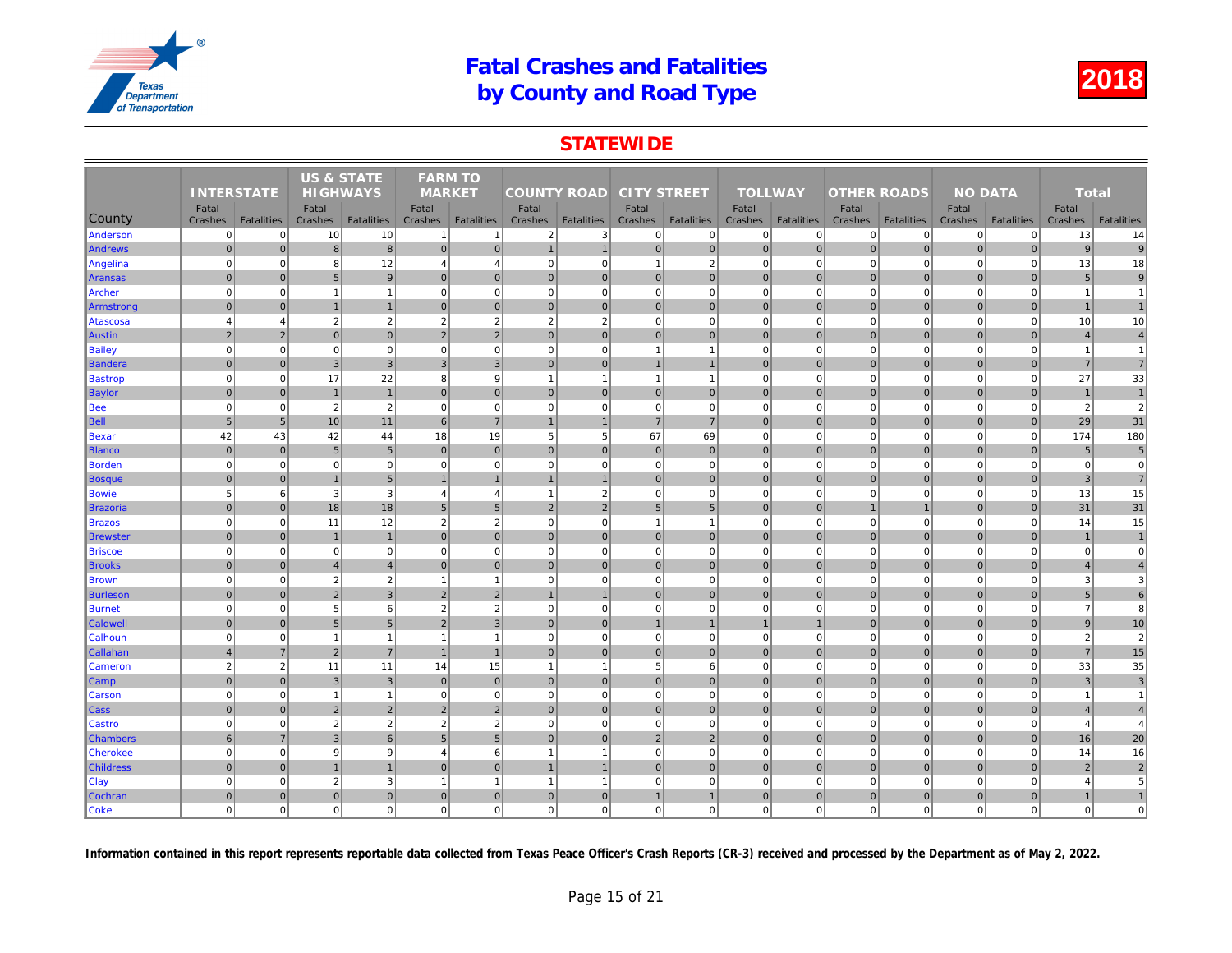### **STATEWIDE**

|                      |                   |                   | <b>US &amp; STATE</b> |                   | <b>FARM TO</b>   |                   |                    |                   |                    |                   |                  |                   |                    |                   |     |
|----------------------|-------------------|-------------------|-----------------------|-------------------|------------------|-------------------|--------------------|-------------------|--------------------|-------------------|------------------|-------------------|--------------------|-------------------|-----|
|                      | <b>INTERSTATE</b> |                   | <b>HIGHWAYS</b>       |                   | <b>MARKET</b>    |                   | <b>COUNTY ROAD</b> |                   | <b>CITY STREET</b> |                   | <b>TOLLWAY</b>   |                   | <b>OTHER ROADS</b> |                   |     |
| County               | Fatal<br>Crashes  | <b>Fatalities</b> | Fatal<br>Crashes      | <b>Fatalities</b> | Fatal<br>Crashes | <b>Fatalities</b> | Fatal<br>Crashes   | <b>Fatalities</b> | Fatal<br>Crashes   | <b>Fatalities</b> | Fatal<br>Crashes | <b>Fatalities</b> | Fatal<br>Crashes   | <b>Fatalities</b> | Cra |
| <b>Coleman</b>       | $\mathbf{0}$      | $\Omega$          | $\overline{1}$        | $\mathbf{1}$      | $\mathbf{0}$     | $\mathbf 0$       | 1                  | $\overline{1}$    | $\overline{0}$     | $\overline{0}$    | $\mathbf{0}$     | $\overline{0}$    | $\mathbf 0$        | $\overline{0}$    |     |
| Collin               | $\mathbf 0$       | $\mathbf 0$       | 20                    | 23                | $\overline{4}$   | $6\phantom{1}$    | 4                  | $\overline{4}$    | $\overline{9}$     | 9                 | 3                | 3                 | $\mathbf 0$        | $\mathbf 0$       |     |
| <b>Collingsworth</b> | $\mathbf 0$       | $\overline{0}$    |                       | $\mathbf{1}$      |                  | $\overline{1}$    | $\overline{0}$     | $\overline{0}$    | $\overline{0}$     | $\mathbf{0}$      | $\Omega$         | $\Omega$          | $\mathbf 0$        | $\overline{0}$    |     |
| Colorado             | 5                 | 6                 | 3                     | 3                 | -1               | $\overline{1}$    | $\Omega$           | $\Omega$          | $\overline{0}$     | $\mathbf{0}$      | $\mathbf 0$      | $\Omega$          | $\mathbf 0$        | $\mathbf 0$       |     |
| Comal                | 5                 | 5                 | $\overline{2}$        | $\overline{3}$    | 3                | $\overline{3}$    | $2 \nvert$         | $\overline{2}$    | $\overline{0}$     | $\overline{0}$    | $\mathbf{0}$     | $\Omega$          | $\mathbf 0$        | $\Omega$          |     |
| <b>Comanche</b>      | $\mathbf 0$       | $\mathbf 0$       | 3                     | $\overline{4}$    | $\mathbf 0$      | $\mathbf 0$       | 0                  | $\mathbf 0$       | $\mathbf{0}$       | $\overline{0}$    | $\mathbf 0$      | $\mathbf 0$       | $\mathbf 0$        | $\Omega$          |     |
| Concho               | $\mathbf 0$       | $\overline{0}$    | $\mathbf{3}$          | 5 <sub>5</sub>    | $\mathbf 0$      | $\mathbf 0$       | 0                  | $\overline{0}$    | $\overline{0}$     | $\mathbf 0$       | $\mathbf 0$      | $\mathbf{0}$      | $\mathbf 0$        | $\mathbf 0$       |     |
| Cooke                | $\overline{2}$    | $\overline{2}$    | $\overline{1}$        | $\mathbf{1}$      | 5                | 5                 | 3                  | 3                 | $\mathbf{0}$       | $\mathbf{0}$      | $\mathbf 0$      | $\mathbf 0$       | $\mathbf 0$        | $\mathbf 0$       |     |
| <b>Coryell</b>       | $\Omega$          | $\Omega$          | $\overline{4}$        | $\overline{4}$    |                  | $\overline{1}$    | $\vert$ 0          | $\Omega$          | $\overline{1}$     | $\mathbf{1}$      | $\mathbf{0}$     | $\Omega$          | $\mathbf{0}$       | $\overline{0}$    |     |
| <b>Cottle</b>        | $\mathbf 0$       | $\mathbf 0$       | $\overline{1}$        | $\overline{2}$    | $\mathbf 0$      | $\mathbf 0$       | $\mathbf{0}$       | $\Omega$          | $\mathbf{0}$       | $\overline{0}$    | $\mathbf 0$      | $\mathbf 0$       | $\mathbf 0$        | $\mathbf 0$       |     |
| <b>Crane</b>         | $\mathbf{1}$      | $\mathbf 1$       | $\overline{2}$        | $\overline{2}$    |                  | $\overline{2}$    | $\overline{0}$     | $\mathbf 0$       | $\overline{0}$     | $\overline{0}$    | $\mathbf{0}$     | $\Omega$          | $\mathbf{0}$       | $\overline{0}$    |     |
| <b>Crockett</b>      | $\overline{2}$    | $\overline{2}$    | $\overline{1}$        | $\mathbf{1}$      | $\mathbf 0$      | $\mathbf 0$       | 0                  | $\mathbf 0$       | $\mathbf{0}$       | $\overline{0}$    | $\mathbf 0$      | $\mathbf 0$       | $\mathbf 0$        | $\mathbf 0$       |     |
| ∥Crosby              | $\Omega$          | $\overline{0}$    | $\overline{1}$        | $\overline{2}$    | $\Omega$         | $\mathbf{0}$      | $\overline{0}$     | $\overline{0}$    | $\overline{0}$     | $\mathbf 0$       | $\mathbf 0$      | $\Omega$          | $\mathbf 0$        | $\overline{0}$    |     |
| <b>Culberson</b>     | $\overline{1}$    | $\mathbf{1}$      | 3                     | $\overline{4}$    | $\overline{2}$   | $\overline{2}$    | $\mathbf{1}$       |                   | $\Omega$           | $\Omega$          | $\Omega$         | $\Omega$          | $\Omega$           | $\Omega$          |     |
| Dallam               | $\mathbf 0$       | $\mathbf{0}$      | $\overline{1}$        | $\mathbf{1}$      | $\mathbf{0}$     | $\mathbf{0}$      | 0                  | $\mathbf 0$       | $\overline{0}$     | $\overline{0}$    | $\mathbf 0$      | $\overline{0}$    | $\mathbf 0$        | $\overline{0}$    |     |
| <b>Dallas</b>        | 92                | 94                | 83                    | 86                | $\overline{2}$   | $\overline{2}$    | 0                  | $\mathbf 0$       | 101                | 105               | 9                | 9                 | $\mathbf 0$        | $\mathbf 0$       |     |
| Dawson               | $\mathbf 0$       | $\overline{0}$    | $\mathbf 0$           | $\overline{0}$    |                  | $\overline{1}$    | 0                  | $\overline{0}$    | $\overline{0}$     | $\mathbf 0$       | $\mathbf 0$      | $\mathbf 0$       | $\mathbf 0$        | $\overline{0}$    |     |
| Deaf Smith           | $\mathbf 0$       | $\mathbf 0$       | $\overline{2}$        | $\sqrt{2}$        | $\overline{2}$   | $\overline{2}$    | $\mathbf{0}$       | $\mathbf 0$       | $\mathbf{0}$       | $\mathbf{0}$      | $\mathbf 0$      | $\mathbf 0$       | $\mathbf 0$        | $\mathbf 0$       |     |
| Delta                | $\mathbf{0}$      | $\Omega$          | $\overline{1}$        | $\overline{1}$    | $\Omega$         | $\Omega$          | $\overline{0}$     | $\Omega$          | $\overline{0}$     | $\overline{0}$    | $\mathbf{0}$     | $\Omega$          | $\mathbf{0}$       | $\Omega$          |     |
| Denton               | 14                | 16                | 10                    | 12                | 9                | 10                | $\overline{4}$     | 5                 | $\overline{7}$     | $\overline{7}$    | $\mathbf 1$      | $\mathbf{1}$      | $\mathbf 0$        | $\mathbf 0$       |     |
| Dewitt               | $\mathbf 0$       | $\mathbf 0$       | $\overline{2}$        | $\overline{2}$    | $\mathbf{0}$     | $\mathbf{0}$      | 0                  | $\overline{0}$    | $\overline{2}$     | $\overline{2}$    | $\mathbf{0}$     | $\mathbf 0$       | $\mathbf 0$        | $\mathbf 0$       |     |
| <b>Dickens</b>       | $\mathbf 0$       | $\pmb{0}$         | $\overline{0}$        | $\mathbf{0}$      | $\overline{1}$   | $\mathbf{1}$      | $\overline{0}$     | $\mathbf 0$       | $\mathbf{0}$       | $\overline{0}$    | $\mathbf 0$      | $\mathbf 0$       | $\mathbf 0$        | $\mathbf 0$       |     |
| Dimmit               | $\mathbf{0}$      | $\Omega$          | $\overline{2}$        | $6 \overline{6}$  | 2                | $\overline{4}$    | $\Omega$           | $\overline{0}$    | $\overline{0}$     | $\overline{0}$    | $\mathbf{0}$     | $\Omega$          | $\mathbf{0}$       | $\overline{0}$    |     |
| Donley               | $\overline{0}$    | $\Omega$          | 3                     | $\overline{3}$    | $\mathbf 0$      | $\mathbf 0$       | $\mathbf{1}$       | $\overline{1}$    | $\overline{0}$     | $\overline{0}$    | $\mathbf 0$      | $\Omega$          | $\overline{0}$     | $\Omega$          |     |
| Duval                | $\mathbf{0}$      | $\overline{0}$    | $\mathbf{3}$          | $\mathbf{3}$      | $\mathbf{0}$     | $\mathbf 0$       | 0                  | $\overline{0}$    | $\overline{0}$     | $\overline{0}$    | $\mathbf{0}$     | $\Omega$          | $\mathbf{0}$       | $\overline{0}$    |     |
| Eastland             | $\overline{4}$    | 5                 | $\overline{2}$        | $\overline{3}$    | $\overline{2}$   | $\overline{2}$    | $\mathbf{1}$       | $\overline{1}$    | $\overline{0}$     | $\overline{0}$    | $\mathbf 0$      | $\Omega$          | $\mathbf 0$        | $\mathbf 0$       |     |
| Ector                | 11                | 12                | 21                    | 23                | $\overline{4}$   | $5\phantom{.0}$   | $\overline{7}$     | 10                | $\overline{4}$     | $\overline{4}$    | $\mathbf 0$      | $\mathbf{0}$      | $\mathbf 0$        | $\overline{0}$    |     |
| Edwards              | $\mathbf 0$       | $\mathbf 0$       | $\overline{2}$        | $\sqrt{2}$        | $\mathbf 0$      | $\mathbf 0$       | 0                  | $\mathbf 0$       | $\overline{0}$     | $\overline{0}$    | $\mathbf 0$      | $\mathbf 0$       | $\overline{0}$     | $\Omega$          |     |
| <b>Ellis</b>         | $\mathbf{3}$      | 3                 | $\overline{1}$        | $\mathbf{1}$      | 9                | 9                 | 1                  | $\overline{1}$    | $\overline{2}$     | $\overline{2}$    | $\mathbf{0}$     | $\overline{0}$    | $\mathbf{0}$       | $\overline{0}$    |     |
| <b>El Paso</b>       | 14                | 14                | 31                    | 32                | 10               | 11                | 2                  | $\overline{2}$    | 28                 | 28                | $\mathbf 0$      | $\mathbf 0$       | $\mathbf 0$        | $\mathbf 0$       |     |
| Erath                | $\overline{2}$    | 3                 | 11                    | 15                | 2                | $\overline{2}$    | 0                  | $\overline{0}$    | $\overline{0}$     | $\mathbf{0}$      | $\mathbf{0}$     | $\Omega$          | $\mathbf{0}$       | $\Omega$          |     |
| Falls                | $\mathbf 0$       | $\mathbf 0$       | $\overline{4}$        | $\overline{4}$    | $\mathbf 0$      | $\mathbf 0$       | $\overline{0}$     | $\mathbf 0$       | $\mathbf{0}$       | $\mathbf 0$       | $\mathbf 0$      | $\Omega$          | $\mathbf 0$        | $\mathbf 0$       |     |
| Fannin               | $\mathbf{0}$      | $\Omega$          | 6                     | $\overline{7}$    | $\overline{4}$   | $\overline{4}$    | $\overline{0}$     | $\overline{0}$    | $\overline{0}$     | $\overline{0}$    | $\mathbf{0}$     | $\Omega$          | $\mathbf 0$        | $\Omega$          |     |
| Fayette              | $\overline{2}$    | 2                 | 3                     | $\mathbf{3}$      | $\overline{2}$   | $\overline{2}$    | $\Omega$           | $\mathbf 0$       | $\mathbf{0}$       | $\overline{0}$    | $\mathbf 0$      | $\Omega$          | $\mathbf 0$        | $\mathbf 0$       |     |
| Fisher               | $\mathbf 0$       | $\overline{0}$    | $\pmb{0}$             | $\mathbf 0$       |                  | $\overline{2}$    | $\overline{0}$     | $\overline{0}$    | $\overline{0}$     | $\overline{0}$    | $\mathbf 0$      | $\mathbf{0}$      | $\mathbf 0$        | $\mathbf 0$       |     |
| Floyd                | $\mathbf 0$       | $\mathbf 0$       | $\Omega$              | $\overline{0}$    | $\mathbf 0$      | $\mathbf 0$       | 0                  | $\Omega$          | $\overline{0}$     | $\overline{0}$    | $\mathbf 0$      | $\mathbf 0$       | $\mathbf 0$        | $\Omega$          |     |
| Foard                | $\mathbf 0$       | $\Omega$          | $\mathbf 0$           | $\overline{0}$    | $\mathbf{0}$     | $\mathbf{0}$      | $\overline{0}$     | $\overline{0}$    | 0                  | $\overline{0}$    | $\mathbf{0}$     | $\overline{0}$    | $\mathbf 0$        | $\overline{0}$    |     |
| <b>Fort Bend</b>     | $\mathbf 0$       | $\mathbf 0$       | 9                     | 11                | 5                | $\overline{7}$    | $5\overline{5}$    | 5                 | $\overline{7}$     | $\overline{7}$    | $\mathbf 0$      | $\mathbf 0$       | $\mathbf 0$        | $\Omega$          |     |
| Franklin             | $\mathbf{0}$      | $\Omega$          | $\Omega$              | $\mathbf 0$       |                  | $\overline{1}$    | $\overline{0}$     | $\overline{0}$    | $\overline{0}$     | $\overline{0}$    | $\mathbf{0}$     | $\overline{0}$    | $\mathbf 0$        | $\overline{0}$    |     |
| Freestone            | 3                 | 3                 | 6                     | $6 \overline{6}$  | -1               | $\mathbf{1}$      | $\mathbf{0}$       | $\mathbf 0$       | $\mathbf{0}$       | $\mathbf{0}$      | $\mathbf 0$      | $\mathbf 0$       | $\mathbf 0$        | $\mathbf 0$       |     |
| Frio                 | $5\phantom{.0}$   | 6                 | $\overline{4}$        | 5 <sub>5</sub>    | $\mathbf{1}$     | $\overline{1}$    | $\overline{0}$     | $\Omega$          | $\overline{0}$     | $\overline{0}$    | $\mathbf{0}$     | $\overline{0}$    | $\mathbf{0}$       | $\mathbf{0}$      |     |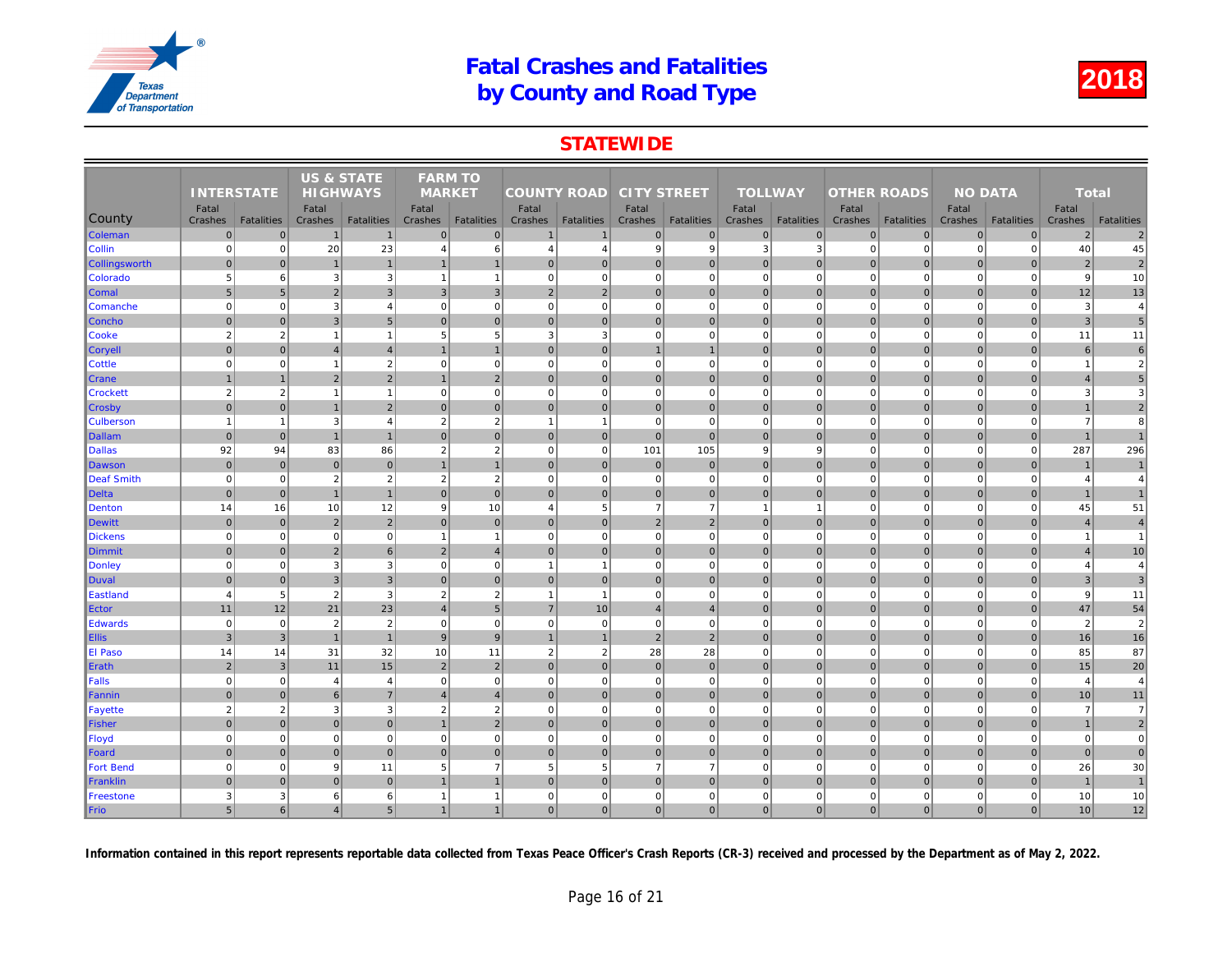### **STATEWIDE**

|                   | <b>INTERSTATE</b>       |                   |                  | <b>US &amp; STATE</b><br><b>HIGHWAYS</b> |                          | <b>FARM TO</b>    |                    |                         |                    |                   |                  |                   |                    |                   |     |
|-------------------|-------------------------|-------------------|------------------|------------------------------------------|--------------------------|-------------------|--------------------|-------------------------|--------------------|-------------------|------------------|-------------------|--------------------|-------------------|-----|
|                   |                         |                   |                  |                                          | <b>MARKET</b>            |                   | <b>COUNTY ROAD</b> |                         | <b>CITY STREET</b> |                   | <b>TOLLWAY</b>   |                   | <b>OTHER ROADS</b> |                   |     |
| County            | Fatal<br>Crashes        | <b>Fatalities</b> | Fatal<br>Crashes | <b>Fatalities</b>                        | Fatal<br>Crashes         | <b>Fatalities</b> | Fatal<br>Crashes   | <b>Fatalities</b>       | Fatal<br>Crashes   | <b>Fatalities</b> | Fatal<br>Crashes | <b>Fatalities</b> | Fatal<br>Crashes   | <b>Fatalities</b> | Cra |
| Gaines            | $\mathbf 0$             | 0                 | $\overline{4}$   | $\overline{4}$                           | 3                        | 3                 | -1                 | -1                      | $\mathbf{0}$       | 0                 | 0                | $\mathbf{0}$      | $\mathbf 0$        | 0                 |     |
| Galveston         | 10                      | 10                | 16               | 16                                       | 9                        | 11                | 0                  | $\overline{0}$          | 3 <sup>1</sup>     | 3                 | $\mathbf{0}$     | $\Omega$          | $\mathbf{0}$       | $\Omega$          |     |
| Garza             | $\mathbf 0$             | $\mathbf 0$       | 5                | 6                                        | $\mathbf 0$              | $\mathbf 0$       | $\overline{0}$     | $\overline{0}$          | $\mathbf{0}$       | $\mathbf 0$       | $\mathbf 0$      | $\Omega$          | $\mathbf 0$        | $\Omega$          |     |
| <b>Gillespie</b>  | $\mathbf 0$             | $\pmb{0}$         | 9                | 10                                       | $\mathbf{0}$             | $\overline{0}$    | 0                  | $\mathbf 0$             | $\mathbf{1}$       | $\mathbf{1}$      | $\mathbf{0}$     | $\overline{0}$    | $\mathbf 0$        | $\overline{0}$    |     |
| Glasscock         | $\mathbf 0$             | $\pmb{0}$         | $\overline{2}$   | $\sqrt{2}$                               | $\overline{1}$           | $\mathbf{1}$      | $\mathbf{1}$       | $\overline{1}$          | $\mathbf{0}$       | $\mathbf 0$       | $\mathbf 0$      | $\mathbf 0$       | $\mathbf 0$        | $\mathbf 0$       |     |
| Goliad            | $\mathbf 0$             | $\Omega$          | $\overline{1}$   | $\overline{1}$                           |                          | $\mathbf{1}$      | 0                  | $\overline{0}$          | $\overline{1}$     | $\mathbf{1}$      | $\mathbf 0$      | $\mathbf{0}$      | $\mathbf 0$        | $\mathbf{0}$      |     |
| Gonzales          | $\overline{2}$          | $\overline{4}$    | $\overline{2}$   | $\overline{2}$                           | $\mathbf 0$              | $\mathbf 0$       | $\Omega$           | $\Omega$                | $\overline{0}$     | $\Omega$          | $\mathbf 0$      | $\Omega$          | $\mathbf 0$        | $\Omega$          |     |
| ∥Gray             |                         |                   | $\overline{2}$   | $\overline{2}$                           | $\mathbf{0}$             | $\mathbf{0}$      | $\overline{0}$     | $\mathbf 0$             | $\overline{0}$     | $\overline{0}$    | $\mathbf{0}$     | $\Omega$          | $\mathbf 0$        | $\overline{0}$    |     |
| <b>Grayson</b>    | $\mathbf 0$             | $\mathbf 0$       | 11               | 13                                       | $\overline{4}$           | $\overline{4}$    | $\mathbf{1}$       | $\overline{\mathbf{1}}$ | $\overline{2}$     | $\overline{2}$    | $\mathbf 0$      | $\mathbf 0$       | $\mathbf 0$        | $\Omega$          |     |
| Gregg             | 5                       | 5                 | 15               | 16                                       | $\overline{2}$           | $\overline{2}$    | $\mathbf{1}$       | $\overline{1}$          | $\overline{0}$     | $\mathbf{0}$      | $\mathbf{0}$     | $\Omega$          | $\mathbf 0$        | $\overline{0}$    |     |
| Grimes            | $\Omega$                | $\mathbf 0$       | $\overline{7}$   | 12                                       | 3                        | 3                 | $\overline{0}$     | $\mathbf 0$             | $\mathbf{0}$       | $\mathbf{0}$      | $\mathbf 0$      | $\mathbf 0$       | $\mathbf 0$        | $\mathbf 0$       |     |
| Guadalupe         | $6\phantom{1}$          | $\mathbf{8}$      | $\overline{7}$   | 8 <sup>1</sup>                           | $\overline{7}$           | $\overline{7}$    | 0                  | $\overline{0}$          | $\overline{1}$     | $\mathbf{1}$      | $\mathbf{0}$     | $\Omega$          | $\mathbf{0}$       | $\overline{0}$    |     |
| Hale              | $\overline{7}$          | 8                 | $\overline{1}$   | $\mathbf{1}$                             | $\mathbf 0$              | $\mathbf 0$       | 0                  | $\overline{0}$          | $\overline{1}$     | $\mathbf{1}$      | $\mathbf 0$      | $\mathbf 0$       | $\mathbf 0$        | $\mathbf 0$       |     |
| $\ $ Hall         | $\mathbf{0}$            | $\Omega$          |                  | $\mathbf{1}$                             |                          | $\mathbf{1}$      | $\overline{0}$     | $\overline{0}$          | $\overline{0}$     | $\overline{0}$    | $\mathbf{0}$     | $\Omega$          | $\mathbf{0}$       | $\overline{0}$    |     |
| Hamilton          | $\mathbf 0$             | $\mathbf 0$       | $\overline{2}$   | 3                                        | $\overline{1}$           | $\overline{1}$    | 0                  | $\mathbf 0$             | $\overline{0}$     | $\overline{0}$    | $\mathbf 0$      | $\Omega$          | $\mathbf 0$        | $\mathbf 0$       |     |
| Hansford          | $\Omega$                | $\Omega$          | $\overline{2}$   | $\overline{2}$                           | $\mathbf{0}$             | $\mathbf{0}$      | $\overline{0}$     | $\overline{0}$          | $\overline{0}$     | $\overline{0}$    | $\mathbf 0$      | $\Omega$          | $\mathbf 0$        | $\Omega$          |     |
| Hardeman          | $\mathbf 0$             | $\mathbf 0$       | $\overline{0}$   | $\mathbf{0}$                             | $\mathbf 0$              | $\mathbf 0$       | $\overline{1}$     | $\overline{1}$          | $\overline{0}$     | $\mathbf 0$       | $\mathbf 0$      | $\mathbf 0$       | $\mathbf 0$        | $\Omega$          |     |
| <b>Hardin</b>     | $\mathbf{0}$            | $\mathbf{0}$      | 10               | 11                                       | $\overline{3}$           | 5                 | $\mathbf{1}$       | $\overline{1}$          | $\overline{0}$     | $\overline{0}$    | $\mathbf{0}$     | $\overline{0}$    | $\mathbf{0}$       | $\overline{0}$    |     |
| <b>Harris</b>     | 76                      | 79                | 76               | 81                                       | 32                       | 34                | 71                 | 79                      | 116                | 122               | $\mathbf 0$      | $\mathbf 0$       | $\mathbf 0$        | $\overline{0}$    |     |
| Harrison          | $\overline{7}$          | 8                 | 8                | 8 <sup>1</sup>                           | 9                        | 9                 | 3                  | $\overline{3}$          | $\overline{0}$     | $\mathbf{0}$      | $\mathbf{0}$     | $\mathbf{0}$      | $\mathbf{0}$       | $\Omega$          |     |
| <b>Hartley</b>    | $\mathbf 0$             | $\mathbf 0$       | 3                | $\overline{4}$                           | $\overline{\phantom{a}}$ | $\overline{1}$    | $\overline{0}$     | $\mathbf 0$             | $\mathbf{0}$       | $\mathbf 0$       | $\mathbf 0$      | $\mathbf 0$       | $\mathbf 0$        | $\mathbf 0$       |     |
| Haskell           | $\mathbf{0}$            | $\Omega$          | $\mathbf{0}$     | $\overline{0}$                           | -1                       | $\overline{1}$    | $\overline{0}$     | $\mathbf 0$             | $\overline{0}$     | $\overline{0}$    | $\mathbf{0}$     | $\Omega$          | $\mathbf 0$        | $\Omega$          |     |
| <b>Hays</b>       | 6                       | 6                 | 3                | 3                                        | 9                        | 12                | $\overline{2}$     | $\overline{2}$          | $\overline{2}$     | $\overline{2}$    | $\mathbf 0$      | $\mathbf 0$       | $\mathbf 0$        | $\mathbf 0$       |     |
| <b>Hemphill</b>   | $\mathbf{0}$            | $\overline{0}$    | $\pmb{0}$        | $\overline{0}$                           | $\mathbf 0$              | $\mathbf 0$       | 0                  | $\overline{0}$          | $\overline{0}$     | $\overline{0}$    | $\mathbf 0$      | $\mathbf{0}$      | $\mathbf 0$        | $\mathbf 0$       |     |
| Henderson         | $\Omega$                | $\mathbf 0$       | 9                | 10                                       | $\overline{7}$           | $\overline{7}$    | $5\overline{5}$    | 6                       | $\mathbf{0}$       | $\Omega$          | $\mathbf 0$      | $\mathbf 0$       | $\mathbf 0$        | $\mathbf 0$       |     |
| Hidalgo           | $5\phantom{1}$          | 5                 | 10               | 11                                       | 16                       | 22                | 6                  | 6                       | $\overline{7}$     | 8 <sup>1</sup>    | $\mathbf{0}$     | $\overline{0}$    | $\mathbf{0}$       | $\overline{0}$    |     |
| Hill              | 3                       | 3                 | $\overline{4}$   | $6 \overline{6}$                         | $\overline{2}$           | $\overline{2}$    | $\mathbf{1}$       | $\overline{1}$          | $\mathbf{0}$       | $\overline{0}$    | $\mathbf 0$      | $\mathbf 0$       | $\mathbf 0$        | $\mathbf 0$       |     |
| Hockley           | $\mathbf{0}$            | $\Omega$          | $\Omega$         | $\overline{0}$                           | $\mathbf{0}$             | $\mathbf{0}$      | $\overline{0}$     | $\Omega$                | $\overline{0}$     | $\overline{0}$    | $\mathbf{0}$     | $\Omega$          | $\mathbf 0$        | $\overline{0}$    |     |
| Hood              | $\mathbf 0$             | $\mathbf 0$       | 3                | 3                                        | -1                       | $\mathbf{1}$      | $\mathbf{1}$       | $\overline{1}$          | $\mathbf{0}$       | $\mathbf{0}$      | $\mathbf 0$      | $\mathbf 0$       | $\mathbf 0$        | $\overline{0}$    |     |
| <b>Hopkins</b>    | $\overline{\mathbf{A}}$ | $\overline{4}$    | 3                | $5\overline{)}$                          | $\overline{2}$           | $\overline{2}$    | $\mathbf{1}$       | $\mathbf 1$             | $\overline{0}$     | $\mathbf{0}$      | $\mathbf 0$      | $\Omega$          | $\mathbf 0$        | $\overline{0}$    |     |
| Houston           | $\overline{0}$          | $\Omega$          | 5                | 6                                        | $\overline{1}$           | $\overline{1}$    | 0                  | $\mathbf 0$             | $\overline{0}$     | $\mathbf{0}$      | $\mathbf 0$      | $\Omega$          | $\overline{0}$     | $\Omega$          |     |
| Howard            | $\mathbf{3}$            | $\mathbf{3}$      | 5 <sub>5</sub>   | $5\overline{)}$                          | $\mathbf 0$              | $\overline{0}$    | $\mathbf{1}$       | $\overline{1}$          | $\overline{0}$     | $\overline{0}$    | $\mathbf 0$      | $\overline{0}$    | $\mathbf 0$        | $\overline{0}$    |     |
| Hudspeth          | 6                       | $\overline{7}$    | $\Omega$         | $\overline{0}$                           | $\mathbf 0$              | $\mathbf 0$       | 0                  | $\Omega$                | $\mathbf{0}$       | $\mathbf 0$       | $\mathbf 0$      | $\Omega$          | $\mathbf 0$        | $\mathbf 0$       |     |
| <b>Hunt</b>       | $\overline{4}$          | $\overline{4}$    | 9                | $\overline{9}$                           | $\overline{4}$           | $\overline{4}$    | 0                  | $\overline{0}$          | $\overline{0}$     | $\overline{0}$    | $\mathbf 0$      | $\mathbf{0}$      | $\mathbf 0$        | $\overline{0}$    |     |
| Hutchinson        | $\Omega$                | $\Omega$          | 3                | $\mathbf 3$                              |                          | $\overline{1}$    | $\overline{0}$     | $\mathbf 0$             | $\mathbf{0}$       | $\mathbf{0}$      | $\mathbf 0$      | $\Omega$          | $\mathbf 0$        | $\mathbf 0$       |     |
| <b>Irion</b>      | $\mathbf{0}$            | $\Omega$          | $\mathbf{0}$     | $\overline{0}$                           | $\Omega$                 | $\mathbf{0}$      | $\overline{0}$     | $\Omega$                | $\overline{0}$     | $\overline{0}$    | $\mathbf{0}$     | $\Omega$          | $\mathbf{0}$       | $\Omega$          |     |
| <b>Jack</b>       | $\mathbf 0$             | $\mathbf 0$       | 3                | 4                                        | 0                        | $\mathbf 0$       | $\circ$            | $\mathbf 0$             | $\mathbf{0}$       | $\mathbf{0}$      | $\mathbf 0$      | $\mathbf 0$       | $\mathbf 0$        | $\mathbf 0$       |     |
| <b>Jackson</b>    | $\mathbf 0$             | $\mathbf{0}$      | 5                | $5\overline{)}$                          | 3                        | $\overline{4}$    | $\overline{0}$     | $\overline{0}$          | $\overline{0}$     | $\overline{0}$    | $\mathbf 0$      | $\mathbf{0}$      | $\mathbf 0$        | $\mathbf 0$       |     |
| <b>Jasper</b>     | $\mathbf 0$             | $\mathbf 0$       | 5                | $5\overline{5}$                          | $\overline{2}$           | $\overline{2}$    | $\mathbf{1}$       | -1                      | $\overline{0}$     | $\overline{0}$    | $\mathbf 0$      | $\mathbf 0$       | $\mathbf 0$        | $\Omega$          |     |
| <b>Jeff Davis</b> | $\overline{0}$          | $\Omega$          | $\mathbf 0$      | $\overline{0}$                           | $\mathbf{0}$             | $\mathbf{0}$      | 0                  | $\overline{0}$          | $\overline{0}$     | $\overline{0}$    | $\mathbf 0$      | 0                 | $\mathbf 0$        | $\overline{0}$    |     |
| Jefferson         | 9                       | 13                | 18               | 18                                       | $\overline{1}$           | $\overline{1}$    | $\mathbf{1}$       | $\overline{1}$          | 9                  | 9                 | $\mathbf 0$      | $\mathbf 0$       | $\mathbf 0$        | $\mathbf{0}$      |     |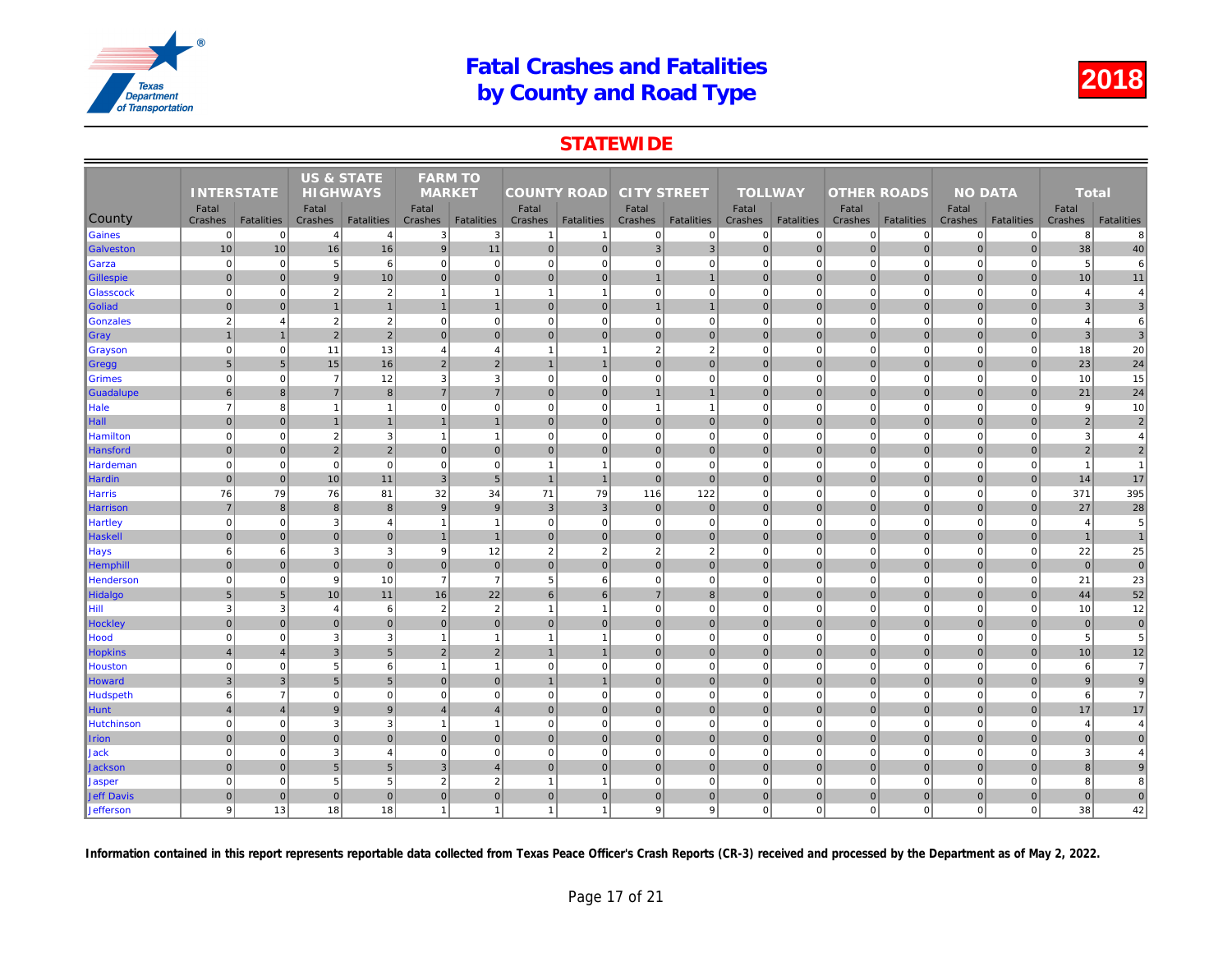### **STATEWIDE**

|                  |                   |                   | <b>US &amp; STATE</b> |                   | <b>FARM TO</b>           |                   |                    |                   |                    |                   |                |                   |                    |                   |     |
|------------------|-------------------|-------------------|-----------------------|-------------------|--------------------------|-------------------|--------------------|-------------------|--------------------|-------------------|----------------|-------------------|--------------------|-------------------|-----|
|                  | <b>INTERSTATE</b> |                   | <b>HIGHWAYS</b>       |                   | <b>MARKET</b>            |                   | <b>COUNTY ROAD</b> |                   | <b>CITY STREET</b> |                   | <b>TOLLWAY</b> |                   | <b>OTHER ROADS</b> |                   |     |
|                  | Fatal             |                   | Fatal                 |                   | Fatal                    |                   | Fatal              |                   | Fatal              |                   | Fatal          |                   | Fatal              |                   |     |
| County           | Crashes           | <b>Fatalities</b> | Crashes               | <b>Fatalities</b> | Crashes                  | <b>Fatalities</b> | Crashes            | <b>Fatalities</b> | Crashes            | <b>Fatalities</b> | Crashes        | <b>Fatalities</b> | Crashes            | <b>Fatalities</b> | Cra |
| Jim Hogg         | $\mathbf 0$       | $\Omega$          | $\overline{1}$        | $\overline{2}$    | $\mathbf{0}$             | $\mathbf 0$       | $\overline{0}$     | $\overline{0}$    | $\overline{0}$     | $\overline{0}$    | $\mathbf 0$    | $\overline{0}$    | $\mathbf 0$        | $\overline{0}$    |     |
| <b>Jim Wells</b> | $\mathbf 0$       | $\Omega$          | 6                     | $\overline{7}$    | $\overline{2}$           | $\overline{2}$    | $\overline{2}$     | $\overline{2}$    | $\mathbf{0}$       | $\overline{0}$    | $\mathbf 0$    | $\mathbf 0$       | $\mathbf 0$        | $\mathbf 0$       |     |
| <b>Johnson</b>   | $\mathbf{3}$      | $\overline{4}$    | $\overline{7}$        | $\overline{7}$    | $\overline{7}$           | 9                 | 2 <sup>1</sup>     | $\overline{2}$    | $\overline{0}$     | $\overline{0}$    | $\mathbf{0}$   | $\Omega$          | $\mathbf{0}$       | $\Omega$          |     |
| <b>Jones</b>     | $\mathbf 0$       | $\mathbf 0$       | $\overline{2}$        | $\sqrt{2}$        | $\overline{1}$           | $\mathbf{1}$      | $\mathbf{1}$       | $\overline{1}$    | $\mathbf{0}$       | $\mathbf{0}$      | $\mathbf 0$    | $\mathbf 0$       | $\mathbf 0$        | $\mathbf 0$       |     |
| Karnes           | $\Omega$          | $\overline{0}$    | $\overline{4}$        | $\overline{4}$    | $\mathbf{0}$             | $\mathbf{0}$      | 0                  | $\overline{0}$    | $\overline{0}$     | $\overline{0}$    | $\mathbf 0$    | $\mathbf{0}$      | $\mathbf 0$        | $\overline{0}$    |     |
| Kaufman          | 3                 | 5 <sup>5</sup>    | 13                    | 13                | $\overline{7}$           | $\overline{7}$    | $\overline{0}$     | $\mathbf 0$       | $\mathbf{0}$       | $\mathbf 0$       | $\mathbf 0$    | $\mathbf 0$       | $\mathbf 0$        | $\mathbf 0$       |     |
| Kendall          | $\overline{1}$    | $\mathbf{1}$      | $\overline{0}$        | $\overline{0}$    | $\mathbf{0}$             | $\overline{0}$    | 0                  | $\mathbf 0$       | 0                  | $\overline{0}$    | $\mathbf{0}$   | $\overline{0}$    | 0                  | $\overline{0}$    |     |
| Kenedy           | $\overline{1}$    | $\mathbf{1}$      | $\overline{1}$        | $\sqrt{2}$        | $\mathbf 0$              | $\mathbf 0$       | 0                  | $\mathbf 0$       | $\mathbf 0$        | $\mathbf 0$       | $\mathbf 0$    | $\mathbf 0$       | $\mathbf 0$        | $\mathbf 0$       |     |
| Kent             | $\mathbf 0$       | $\Omega$          | $\mathbf 0$           | $\overline{0}$    | $\mathbf{0}$             | $\mathbf{0}$      | 0                  | $\overline{0}$    | $\overline{0}$     | $\overline{0}$    | $\mathbf{0}$   | $\Omega$          | $\mathbf 0$        | $\overline{0}$    |     |
| Kerr             | $\mathbf{1}$      |                   | 8                     | $9\,$             | $\mathbf 0$              | $\mathbf 0$       | 0                  | $\mathbf 0$       | $\mathbf{0}$       | $\overline{0}$    | $\mathbf 0$    | $\mathbf 0$       | $\mathbf 0$        | $\mathbf 0$       |     |
| Kimble           | 6                 | $\overline{7}$    | $\overline{2}$        | $\overline{2}$    | $\mathbf{0}$             | $\mathbf{0}$      | $\overline{0}$     | $\overline{0}$    | $\overline{0}$     | $\overline{0}$    | $\mathbf{0}$   | $\Omega$          | $\mathbf{0}$       | $\Omega$          |     |
| King             | $\mathbf 0$       | $\mathbf 0$       | $\overline{1}$        | $\mathbf{1}$      | $\mathbf 0$              | $\mathbf 0$       | 0                  | $\overline{0}$    | $\overline{0}$     | $\overline{0}$    | $\mathbf 0$    | $\mathbf 0$       | $\mathbf 0$        | $\mathbf 0$       |     |
| <b>Kinney</b>    | $\mathbf 0$       | $\mathbf 0$       | $\overline{1}$        | $\overline{2}$    | $\mathbf{0}$             | $\mathbf 0$       | 0                  | $\overline{0}$    | $\overline{0}$     | $\overline{0}$    | $\mathbf 0$    | $\mathbf{0}$      | $\pmb{0}$          | $\mathbf 0$       |     |
| Kleberg          | $\mathbf 0$       | $\mathbf 0$       | $\mathbf 0$           | $\overline{0}$    | $\overline{1}$           | $\mathbf{1}$      | 0                  | $\mathbf 0$       | $\mathbf{1}$       | $\mathbf{1}$      | $\mathbf 0$    | $\mathbf 0$       | $\mathbf 0$        | $\mathbf 0$       |     |
| Knox             | $\mathbf 0$       | $\Omega$          | $\mathbf 0$           | $\overline{0}$    | $\mathbf{0}$             | $\mathbf{0}$      | 0                  | $\overline{0}$    | $\overline{0}$     | $\overline{0}$    | $\mathbf{0}$   | $\Omega$          | $\mathbf 0$        | $\overline{0}$    |     |
| Lamar            | $\mathbf 0$       | $\mathbf 0$       | 12                    | 12                | 3                        | 3                 | $\overline{0}$     | $\mathbf 0$       | $\mathbf{0}$       | $\overline{0}$    | $\mathbf 0$    | $\mathbf 0$       | $\mathbf 0$        | $\Omega$          |     |
| Lamb             | $\mathbf 0$       | $\overline{0}$    | $\mathbf{3}$          | $5\overline{)}$   | $\overline{2}$           | $\overline{2}$    | $\overline{0}$     | $\overline{0}$    | $\overline{0}$     | $\overline{0}$    | $\mathbf{0}$   | $\Omega$          | $\mathbf 0$        | $\overline{0}$    |     |
| Lampasas         | $\mathbf 0$       | $\mathbf 0$       | 3                     | $5\overline{5}$   | $\overline{1}$           | $\overline{1}$    | $\mathbf{1}$       | $\overline{1}$    | $\overline{0}$     | $\overline{0}$    | $\mathbf 0$    | $\mathbf 0$       | $\mathbf 0$        | $\overline{0}$    |     |
| ∥La Salle        | $\overline{4}$    | $\overline{4}$    | $\overline{2}$        | $\overline{2}$    |                          | $\mathbf{1}$      | $\overline{0}$     | $\overline{0}$    | $\overline{0}$     | $\overline{0}$    | $\mathbf 0$    | $\overline{0}$    | $\mathbf 0$        | $\Omega$          |     |
| Lavaca           | $\mathbf 0$       | $\Omega$          | $\overline{2}$        | $\overline{4}$    | $\overline{1}$           | $\overline{1}$    | 0                  | $\mathbf 0$       | $\overline{0}$     | $\mathbf{0}$      | $\mathbf 0$    | $\Omega$          | $\mathbf 0$        | $\Omega$          |     |
| Lee              | $\overline{0}$    | $\pmb{0}$         | $5\overline{5}$       | $5\overline{)}$   | $\mathbf 0$              | $\overline{0}$    | 0                  | $\mathbf 0$       | $\overline{0}$     | $\overline{0}$    | $\mathbf 0$    | $\overline{0}$    | $\mathbf 0$        | $\overline{0}$    |     |
| Leon             | $\overline{7}$    | $\overline{7}$    | $\overline{4}$        | $\overline{4}$    | $\overline{4}$           | 5                 | 0                  | $\Omega$          | $\overline{0}$     | $\overline{0}$    | $\mathbf 0$    | $\mathbf 0$       | $\mathbf 0$        | $\overline{0}$    |     |
| Liberty          | $\mathbf 0$       | $\overline{0}$    | 12                    | 13                | $\overline{7}$           | $\boldsymbol{8}$  | 0                  | $\overline{0}$    | $\overline{0}$     | $\overline{0}$    | $\mathbf 0$    | $\overline{0}$    | $\mathbf 0$        | $\overline{0}$    |     |
| Limestone        | $\mathbf 0$       | $\Omega$          | $\overline{2}$        | $\mathbf{3}$      | $\mathbf 0$              | $\mathbf 0$       | $\mathbf{1}$       |                   | $\mathbf{0}$       | $\overline{0}$    | $\mathbf 0$    | $\Omega$          | $\mathbf 0$        | $\mathbf 0$       |     |
| Lipscomb         | $\mathbf 0$       | $\overline{0}$    | $\mathbf{0}$          | $\overline{0}$    | $\mathbf 0$              | $\mathbf 0$       | 0                  | $\mathbf 0$       | $\overline{0}$     | $\overline{0}$    | $\mathbf 0$    | $\mathbf{0}$      | $\mathbf 0$        | $\overline{0}$    |     |
| <b>Live Oak</b>  | $\overline{1}$    | $\mathbf{1}$      | $\mathbf 0$           | $\overline{0}$    | $\overline{1}$           | $\mathbf{1}$      | 0                  | $\mathbf 0$       | $\overline{0}$     | $\mathbf{0}$      | $\mathbf 0$    | $\Omega$          | $\mathbf 0$        | $\mathbf 0$       |     |
| Llano            | $\mathbf{0}$      | $\overline{0}$    | $\overline{2}$        | $\mathbf{3}$      | $\pmb{0}$                | $\mathbf 0$       | 0                  | $\mathbf 0$       | $\overline{0}$     | $\overline{0}$    | $\mathbf 0$    | $\mathbf 0$       | $\mathbf 0$        | $\mathbf 0$       |     |
| Loving           | $\mathbf 0$       | $\Omega$          | $\overline{1}$        | $\mathbf{1}$      | $\overline{\phantom{a}}$ | $\overline{2}$    | $\overline{2}$     | $\overline{2}$    | $\mathbf{0}$       | $\mathbf{0}$      | $\mathbf 0$    | $\Omega$          | $\mathbf 0$        | $\mathbf 0$       |     |
| Lubbock          | $\overline{4}$    | $\overline{4}$    | $\overline{7}$        | $\overline{7}$    | 8                        | $\boldsymbol{8}$  | $\mathbf{1}$       | $\overline{1}$    | $\overline{4}$     | $\overline{4}$    | $\mathbf 0$    | $\overline{0}$    | 0                  | $\overline{0}$    |     |
| Lynn             | $\mathbf 0$       | $\mathbf 0$       | $\overline{2}$        | $\sqrt{2}$        | $\overline{1}$           | $\overline{1}$    | 0                  | $\mathbf 0$       | $\mathbf{0}$       | $\mathbf 0$       | $\mathbf 0$    | $\mathbf 0$       | $\mathbf 0$        | $\mathbf 0$       |     |
| Madison          | $\overline{2}$    | $\overline{2}$    | $\mathbf{0}$          | $\overline{0}$    | $\mathbf{0}$             | $\mathbf{0}$      | $\overline{0}$     | $\overline{0}$    | $\overline{0}$     | $\overline{0}$    | $\mathbf{0}$   | $\mathbf{0}$      | $\mathbf{0}$       | $\overline{0}$    |     |
| <b>Marion</b>    | $\mathbf 0$       | $\mathbf 0$       | $\overline{2}$        | $\sqrt{2}$        | $\mathbf 0$              | $\mathbf 0$       | $\overline{0}$     | $\mathbf 0$       | $\mathbf{0}$       | $\mathbf{0}$      | $\mathbf 0$    | $\mathbf 0$       | $\mathbf 0$        | $\mathbf 0$       |     |
| <b>Martin</b>    | $\mathbf{0}$      | $\Omega$          | 6                     | 8 <sup>1</sup>    | $\Omega$                 | $\Omega$          | $\Omega$           | $\overline{0}$    | $\overline{0}$     | $\overline{0}$    | $\mathbf{0}$   | $\Omega$          | $\mathbf{0}$       | $\Omega$          |     |
| <b>Mason</b>     | $\mathbf 0$       | $\mathbf 0$       | $\overline{1}$        | $\overline{2}$    | $\mathbf 0$              | $\mathbf 0$       | 0                  | $\mathbf 0$       | $\overline{0}$     | $\overline{0}$    | $\mathbf 0$    | $\mathbf 0$       | $\mathbf 0$        | $\mathbf 0$       |     |
| <b>Matagorda</b> | $\mathbf 0$       | $\pmb{0}$         | $\overline{1}$        | $\mathbf{1}$      | $\overline{4}$           | $\overline{4}$    | $\mathbf{1}$       | $\overline{1}$    | $\overline{0}$     | $\overline{0}$    | $\mathbf{0}$   | $\mathbf{0}$      | $\mathbf 0$        | $\mathbf 0$       |     |
| <b>Maverick</b>  | $\mathbf 0$       | $\mathbf 0$       | 3                     | 3                 | -1                       | $\mathbf{1}$      | $\mathbf{1}$       | -1                | $\mathbf{0}$       | $\mathbf{0}$      | $\mathbf 0$    | $\mathbf 0$       | $\mathbf 0$        | $\mathbf{0}$      |     |
| <b>McCulloch</b> | $\mathbf{0}$      | $\mathbf{0}$      | $\overline{4}$        | $\overline{4}$    | $\Omega$                 | $\Omega$          | $\vert$ 0          | $\overline{0}$    | $\overline{0}$     | $\overline{0}$    | $\mathbf{0}$   | $\Omega$          | $\mathbf{0}$       | $\overline{0}$    |     |
| McLennan         | 10                | 13                | 11                    | 11                | $\overline{7}$           | $\overline{7}$    | $\mathbf{1}$       | $\overline{1}$    | $\mathbf{1}$       | $\mathbf{1}$      | $\mathbf 0$    | $\mathbf 0$       | $\mathbf 0$        | $\mathbf 0$       |     |
| <b>McMullen</b>  | $\mathbf 0$       | $\overline{0}$    | $\overline{1}$        | $\mathbf{1}$      | $\mathbf 0$              | $\mathbf{0}$      | $\overline{0}$     | $\overline{0}$    | $\overline{0}$     | $\overline{0}$    | $\mathbf 0$    | $\overline{0}$    | $\mathbf 0$        | $\overline{0}$    |     |
| Medina           | 3                 | $\overline{4}$    | $\overline{4}$        | 5                 | 5                        | 6                 | $\mathbf{1}$       | -1                | $\mathbf{1}$       | $\mathbf{1}$      | $\mathbf 0$    | $\mathbf 0$       | $\mathbf 0$        | $\mathbf 0$       |     |
| Menard           | $\overline{0}$    | $\Omega$          | $\overline{1}$        | $\mathbf{1}$      | $\mathbf{0}$             | $\mathbf{0}$      | $\overline{0}$     | $\overline{0}$    | 0                  | $\overline{0}$    | $\mathbf{0}$   | $\overline{0}$    | $\mathbf{0}$       | $\mathbf{0}$      |     |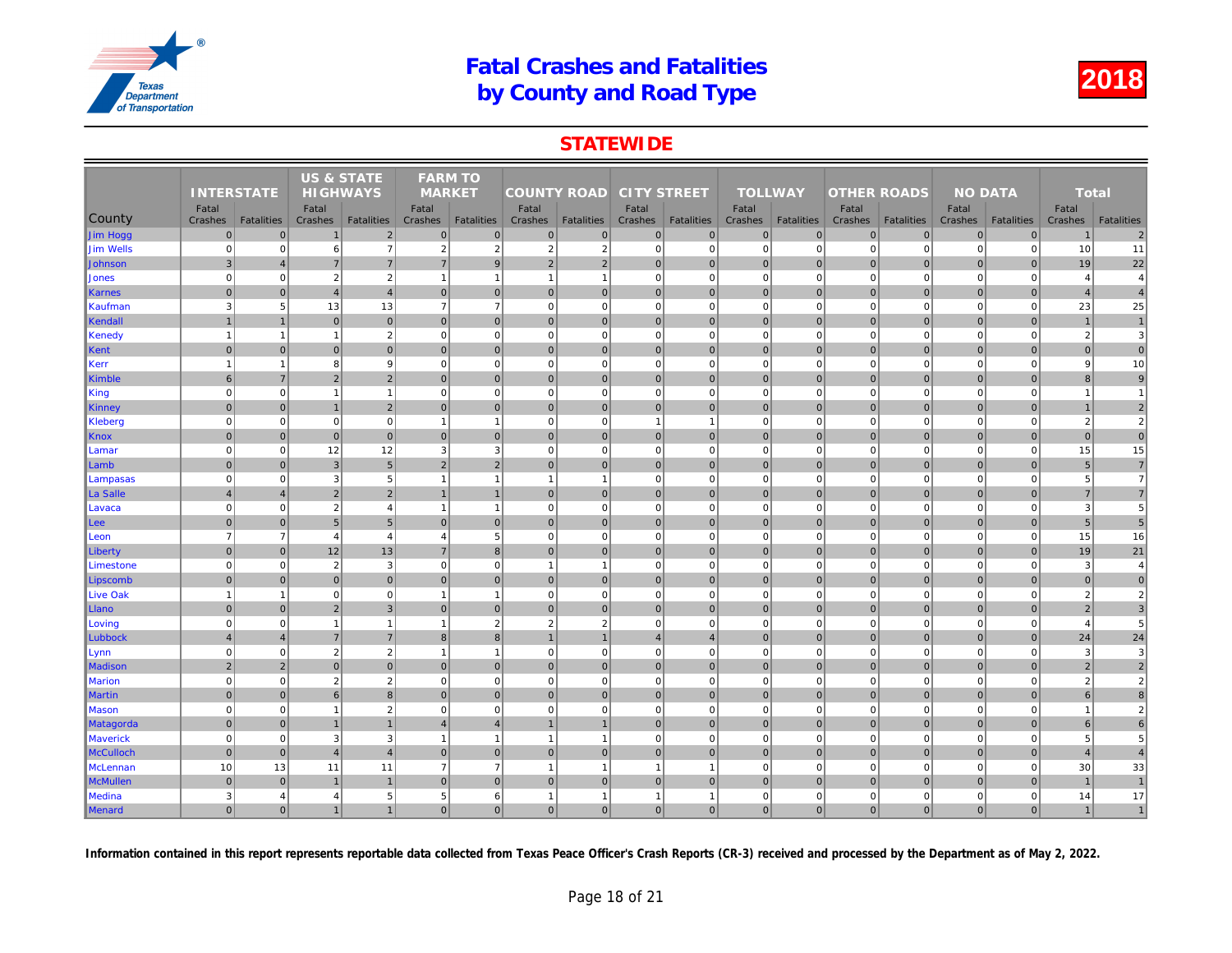### **STATEWIDE**

|                      |                           |                                      | <b>US &amp; STATE</b> |                                  | <b>FARM TO</b>                 |                                     |                           |                        |                           |                                  |                             |                               |                             |                                  |     |
|----------------------|---------------------------|--------------------------------------|-----------------------|----------------------------------|--------------------------------|-------------------------------------|---------------------------|------------------------|---------------------------|----------------------------------|-----------------------------|-------------------------------|-----------------------------|----------------------------------|-----|
|                      | <b>INTERSTATE</b>         |                                      | <b>HIGHWAYS</b>       |                                  | <b>MARKET</b>                  |                                     | <b>COUNTY ROAD</b>        |                        | <b>CITY STREET</b>        |                                  | <b>TOLLWAY</b>              |                               | <b>OTHER ROADS</b>          |                                  |     |
| County               | Fatal                     |                                      | Fatal                 |                                  | Fatal                          |                                     | Fatal                     |                        | Fatal                     |                                  | Fatal                       |                               | Fatal                       |                                  |     |
| <b>Midland</b>       | Crashes<br>$\overline{4}$ | <b>Fatalities</b><br>$5\overline{5}$ | Crashes<br>29         | <b>Fatalities</b><br>34          | Crashes<br>$\overline{4}$      | <b>Fatalities</b><br>$\overline{4}$ | Crashes<br>5 <sup>2</sup> | <b>Fatalities</b><br>5 | Crashes<br>$\overline{4}$ | <b>Fatalities</b>                | Crashes<br>$\mathbf 0$      | <b>Fatalities</b><br>$\Omega$ | Crashes<br>$\overline{0}$   | <b>Fatalities</b><br>$\mathbf 0$ | Cra |
|                      | $\overline{0}$            | $\overline{0}$                       |                       |                                  | 5 <sub>5</sub>                 | $5\phantom{1}$                      | 0                         |                        |                           | $\overline{4}$<br>$\overline{0}$ | $\mathbf 0$                 | $\overline{0}$                |                             | $\mathbf 0$                      |     |
| <b>Milam</b>         |                           |                                      | 10                    | 12                               |                                |                                     |                           | $\mathbf 0$            | 0                         |                                  |                             |                               | $\pmb{0}$                   |                                  |     |
| <b>Mills</b>         | $\Omega$<br>5             | $\overline{0}$                       | $\overline{2}$        | $\overline{2}$<br>$\overline{0}$ | $\mathbf{1}$<br>$\overline{0}$ | $\overline{1}$                      | $\mathbf{0}$              | $\Omega$               | $\mathbf 0$               | $\mathbf{0}$                     | $\mathbf 0$<br>$\mathbf{0}$ | $\mathbf 0$                   | $\mathbf 0$                 | $\mathbf 0$<br>$\mathbf{0}$      |     |
| <b>Mitchell</b>      |                           | 5 <sub>5</sub>                       | 0                     |                                  |                                | $\mathbf 0$                         | 0                         | $\mathbf 0$            | 0                         | 0                                |                             | $\overline{0}$                | $\mathbf 0$<br>$\Omega$     |                                  |     |
| <b>Montague</b>      | $\overline{0}$            | $\mathbf{0}$                         | $\overline{4}$        | $\overline{4}$                   | $\overline{2}$                 | $\overline{2}$                      | $\mathbf{0}$              | $\Omega$               | $\mathbf 0$               | $\overline{0}$                   | $\mathbf 0$                 | $\mathbf 0$                   |                             | $\mathbf 0$                      |     |
| <b>Montgomery</b>    | 10                        | 10                                   | 12                    | 12                               | 9                              | $\overline{9}$                      | 12                        | 12                     | $\overline{4}$            | $\overline{4}$                   | $\mathbf{0}$                | $\overline{0}$                | $\mathbf 0$                 | $\overline{0}$                   |     |
| Moore                | $\mathbf 0$<br>$\Omega$   | $\mathbf{0}$<br>$\overline{0}$       | $\overline{4}$        | $\overline{4}$                   | $\overline{2}$                 | 3<br>$\Omega$                       | $\overline{0}$            | $\mathbf 0$            | $\mathbf 0$               | $\mathbf{0}$                     | $\mathbf 0$<br>$\Omega$     | $\mathbf 0$                   | $\mathbf 0$<br>$\mathbf{0}$ | $\mathbf 0$<br>$\Omega$          |     |
| <b>Morris</b>        |                           |                                      | $\overline{1}$        | $\overline{1}$                   | $\Omega$                       |                                     | $\overline{0}$            | $\mathbf{0}$           | 0                         | $\overline{0}$                   |                             | $\Omega$                      |                             |                                  |     |
| <b>Motley</b>        | $\Omega$                  | $\mathbf{0}$                         | $\mathbf 0$           | $\mathbf 0$                      | $\mathbf 0$                    | $\mathbf 0$                         | $\overline{0}$            | $\Omega$               | $\pmb{0}$                 | $\overline{0}$                   | $\mathbf 0$                 | $\mathbf 0$                   | $\mathbf 0$                 | $\mathbf 0$                      |     |
| Nacogdoches          | $\overline{0}$            | $\overline{0}$                       | 9                     | 10                               | $\mathbf{1}$                   | $\overline{1}$                      | $\overline{0}$            | $\mathbf 0$            | 0                         | $\overline{0}$                   | $\mathbf{0}$                | $\overline{0}$                | $\mathbf 0$                 | $\mathbf 0$                      |     |
| <b>Navarro</b>       | $\overline{2}$            | $\overline{2}$                       | $\overline{1}$        | $\overline{1}$                   | $\overline{0}$                 | $\mathbf 0$<br>$\overline{1}$       | 0                         | $\Omega$               | $\pmb{0}$                 | $\mathbf{0}$                     | $\mathbf 0$                 | $\mathbf 0$                   | $\mathbf 0$                 | $\mathbf 0$                      |     |
| <b>Newton</b>        | $\Omega$                  | $\overline{0}$                       | $\overline{1}$        | $\overline{1}$                   |                                |                                     | 0                         | $\mathbf{0}$           | 0                         | $\overline{0}$                   | $\mathbf{0}$                | $\overline{0}$                | $\mathbf{0}$                | $\Omega$                         |     |
| <b>Nolan</b>         | 5                         | $5\overline{)}$                      | $\overline{2}$        | $\overline{2}$                   | $\mathbf 0$                    | $\mathbf 0$                         | $\overline{2}$            | $\overline{2}$         | $\pmb{0}$                 | $\mathbf{0}$                     | $\mathbf 0$                 | $\mathbf 0$                   | $\mathbf 0$                 | $\mathbf 0$                      |     |
| <b>Nueces</b>        | 6                         | $\overline{7}$                       | 11                    | 11                               | 6                              | 9                                   | $\Omega$                  | $\Omega$               | 13                        | 13                               | $\mathbf{0}$                | $\overline{0}$                | $\mathbf{0}$                | $\overline{0}$                   |     |
| Ochiltree            | $\mathbf 0$               | $\mathbf{0}$                         | $\overline{1}$        | $\overline{1}$                   | $\mathbf 0$                    | $\mathbf 0$                         | $\overline{1}$            | $\overline{1}$         | $\pmb{0}$                 | $\mathbf{0}$                     | $\mathbf 0$                 | $\mathbf 0$                   | $\overline{0}$              | $\mathbf 0$                      |     |
| Oldham               |                           | $\overline{1}$                       | $\mathbf 0$           | $\overline{0}$                   | $\Omega$                       | $\mathbf 0$                         | $\overline{0}$            | $\mathbf 0$            | $\pmb{0}$                 | $\overline{0}$                   | $\mathbf{0}$                | $\overline{0}$                | $\mathbf 0$                 | $\overline{0}$                   |     |
| Orange               | 6                         | $\overline{7}$                       | 5                     | $5\overline{)}$                  | $\overline{7}$                 | $\overline{7}$                      | $\Omega$                  | $\Omega$               | $\overline{2}$            | 2                                | $\Omega$                    | $\Omega$                      | $\Omega$                    | $\Omega$                         |     |
| <b>Palo Pinto</b>    | $\overline{1}$            | $\mathbf{1}$                         | 5 <sup>5</sup>        | 6                                | $\overline{0}$                 | $\mathbf 0$                         | $\mathbf{1}$              | $\overline{1}$         | $\mathbf{1}$              | $\mathbf{1}$                     | $\mathbf{0}$                | 0                             | $\mathbf 0$                 | $\pmb{0}$                        |     |
| Panola               | $\mathbf 0$               | $\overline{0}$                       | 6                     | $\overline{7}$                   | 5                              | 5                                   | $\overline{1}$            | $\overline{1}$         | $\pmb{0}$                 | $\overline{0}$                   | $\mathbf 0$                 | $\Omega$                      | $\mathbf 0$                 | $\mathbf 0$                      |     |
| Parker               | 6                         | 9                                    | $\boldsymbol{9}$      | 9                                | 6                              | $\overline{7}$                      | $\overline{\mathbf{4}}$   | $\overline{4}$         | 0                         | $\overline{0}$                   | $\mathbf{0}$                | $\overline{0}$                | $\mathbf 0$                 | $\mathbf{0}$                     |     |
| Parmer               | $\Omega$                  | $\overline{0}$                       | $\overline{2}$        | $\overline{2}$                   | $\overline{2}$                 | $\overline{2}$                      | $\mathbf{0}$              | $\Omega$               | $\pmb{0}$                 | $\overline{0}$                   | $\mathbf 0$                 | $\mathbf 0$                   | $\mathbf 0$                 | $\mathbf 0$                      |     |
| Pecos                | 3                         | 3                                    | $\overline{4}$        | $\overline{4}$                   | 3                              | $\mathbf{3}$                        | $\overline{0}$            | $\mathbf{0}$           | 0                         | $\overline{0}$                   | $\mathbf{0}$                | $\overline{0}$                | $\mathbf 0$                 | $\overline{0}$                   |     |
| Polk                 | $\overline{0}$            | $\mathbf{0}$                         | 11                    | 13                               | $\overline{2}$                 | 3                                   | $\mathbf{0}$              | $\Omega$               | $\mathbf 0$               | $\overline{0}$                   | $\mathbf 0$                 | $\mathbf 0$                   | $\mathbf 0$                 | $\mathbf 0$                      |     |
| <b>Potter</b>        | $\overline{4}$            | $6 \overline{6}$                     | $5\phantom{.0}$       | $5\overline{)}$                  | $\overline{2}$                 | $\overline{4}$                      | $\mathbf{1}$              | $\overline{1}$         | 6 <sup>1</sup>            | $6 \overline{6}$                 | $\mathbf 0$                 | $\overline{0}$                | $\mathbf 0$                 | $\mathbf 0$                      |     |
| <b>Presidio</b>      | $\Omega$                  | $\overline{0}$                       | $\mathbf 0$           | $\mathbf 0$                      | $\Omega$                       | $\mathbf 0$                         | $\overline{0}$            | $\Omega$               | $\mathbf 0$               | $\mathbf{0}$                     | $\mathbf 0$                 | $\mathbf 0$                   | $\mathbf 0$                 | $\mathbf 0$                      |     |
| <b>Rains</b>         | $\overline{0}$            | $\overline{0}$                       | $\overline{2}$        | $\overline{4}$                   | $\overline{0}$                 | $\mathbf{0}$                        | $\overline{0}$            | $\mathbf{0}$           | 0                         | $\overline{0}$                   | $\mathbf{0}$                | 0                             | $\mathbf{0}$                | $\mathbf{0}$                     |     |
| Randall              | $\overline{2}$            | $\overline{2}$                       | $\overline{4}$        | $\overline{4}$                   | $\mathbf{1}$                   | $\overline{1}$                      | $\mathbf{0}$              | $\mathbf 0$            | 3                         | 3                                | $\mathbf 0$                 | $\mathbf 0$                   | $\mathbf 0$                 | $\mathbf 0$                      |     |
| Reagan               | $\overline{0}$            | $\Omega$                             | $\overline{2}$        | $\overline{3}$                   |                                | $\mathbf{1}$                        | $\Omega$                  | $\Omega$               | $\pmb{0}$                 | $\overline{0}$                   | $\mathbf{0}$                | $\overline{0}$                | $\mathbf 0$                 | $\overline{0}$                   |     |
| Real                 | $\mathbf 0$               | $\mathbf{0}$                         | 0                     | $\mathbf 0$                      | $\mathbf 0$                    | $\mathbf 0$                         | 0                         | $\mathbf 0$            | 0                         | $\mathbf{0}$                     | $\mathbf 0$                 | $\mathbf 0$                   | $\mathbf 0$                 | $\mathbf 0$                      |     |
| <b>Red River</b>     | $\Omega$                  | $\overline{0}$                       | $\overline{2}$        | $\overline{2}$                   |                                | $\overline{1}$                      | $\overline{0}$            | $\mathbf 0$            | 0                         | $\overline{0}$                   | $\mathbf{0}$                | $\overline{0}$                | $\mathbf 0$                 | $\overline{0}$                   |     |
| <b>Reeves</b>        | $\overline{7}$            | 10                                   | 15                    | 17                               | $\mathbf{1}$                   | $\mathbf{1}$                        | $\overline{0}$            | $\Omega$               | $\sqrt{2}$                | $\overline{2}$                   | $\mathbf 0$                 | $\mathbf 0$                   | $\mathbf 0$                 | $\mathbf 0$                      |     |
| <b>Refugio</b>       | $\mathbf 0$               | $\overline{0}$                       | $\overline{2}$        | $\overline{3}$                   | $\overline{0}$                 | $\mathbf{0}$                        | 0                         | $\mathbf 0$            | 0                         | $\overline{0}$                   | $\mathbf{0}$                | $\overline{0}$                | $\mathbf 0$                 | $\pmb{0}$                        |     |
| <b>Roberts</b>       | $\overline{0}$            | $\mathbf{0}$                         | $\overline{1}$        | $\overline{1}$                   | $\mathbf 0$                    | $\mathbf 0$                         | 0                         | $\Omega$               | $\pmb{0}$                 | $\overline{0}$                   | $\mathbf 0$                 | $\mathbf 0$                   | $\mathbf 0$                 | $\pmb{0}$                        |     |
| <b>Robertson</b>     | $\Omega$                  | $\overline{0}$                       | $\overline{7}$        | $\overline{7}$                   |                                | $\overline{1}$                      | $\Omega$                  | $\mathbf{0}$           | 0                         | $\overline{0}$                   | $\mathbf{0}$                | $\Omega$                      | $\mathbf{0}$                | $\Omega$                         |     |
| <b>Rockwall</b>      | $\overline{2}$            | $\overline{2}$                       | 3                     | $\mathbf{3}$                     | $\mathbf{1}$                   | $\overline{1}$                      | $\mathbf 0$               | $\mathbf 0$            | $\sqrt{2}$                | $\overline{2}$                   | $\mathbf 0$                 | $\mathbf 0$                   | $\overline{0}$              | $\mathbf 0$                      |     |
| <b>Runnels</b>       | $\Omega$                  | $\overline{0}$                       | $\overline{1}$        | $\overline{3}$                   | $\overline{0}$                 | $\mathbf{0}$                        | $\overline{1}$            | $\overline{1}$         | 0                         | $\overline{0}$                   | $\mathbf{0}$                | $\overline{0}$                | $\mathbf 0$                 | $\overline{0}$                   |     |
| <b>Rusk</b>          | $\overline{0}$            | $\overline{0}$                       | 15                    | 18                               | 3                              | 3                                   | $\overline{1}$            | $\overline{1}$         | $\mathbf 0$               | $\overline{0}$                   | $\mathbf 0$                 | $\Omega$                      | $\Omega$                    | $\Omega$                         |     |
| Sabine               | $\overline{0}$            | $\overline{0}$                       | $\mathbf 0$           | $\overline{0}$                   | $\mathbf{0}$                   | $\mathbf 0$                         | $\overline{0}$            | $\mathbf 0$            | 0                         | $\overline{0}$                   | $\mathbf 0$                 | $\overline{0}$                | $\mathbf 0$                 | $\mathbf 0$                      |     |
| <b>San Augustine</b> | $\Omega$                  | $\overline{0}$                       | $\overline{4}$        | $\overline{4}$                   | $\overline{2}$                 | $\overline{2}$                      | $\Omega$                  | $\Omega$               | $\mathbf 0$               | $\mathbf{0}$                     | $\mathbf 0$                 | $\mathbf 0$                   | $\mathbf 0$                 | $\Omega$                         |     |
| San Jacinto          | $\mathbf 0$               | 0                                    | $\overline{4}$        | $\overline{4}$                   | 6                              | 6                                   | 0                         | $\mathbf 0$            | 0                         | 0                                | $\mathbf 0$                 | 0                             | $\mathbf 0$                 | $\mathbf{0}$                     |     |
| <b>San Patricio</b>  | $\mathbf 0$               | $\overline{0}$                       | 5                     | 5                                | $\overline{2}$                 | $\overline{2}$                      | $\mathbf{1}$              | $\overline{1}$         | $\overline{2}$            | $\overline{2}$                   | $\mathbf 0$                 | $\mathbf 0$                   | $\Omega$                    | $\mathbf 0$                      |     |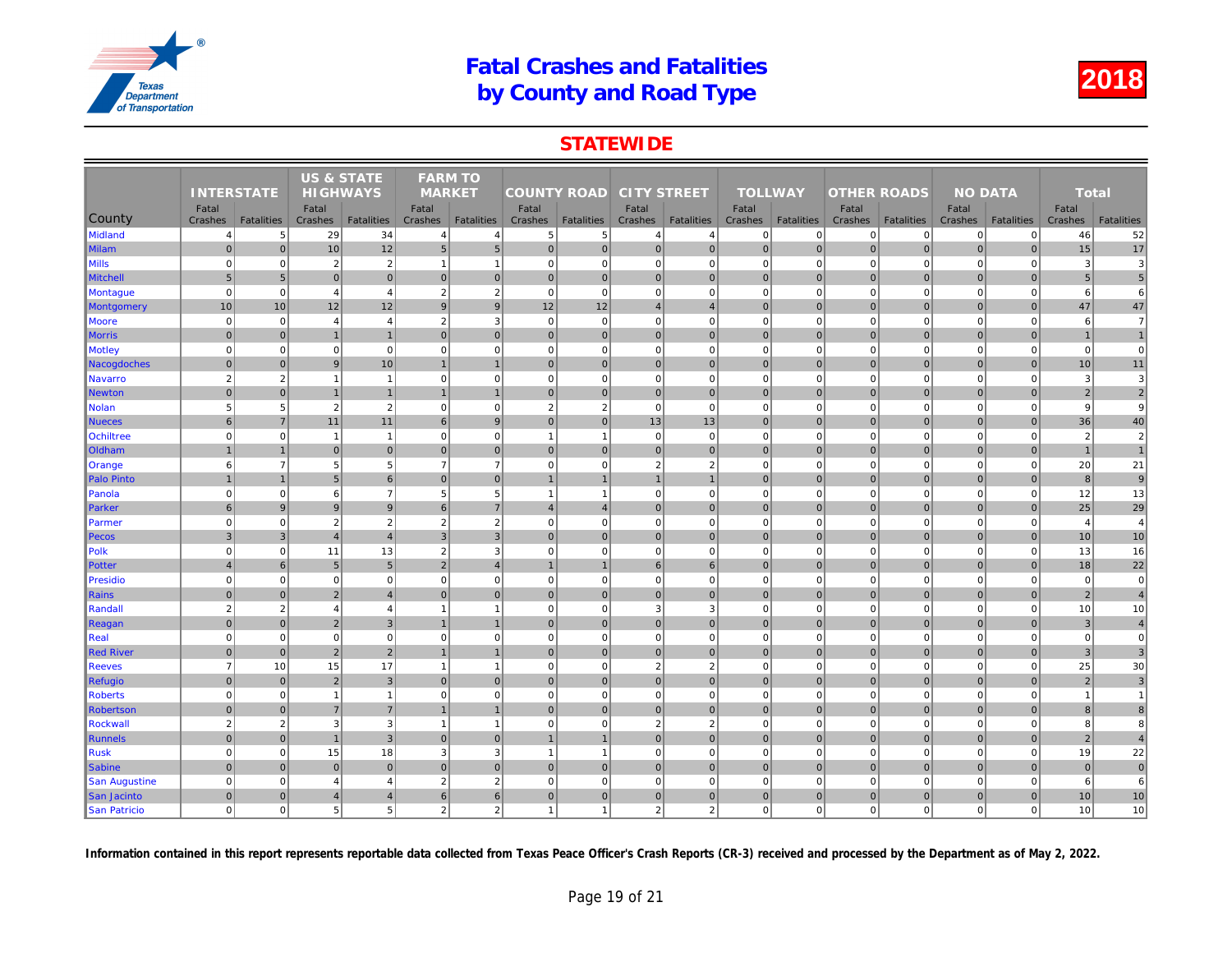### **STATEWIDE**

|                  |                   |                   | <b>US &amp; STATE</b> |                   | <b>FARM TO</b> |                   |                    |                   |                    |                   |                |                   |                    |                   |     |
|------------------|-------------------|-------------------|-----------------------|-------------------|----------------|-------------------|--------------------|-------------------|--------------------|-------------------|----------------|-------------------|--------------------|-------------------|-----|
|                  | <b>INTERSTATE</b> |                   | <b>HIGHWAYS</b>       |                   | <b>MARKET</b>  |                   | <b>COUNTY ROAD</b> |                   | <b>CITY STREET</b> |                   | <b>TOLLWAY</b> |                   | <b>OTHER ROADS</b> |                   |     |
|                  | Fatal             |                   | Fatal                 |                   | Fatal          |                   | Fatal              |                   | Fatal              |                   | Fatal          |                   | Fatal              |                   |     |
| County           | Crashes           | <b>Fatalities</b> | Crashes               | <b>Fatalities</b> | Crashes        | <b>Fatalities</b> | Crashes            | <b>Fatalities</b> | Crashes            | <b>Fatalities</b> | Crashes        | <b>Fatalities</b> | Crashes            | <b>Fatalities</b> | Cra |
| San Saba         | $\mathbf 0$       | $\overline{0}$    | $\mathbf 1$           | $\mathbf{1}$      | $\overline{0}$ | $\mathbf 0$       | 0                  | $\mathbf 0$       | $\overline{0}$     | 0                 | $\overline{0}$ | $\mathbf{0}$      | $\mathbf 0$        | $\overline{0}$    |     |
| Schleicher       | $\mathbf 0$       | $\overline{0}$    | $\overline{1}$        | $\overline{1}$    | $\overline{0}$ | $\mathbf 0$       | $\mathbf 0$        | $\mathbf 0$       | $\Omega$           | $\mathbf 0$       | $\overline{0}$ | $\Omega$          | $\mathbf 0$        | $\mathbf 0$       |     |
| Scurry           | $\mathbf 0$       | $\Omega$          | 8                     | 8 <sup>1</sup>    | $\overline{0}$ | $\mathbf{0}$      | $\mathbf{0}$       | $\mathbf 0$       | $\mathbf 0$        | $\mathbf 0$       | $\overline{0}$ | $\mathbf{0}$      | $\mathbf 0$        | $\overline{0}$    |     |
| Shackelford      | $\mathbf 0$       | 0                 | $\Omega$              | $\overline{0}$    | $\overline{0}$ | $\mathbf 0$       | $\mathbf 0$        | $\mathbf 0$       | $\overline{0}$     | $\mathbf 0$       | $\mathbf{0}$   | $\Omega$          | $\mathbf 0$        | $\overline{0}$    |     |
| Shelby           | $\mathbf 0$       | $\overline{0}$    | $\overline{7}$        | $\overline{7}$    | $\overline{2}$ | $\sqrt{2}$        | $\mathbf{1}$       | $\overline{1}$    | $\mathbf 0$        | $\mathbf 0$       | $\overline{0}$ | $\mathbf{0}$      | $\mathbf 0$        | $\overline{0}$    |     |
| Sherman          | $\mathbf 0$       | $\overline{0}$    | $\overline{1}$        | $\overline{1}$    | $\overline{1}$ | $\mathbf{1}$      | $\Omega$           | $\mathbf 0$       | $\Omega$           | $\Omega$          | $\overline{0}$ | $\Omega$          | $\mathbf 0$        | $\mathbf 0$       |     |
| Smith            | $\overline{7}$    | 11                | 19                    | 21                | 17             | 18                | 6                  | 6                 | $2 \vert$          | 2                 | $\mathbf{1}$   | $\mathbf{1}$      | $\mathbf 0$        | $\overline{0}$    |     |
| Somervell        | $\mathbf 0$       | $\overline{0}$    | $\overline{2}$        | $\overline{2}$    | $\overline{0}$ | $\mathbf 0$       | $\overline{1}$     | 3                 | $\Omega$           | $\Omega$          | $\overline{0}$ | $\mathbf 0$       | $\mathbf 0$        | $\mathbf 0$       |     |
| Starr            | $\mathbf{0}$      | $\overline{0}$    | $\overline{2}$        | $\overline{3}$    | $\overline{0}$ | $\mathbf{0}$      | $\mathbf{1}$       |                   | $\overline{0}$     | $\pmb{0}$         | $\overline{0}$ | $\mathbf{0}$      | $\mathbf 0$        | $\overline{0}$    |     |
| <b>Stephens</b>  | $\mathbf 0$       | $\mathbf{0}$      | $\mathbf 0$           | $\mathbf 0$       | $\overline{0}$ | $\mathbf 0$       | $\mathbf 0$        | $\mathbf 0$       | 0                  | $\mathbf 0$       | $\mathbf{0}$   | $\mathbf 0$       | $\mathbf 0$        | $\mathbf 0$       |     |
| <b>Sterling</b>  | $\mathbf{0}$      | $\overline{0}$    | $\overline{4}$        | $6 \overline{6}$  | $\overline{0}$ | $\mathbf{0}$      | $\mathbf{0}$       | $\mathbf 0$       | $\overline{0}$     | $\pmb{0}$         | $\overline{0}$ | $\Omega$          | $\mathbf 0$        | $\Omega$          |     |
| Stonewal         | $\mathbf 0$       | 0                 | $\overline{0}$        | $\mathbf{0}$      | $\overline{0}$ | $\mathbf 0$       | $\mathbf 0$        | $\overline{0}$    | $\overline{0}$     | $\mathbf 0$       | $\mathbf 0$    | $\Omega$          | $\mathbf 0$        | $\mathbf 0$       |     |
| <b>Sutton</b>    | $\overline{2}$    | $\mathbf{3}$      | $\overline{0}$        | $\overline{0}$    | $\overline{0}$ | $\mathbf{0}$      | 0                  | $\mathbf 0$       | $\mathbf 0$        | $\mathbf 0$       | $\overline{0}$ | $\mathbf{0}$      | $\mathbf 0$        | $\mathbf{0}$      |     |
| Swisher          | $\overline{1}$    | $\overline{1}$    | $\overline{0}$        | $\overline{0}$    | $\Omega$       | $\mathbf 0$       | $\mathbf 0$        | $\overline{0}$    | $\mathbf 0$        | $\mathbf 0$       | $\overline{0}$ | $\Omega$          | $\mathbf 0$        | $\mathbf{0}$      |     |
| Tarrant          | 56                | 58                | 45                    | 49                | 8              | 8                 | 2                  | $\overline{2}$    | 46                 | 49                | $\overline{2}$ | 3                 | $\mathbf 0$        | $\overline{0}$    |     |
| Taylor           | $\overline{4}$    | 8                 | 6                     | 8                 | $\overline{1}$ | $\mathbf{1}$      | $\overline{2}$     | $\overline{2}$    | 5                  | 6                 | $\mathbf{0}$   | $\Omega$          | $\mathbf 0$        | $\Omega$          |     |
| Terrell          | $\mathbf{0}$      | $\overline{0}$    | $\mathbf 0$           | $\overline{0}$    | $\overline{0}$ | $\Omega$          | $\Omega$           | $\overline{0}$    | $\Omega$           | $\mathbf 0$       | $\overline{0}$ | $\Omega$          | $\mathbf{0}$       | $\Omega$          |     |
| Terry            | $\mathbf 0$       | 0                 | 5                     | $5\overline{)}$   | $\overline{0}$ | $\mathbf 0$       | $\mathbf{1}$       | $\overline{1}$    | $\mathbf{0}$       | $\mathbf 0$       | $\mathbf{0}$   | $\mathbf 0$       | $\mathbf 0$        | $\mathbf{0}$      |     |
| Throckmorton     | $\mathbf{0}$      | 0                 | $\overline{2}$        | $\overline{2}$    | $\mathbf{0}$   | $\mathbf{0}$      | $\Omega$           | $\overline{0}$    | $\mathbf 0$        | $\mathbf 0$       | $\overline{0}$ | $\Omega$          | $\mathbf 0$        | $\Omega$          |     |
| <b>Titus</b>     | 3                 | 8                 | 3                     | 3                 | $\overline{1}$ | $\overline{1}$    | $\mathbf 0$        | $\overline{0}$    | $\Omega$           | $\Omega$          | $\overline{0}$ | $\mathbf 0$       | $\mathbf 0$        | $\mathbf 0$       |     |
| <b>Tom Green</b> | $\mathbf 0$       | 0                 | 8                     | $\bf{8}$          | $\mathbf{1}$   | $\overline{3}$    | 0                  | $\mathbf 0$       | $\overline{1}$     | $\mathbf{1}$      | $\overline{0}$ | $\mathbf{0}$      | $\mathbf 0$        | $\overline{0}$    |     |
| Travis           | 21                | 22                | 37                    | 41                | 19             | 19                | 6                  | $\overline{7}$    | 31                 | 31                | $\mathbf{0}$   | $\mathbf 0$       | $\mathbf 0$        | $\mathbf{0}$      |     |
| <b>Trinity</b>   | $\mathbf 0$       | $\overline{0}$    | $\overline{1}$        | $\mathbf{1}$      | $\overline{0}$ | $\mathbf{0}$      | 0                  | $\mathbf 0$       | $\overline{0}$     | $\pmb{0}$         | $\overline{0}$ | $\mathbf{0}$      | $\mathbf 0$        | $\overline{0}$    |     |
| Tyler            | $\mathbf 0$       | $\overline{0}$    | $\overline{4}$        | 10                | $\overline{2}$ | $\overline{2}$    | $\mathbf 0$        | $\mathbf 0$       | $\overline{0}$     | $\mathbf 0$       | $\mathbf{0}$   | $\Omega$          | $\mathbf 0$        | $\mathbf{0}$      |     |
| <b>Upshur</b>    | $\mathbf 0$       | $\overline{0}$    | 6                     | 6                 | 2              | $\overline{2}$    | 0                  | $\mathbf 0$       | $\overline{0}$     | $\mathbf 0$       | $\overline{0}$ | $\mathbf{0}$      | $\mathbf 0$        | $\overline{0}$    |     |
| <b>Upton</b>     | $\mathbf 0$       | $\mathbf{0}$      | $\overline{1}$        | $\overline{1}$    | $\overline{1}$ | $\mathbf{1}$      | $\mathbf 0$        | $\mathbf 0$       | $\mathbf{0}$       | $\mathbf 0$       | $\mathbf{0}$   | $\Omega$          | $\mathbf 0$        | $\mathbf 0$       |     |
| <b>Uvalde</b>    | $\mathbf{0}$      | $\overline{0}$    | $\mathbf 0$           | $\pmb{0}$         | $\mathbf{0}$   | $\mathbf{0}$      | $\mathbf{1}$       | $\overline{1}$    | $\mathbf 0$        | $\pmb{0}$         | $\overline{0}$ | $\mathbf{0}$      | $\mathbf 0$        | $\mathbf{0}$      |     |
| <b>Val Verde</b> | $\mathbf 0$       | $\overline{0}$    | $\overline{2}$        | $\overline{2}$    | $\mathbf{0}$   | $\mathbf 0$       | $\mathbf 0$        | $\mathbf 0$       | $\Omega$           | $\mathbf 0$       | $\mathbf{0}$   | $\mathbf 0$       | $\mathbf 0$        | $\mathbf{0}$      |     |
| Van Zandt        | $\overline{1}$    | $\overline{1}$    | 5                     | $\bf{8}$          | $\overline{4}$ | $\overline{4}$    | 2 <sup>2</sup>     | $\overline{2}$    | $\overline{0}$     | 0                 | $\overline{0}$ | $\Omega$          | $\mathbf{0}$       | $\overline{0}$    |     |
| <b>Victoria</b>  | $\mathbf 0$       | $\mathbf{0}$      | 11                    | 12                | $\overline{4}$ | $\overline{4}$    | $\mathbf 0$        | $\mathbf 0$       | $\overline{1}$     | $\overline{1}$    | $\mathbf{0}$   | $\mathbf 0$       | $\mathbf 0$        | $\mathbf 0$       |     |
| <b>Walker</b>    | $\overline{2}$    | 3 <sup>1</sup>    | $\sqrt{5}$            | 5 <sub>5</sub>    | 6              | 6                 | $\Omega$           | $\overline{0}$    | $\mathbf 0$        | $\mathbf 0$       | $\overline{0}$ | $\mathbf{0}$      | $\mathbf 0$        | $\mathbf{0}$      |     |
| <b>Waller</b>    | 3                 | $\overline{3}$    | 3                     | $\mathbf{3}$      | $\overline{4}$ | $\overline{4}$    | $\mathbf{1}$       | $\overline{1}$    | $\overline{0}$     | $\mathbf 0$       | $\mathbf{0}$   | $\mathbf 0$       | $\mathbf 0$        | $\overline{0}$    |     |
| <b>Ward</b>      | $\overline{7}$    | $\overline{7}$    | 5                     | $\overline{7}$    | 3              | $\overline{4}$    | 0                  | $\overline{0}$    | $\mathbf 0$        | $\mathbf 0$       | $\overline{0}$ | $\mathbf{0}$      | $\mathbf 0$        | $\overline{0}$    |     |
| Washington       | $\mathbf 0$       | 0                 | $\overline{4}$        | $\overline{4}$    | $\mathbf{3}$   | 3                 | $\overline{1}$     | $\overline{1}$    | $\mathbf 0$        | $\mathbf 0$       | $\mathbf{0}$   | $\Omega$          | $\mathbf 0$        | $\mathbf 0$       |     |
| <b>Webb</b>      | $6\phantom{1}6$   | $6 \overline{6}$  | 9                     | 11                | 5 <sub>5</sub> | $6\phantom{1}$    | 0                  | $\mathbf 0$       | 13                 | 14                | $\overline{0}$ | $\overline{0}$    | $\mathbf 0$        | $\overline{0}$    |     |
| <b>Wharton</b>   | $\mathbf 0$       | $\mathbf{0}$      | 11                    | 13                | 3              | 3                 | $\mathbf 0$        | $\mathbf 0$       | $\overline{1}$     | $\overline{1}$    | $\mathbf{0}$   | $\Omega$          | $\mathbf 0$        | $\mathbf 0$       |     |
| <b>Wheeler</b>   | $\overline{1}$    | $\overline{1}$    | $\overline{0}$        | $\overline{0}$    | $\mathbf{0}$   | $\mathbf{0}$      | 0                  | $\overline{0}$    | $\overline{0}$     | $\mathbf{0}$      | $\overline{0}$ | $\mathbf{0}$      | $\mathbf{0}$       | $\mathbf{0}$      |     |
| <b>Wichita</b>   | $\overline{4}$    | $5\overline{)}$   | $\overline{7}$        | $\overline{7}$    | 3              | 3                 | $\mathbf 0$        | $\mathbf 0$       | $\overline{1}$     | $\overline{1}$    | $\mathbf{0}$   | $\Omega$          | $\mathbf 0$        | $\mathbf 0$       |     |
| Wilbarger        | $\mathbf{0}$      | $\overline{0}$    | $\mathbf{3}$          | 3 <sup>1</sup>    |                |                   | 0                  | $\mathbf{0}$      | $\overline{0}$     | 0                 | $\overline{0}$ | $\mathbf{0}$      | $\mathbf 0$        | $\Omega$          |     |
| <b>Willacy</b>   | $\mathbf{1}$      | $\mathbf{1}$      | $\overline{2}$        | 3                 | $\mathbf 0$    | $\mathbf 0$       | $\mathbf 0$        | $\mathbf 0$       | $\mathbf 0$        | $\mathbf 0$       | $\mathbf 0$    | $\mathbf 0$       | $\mathbf 0$        | 0                 |     |
|                  | $\overline{4}$    | 5 <sup>1</sup>    | 15                    | 18                | 5 <sup>5</sup> | $\overline{7}$    | 3 <sup>1</sup>     | $\mathbf{3}$      | $\overline{7}$     | 7 <sup>1</sup>    | $\overline{2}$ | $\overline{2}$    | $\mathbf{0}$       | $\overline{0}$    |     |
| Williamson       |                   |                   |                       |                   |                |                   |                    |                   |                    |                   |                |                   |                    |                   |     |